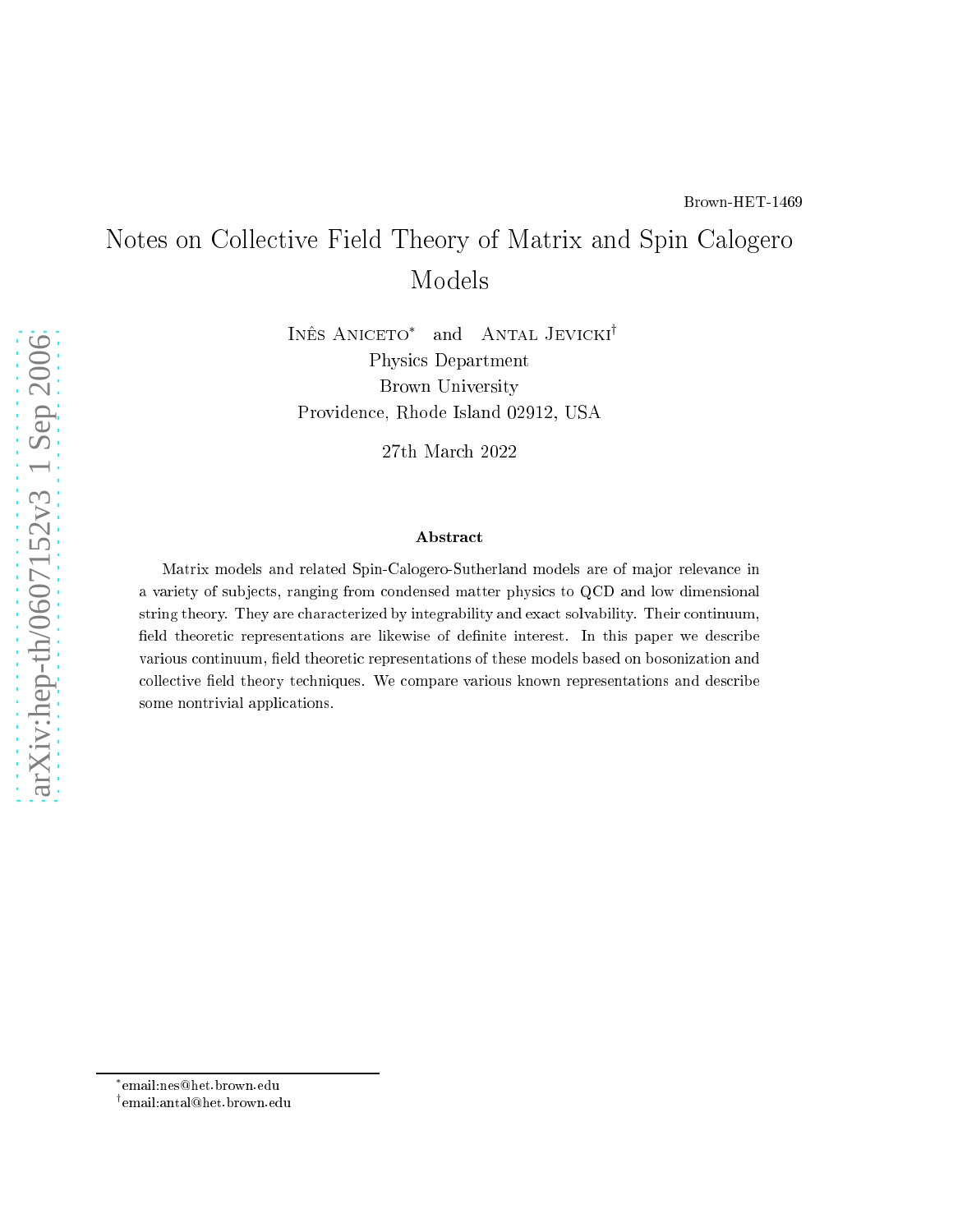## 1 Introdu
tion

Matrix models in general and specially their simpler N-body cousins can be studied effectively in the large N limit through continuum, collective field type techniques. The one matrix problem in its fermionic reduction gave a systematic perturbative representation of low dimensional noncritical string theory [\[1,](#page-31-0) [2,](#page-31-1) [3,](#page-31-2) [4,](#page-31-3) 5]. Its continuum, collective field representation gave major insight into the origin of the extra (Liouville) dimension and the tachyon mode. On the other hand, understanding of nonperturbative effects such as vortices and black holes clearly requires the full understanding of the theory  $[6, 7, 8]$  $[6, 7, 8]$  $[6, 7, 8]$  $[6, 7, 8]$ , including possibly gauge degrees of freedom. Recently, for example the dynamics of long strings or FZZT branes was successfully simulated by nonsinglet degrees of the matrix  $[9]$ . The continuum, field theoretic representations of these theories can be formulated through techniques of non-abelian bosonization or collective field theory  $[10, 11, 12, 13]$  $[10, 11, 12, 13]$  $[10, 11, 12, 13]$  $[10, 11, 12, 13]$  $[10, 11, 12, 13]$  $[10, 11, 12, 13]$ . The resulting hamiltonians are written in conformal field theory notation and exhibit higher, Yangian symmetry of the form studied in  $[14, 15, 16, 17, 18, 19]$  $[14, 15, 16, 17, 18, 19]$  $[14, 15, 16, 17, 18, 19]$  $[14, 15, 16, 17, 18, 19]$  $[14, 15, 16, 17, 18, 19]$  $[14, 15, 16, 17, 18, 19]$  $[14, 15, 16, 17, 18, 19]$  $[14, 15, 16, 17, 18, 19]$  $[14, 15, 16, 17, 18, 19]$  $[14, 15, 16, 17, 18, 19]$ .

Because of their relevance it is of considerable interest to study further these continuum field theoretic representations. They hold the potential for giving answers to a number of (nonperturbative) problems both in string theory and ondensed matter physi
s.

In this review we describe in some detail the continuum, collective field theory techniques and study the relationship between the continuum field theories that result. We also demonstrate the usefulness of the bosonic, collective field representation by presenting some nontrivial applications: in one we discuss in the field theory setting the linearized spectrum equation, which is shown to take the form of an eigenvalue problem due to Marchesini and Onofri  $[20]$ . This eigenvalue problem has recently appeared in number of matrix theory applications. Our second demonstration on
erns the treatment of nontrivial ba
kgrounds asso
iated with nontrivial states of the theory. In particular we study the theory in a semiclassical background associated with the quantum many-body state found by Haldane and Ha  $[21]$ . This gives a highly nontrivial example where exa
t results are known and serves as a demonstration of how nontrivial backgrounds appear in the collective field framework.

The outline of the review is as follows. In se
tion [2](#page-2-0) we introdu
e the spin Calogero-Sutherland model and describe in detail its relationship with the matrix model. In section [3](#page-5-0) we give details of the bosonization procedure of the spin CS hamiltonian in the conformal field theory language. In section [4](#page-14-0) the same hamiltonian is studied using collective fields. Sections [5](#page-20-0) and [6](#page-26-0) describe some non trivial applications of this theory. Possible, further applications are also discussed in the Con
lusion.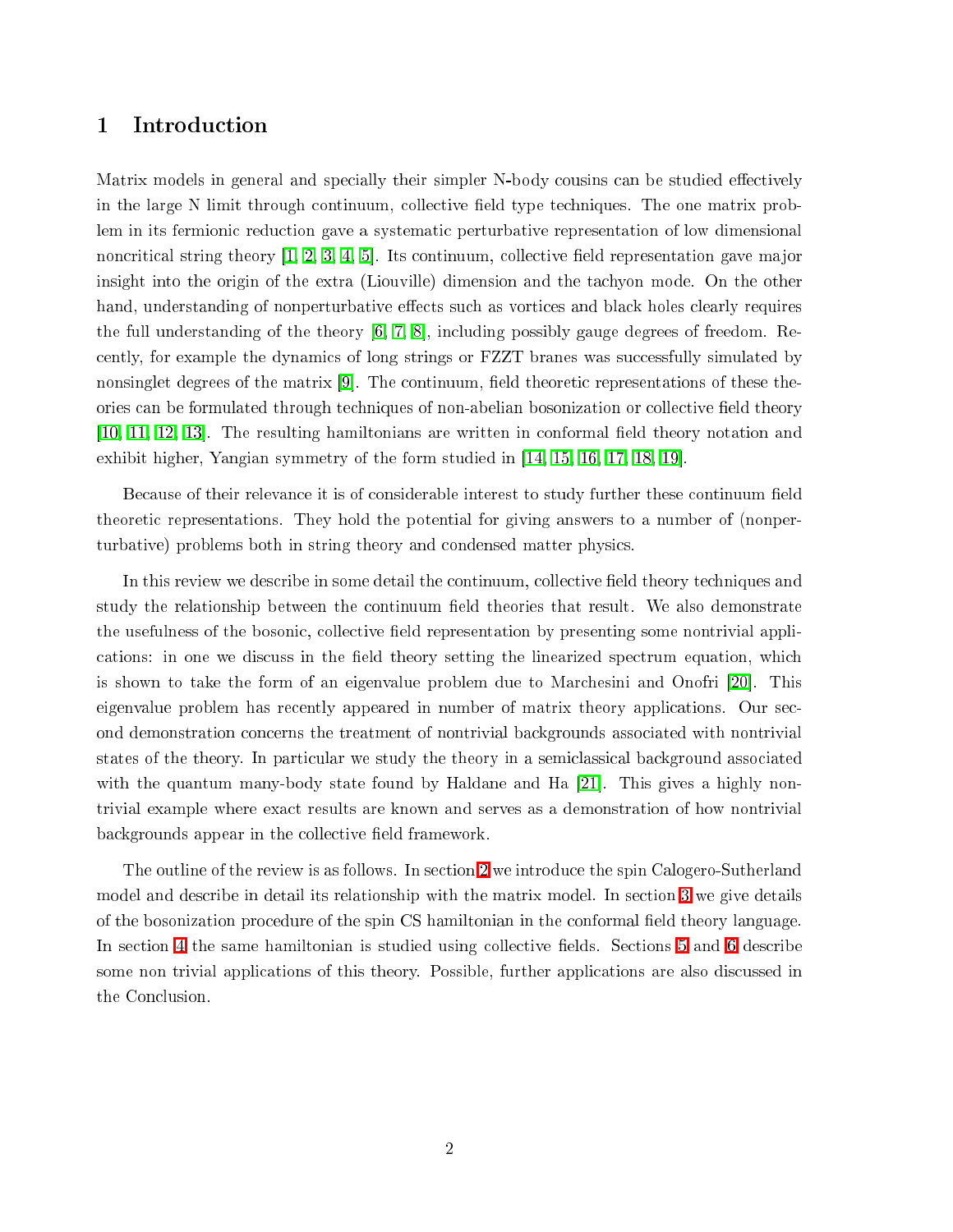## <span id="page-2-0"></span>2 From Matrix Models to Spin Calogero-Sutherland Models

Various redu
tions of matrix models lead to simpler many-body problems of Spin Calogero-Sutherland type [\[22,](#page-33-2) [23,](#page-33-3) [24,](#page-33-4) [25,](#page-33-5) [26,](#page-33-6) [27,](#page-33-7) [28,](#page-33-8) [29,](#page-33-9) [30,](#page-33-10) [31,](#page-33-11) [32,](#page-33-12) [33,](#page-33-13) [34,](#page-33-14) [35,](#page-33-15) [36,](#page-34-0) [37,](#page-34-1) 38]. We begin by describing the general scheme for such reductions (in the case of Euclidean metric, the more general case of Riemannian symmetric spaces can be seen in recent work [\[39,](#page-34-3) 40]). Consider matrix quantum mechanics defined by the hamiltonian [\[20,](#page-33-0) 7]

$$
H = \text{Tr}\left(\frac{1}{2}\Pi^2 + \left(\frac{N}{g}\right)V\left(\left(\frac{g}{N}\right)\Phi^2\right)\right). \tag{1}
$$

Here  $\Phi$  represents a Hermitian  $N \times N$  matrix and the scaling of coupling constants (by N) in the general, polynomial potential V is done in accordance with  $\tau$  Hooft's large N limit. The hamiltonian acts on the Hilbert space of square integrable functions defined with respect to the invariant measure  $[d\Phi] = \prod \Phi_{aa} \prod_{a.$ 

The invariance of the theory under  $SU(N)$  transformations implies that the eigenstates are described by unitary irreducible representations of  $SU(N)$ . To exhibit the group theoretic degrees of freedom it is convenient to use a "polar" decomposition of the matrix coordinate  $\Phi$ . and perform a separation of eigenvalues (of the matrix) and the angles

<span id="page-2-1"></span>
$$
\Phi = \Omega^{\dagger} \Lambda \Omega \qquad \Leftrightarrow \qquad \Phi_{ab} = \sum_{i} \left( \Omega^{\dagger} \right)_{ai} \lambda_{i} \left( \Omega \right)_{ib} , \qquad (2)
$$

where  $\Lambda = \text{diag}(\lambda_1, ..., \lambda_N)$ . Indices  $a, b, c = 1, ..., N$ , and  $i, j = 1, ..., N$ , will denote the internal indices throughout. One notes that  $\Omega \in SU(N)/\mathbb{H}$ , with  $\mathbb H$  being the stability subgroup of  $\Lambda$ under  $SU(N)$ . Equation [\(2\)](#page-2-1) can be rewritten as

$$
\Phi_{ab} \left( \Omega^{\dagger} \right)_{bi} = \lambda_i \left( \Omega^{\dagger} \right)_{ai}, \tag{3}
$$

so we can conclude that  $(\Omega^\dagger)_{bi}$  is the component  $b$  of the  $i$ th eigenvector of the matrix  $\Phi$ , with corresponding eigenvalue  $\lambda_i.$ 

Defining vectors  $Z^i$  and  $\bar{Z}^i$  by their components  $Z^i_a = \Omega_{ia}$  and  $\bar{Z}^i_a = (\Omega^{\dagger})_{ai} = \bar{\Omega}_{ia}$  ( $\bar{Z}^i_a$  is the complex conjugate of  $Z_a^i$ ), we can determine the constraints on these vectors coming from  $\Omega \in U(N)$ . Because  $\Omega$  is unitary, we have

$$
\Omega^{\dagger} \Omega = 1 \quad \Rightarrow \quad \sum_{i} \bar{Z}_{a}^{i} Z_{b}^{i} = \delta_{ab},
$$

$$
\Omega \Omega^{\dagger} = 1 \quad \Rightarrow \quad \sum_{a} Z_{a}^{i} \bar{Z}_{a}^{j} = \delta_{ij}.
$$

These two constraints state the completeness and orthonormality of the eigenfunctions, respec-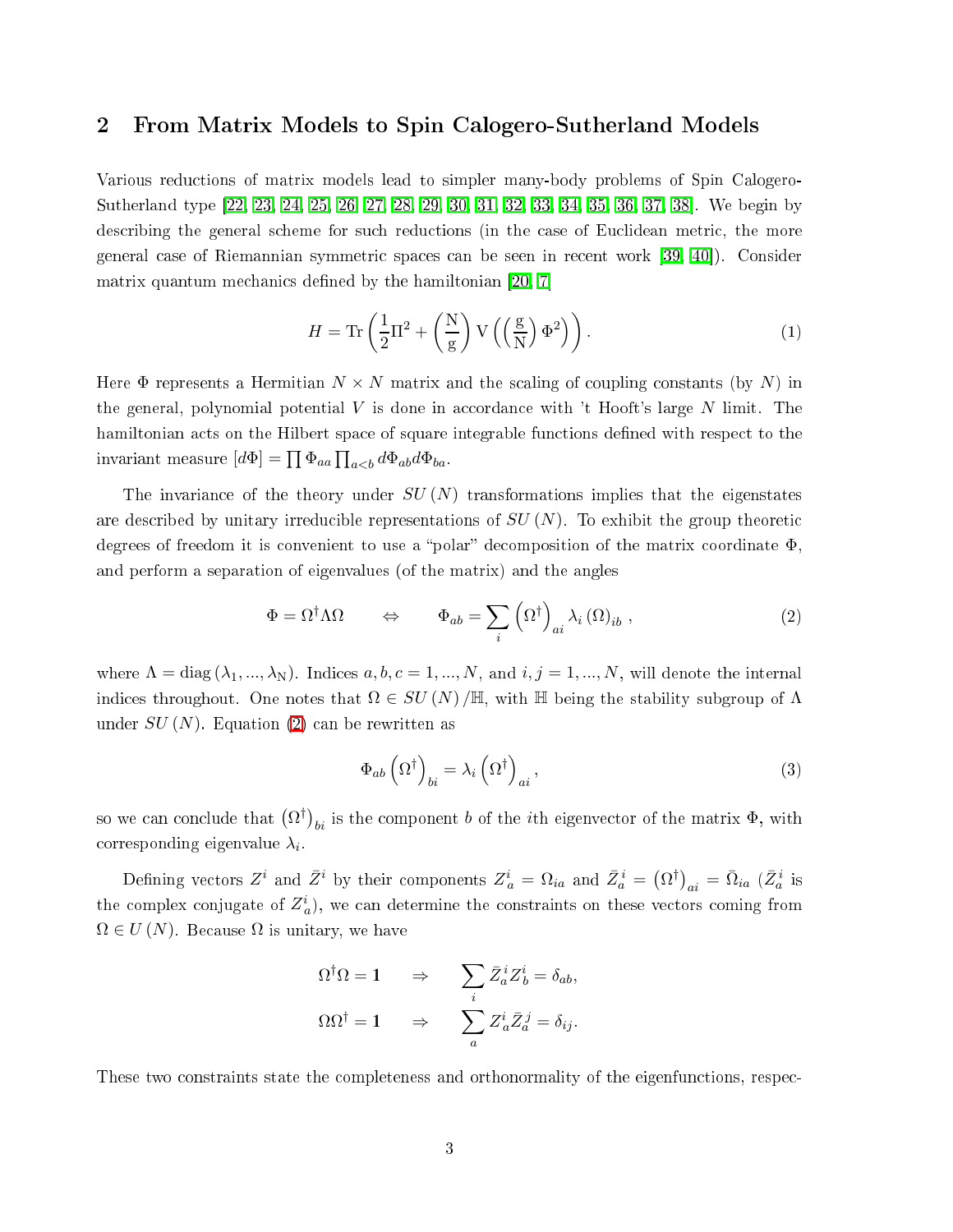tively. We can write the eigenfunction equation in terms of the eigenvectors  $\bar{Z}^i$  as:

$$
\Phi_{ab}\bar{Z}_b^i = \lambda^i \bar{Z}_a^i. \tag{4}
$$

To evaluate the form of the hamiltonian after the above transformation one needs the following identities, obtained by using the hain rule:

$$
\begin{array}{rcl}\n\frac{\delta\lambda^i}{\delta\Phi_{bc}} & = & Z^i_b \bar{Z}^i_c, \\
\frac{\delta\bar{Z}^i_a}{\delta\Phi_{bc}} & = & \sum_{j(\neq i)} \frac{\bar{Z}^j_a Z^j_b \bar{Z}^i_c}{\lambda_i - \lambda_j}, \\
\frac{\delta Z^i_a}{\delta\Phi_{bc}} & = & \sum_{j(\neq i)} \frac{Z^i_b \bar{Z}^j_c Z^j_a}{\lambda_i - \lambda_j}.\n\end{array}
$$

We can now apply these rules to the kinetic term (we will use the notation where repeated indices are summed over, unless stated otherwise). First:

$$
\frac{\partial}{\partial \Phi_{bc}} = Z^i_b \bar{Z}^i_c \frac{\partial}{\partial \lambda_i} + \sum_{j(\neq i)} \frac{Z^i_b \bar{Z}^j_c Z^j_a}{\lambda_i - \lambda_j} \frac{\partial}{\partial Z^i_a} + \sum_{j(\neq i)} \frac{\bar{Z}^j_a Z^j_b \bar{Z}^i_c}{\lambda_i - \lambda_j} \frac{\partial}{\partial \bar{Z}^i_a},
$$

and then:

$$
-\operatorname{Tr}\left(\Pi^{2}\right) = \sum_{b,c} \frac{\partial}{\partial \Phi_{cb}} \frac{\partial}{\partial \Phi_{bc}} = \sum_{i} \frac{\partial^{2}}{\partial \lambda_{i}^{2}} + 2 \sum_{i \neq j} \frac{1}{\lambda_{i} - \lambda_{j}} \frac{\partial}{\partial \lambda_{i}} + \sum_{i \neq j} \frac{\bar{Q}_{ij} Q_{ij}}{\left(\lambda_{i} - \lambda_{j}\right)^{2}},\tag{5}
$$

where we defined

$$
Q_{ij} \equiv i \sum_{a} \left\{ Z_{a}^{i} \frac{\partial}{\partial Z_{a}^{j}} - \bar{Z}_{a}^{j} \frac{\partial}{\partial \bar{Z}_{a}^{i}} \right\} \equiv i \left\{ Z^{i} \frac{\partial}{\partial Z^{j}} - \bar{Z}^{j} \frac{\partial}{\partial \bar{Z}^{i}} \right\},
$$
(6)

$$
\bar{Q}_{ij} = Q_{ji} = i \left\{ Z^j \frac{\partial}{\partial Z^i} - \bar{Z}^i \frac{\partial}{\partial \bar{Z}^j} \right\}.
$$
\n(7)

<span id="page-3-0"></span>The sum in the matrix variable a has been omitted. The  $Q_{ij}$  is a set of noncommuting differential operators that only depend on the angular oordinates. An equivalent way of writing the result above is  $[20]$ :

$$
\operatorname{Tr}\left(\Pi^{2}\right) = -\frac{1}{\Delta} \sum_{i} \frac{\partial^{2}}{\partial \lambda_{i}^{2}} \Delta - \sum_{i \neq j} \frac{Q_{ij} Q_{ji}}{\left(\lambda_{i} - \lambda_{j}\right)^{2}}.
$$
\n(8)

Here  $\Delta = \prod_{i < j} (\lambda_i - \lambda_j)$  is the Vandermonde determinant, representing the invariant measure  $[d\Phi] = \Delta^2 d\lambda_1 \cdots d\lambda_N [d\Omega]$ , where  $[d\Omega]$  is the invariant volume element in  $U(N)$ . An equivalent way of deriving  $(8)$ , based on the line element, can be found for example in [20]. In general, the potential terms are easily expressible in terms of the eigenvalues and the full Matrix hamiltonian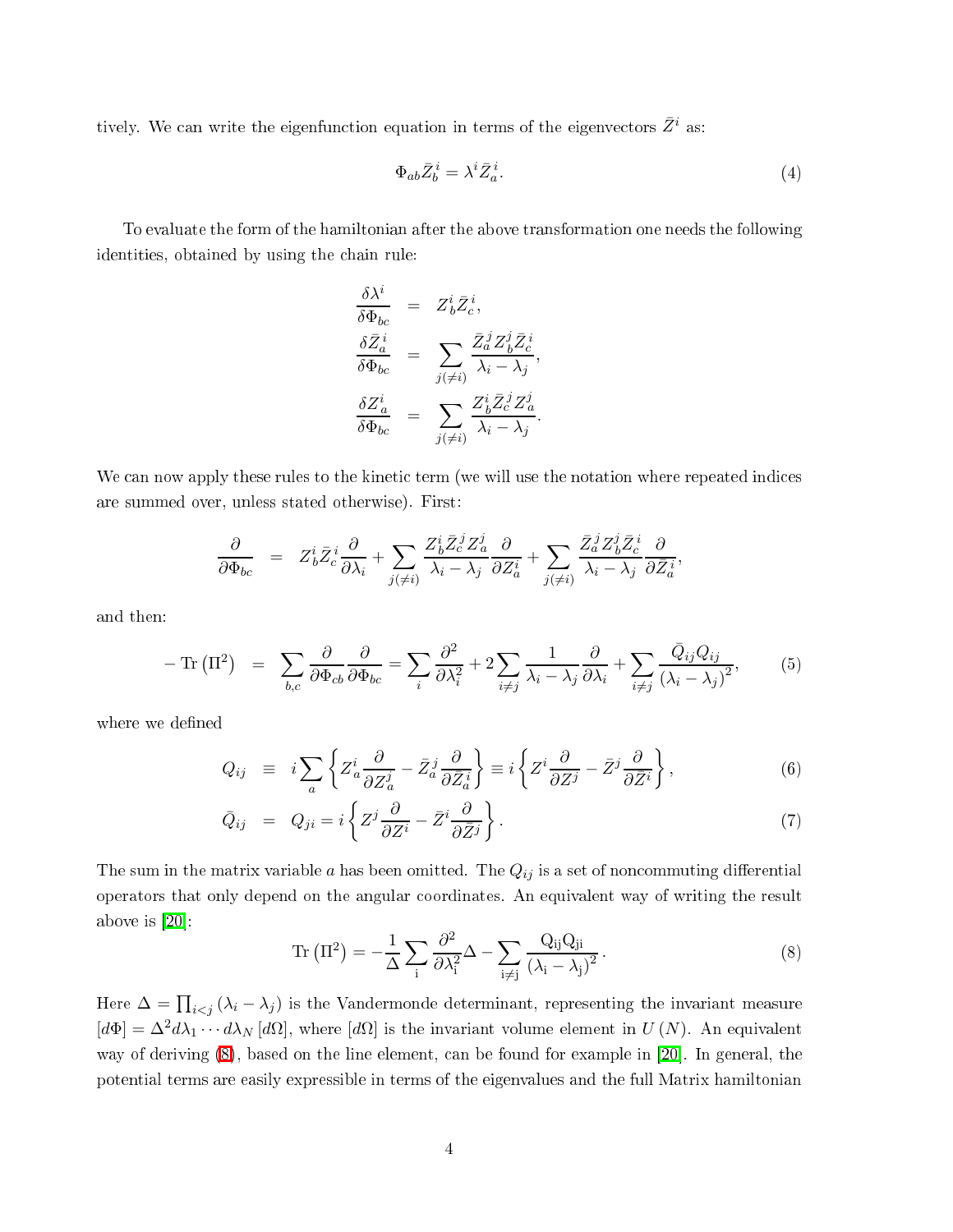be
omes

$$
H = -\frac{1}{2} \frac{1}{\Delta} \sum_{i} \frac{\partial^2}{\partial \lambda_i^2} \Delta + \frac{N}{g} \sum_{i} V\left(\left(\frac{g}{N}\right) \lambda_i^2\right) + \sum_{i \neq j} \frac{Q_{ij}^R Q_{ji}^R}{\left(\lambda_i - \lambda_j\right)^2}.
$$
 (9)

We have put in this last result the explicit dependence on the representation  $\mathcal R$  of  $SU(N)$ , as the  $Q_{ij}^{\mathcal{R}}$  are the matrices corresponding to the  $ij$  generator of  $SU\left(N\right)$  in the representation  ${\mathcal{R}}$ [\[9,](#page-32-4) 7], since the theory can be studied in each sector separately. <sup>1</sup> In the simplest case of  $SU(N)$ invariant singlet states the matrix model reduces to a many-body problem of free fermions. The system with  $V$  being an inverted oscillator represents  $2D$  non-critical string theory. Classical hamiltonian reduction with a particular (non zero) value of angular momentum is known to lead to a Calogero-type hamiltonian for the eigenvalues  $[41, 42]$  $[41, 42]$ . In order to obtain a trigonometric form of the hamiltonian, namely the Calogero-Sutherland Model, one uses unitary matrix model (with Φ unitary). Continuing our discussion at the quantum level the next relevant case is that of adjoint states of  $SU(N)$ , studied first in [20] and a number of works thereafter.

Models of similar type also show up in the singlet sector of matrix-vector type theories [12]. We have in the above introduced a notation where the eigenvectors of the matrix appear as vectorlike variables to emphasize the correspondence with that type of theories. In the full matrix theory case the flavour index a clearly ranges from 1 to  $N$ . One can then consider a reduction in the number of vector degrees of freedom to a fixed number R. The particular case of a spin chain appears if we represent the operators of the  $SU(N)$  algebra through fermions  $Q_{ij} = \sum_{\alpha=1}^R \Psi^{\dagger}_\alpha(i) \Psi_\alpha(j)$  , and constrain the value of the number operator at each site

$$
\mathcal{N}_{i} \equiv \sum_{\alpha=1}^{R} \Psi_{\alpha}^{\dagger} (i) \Psi_{\alpha} (i) = 1.
$$

Here  $\Psi_{\alpha}(i)$   $(\alpha = 1, ..., R)$  are complex  $U(N)$ -vector fermionic degrees of freedom, and R labels the number of independent components acting like a flavour index  $[22, 23]$  $[22, 23]$ .

With the above onstraint we an write

$$
Q_{ij}Q_{ji} = \left(1 - \sum_{\alpha,\beta=1}^{R} Q_{\alpha\beta} (i) Q_{\beta\alpha} (j)\right),
$$

by defining  $Q_{\alpha\beta}(i) \equiv \Psi_{\alpha}^{\dagger}(i) \Psi_{\beta}(i)$ , and obtain a representation with generators at each site:

$$
Q_{ij}Q_{ji}=(1-J_i\cdot J_j).
$$

This corresponds to a Haldane-Shastry spin-spin interaction [\[25,](#page-33-5) [26,](#page-33-6) [27,](#page-33-7) 21].

<sup>&</sup>lt;sup>1</sup>One further comment is in place. The possible representations R of SU(N) are restricted to irreducible representations which have a state with all weights equal to zero  $[6, 9]$  $[6, 9]$ .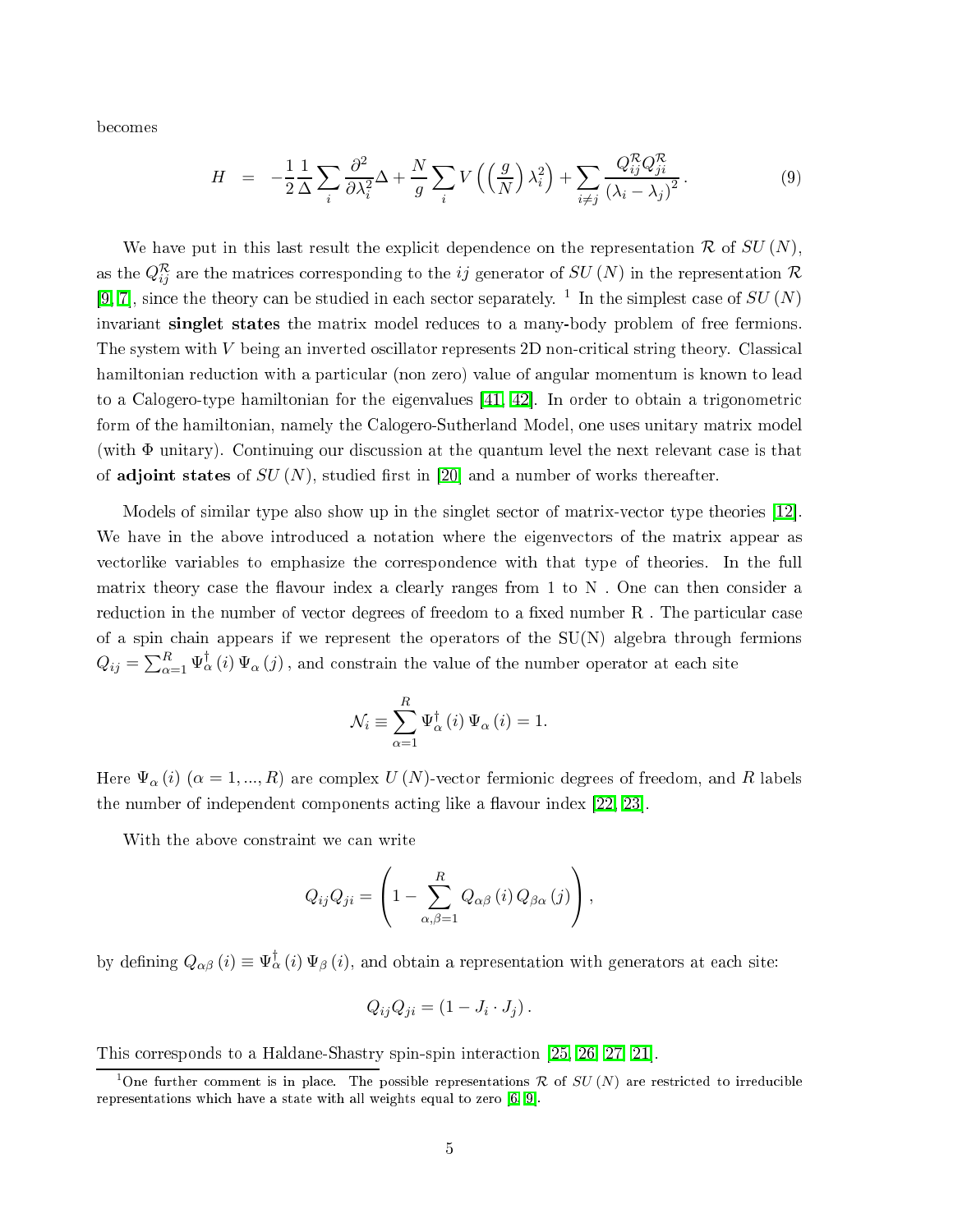Our main concern in the present review is the continuum, field theoretic representation of this class of models. This representation is based on composite, collective fields and can be reached through various bosonization procedures. The basic form of such continuum, field theoretic representation of the many-body hamiltonian is given by a conformal field theory with dynamical  $SU(R)$  charges [12]

$$
H = b \oint z^{2} \left( \frac{1}{6} (\alpha(z))^{3} + \alpha(z) T^{J}(z) \right) + c(R) W(z)
$$

$$
+ \oint dz \oint dw \frac{zw}{(z-w)^{2}} (J(z) \cdot J(w) + \alpha(z) \alpha(w)). \tag{10}
$$

<span id="page-5-2"></span>In the above hamiltonian b is a general constant and  $c(R)$  is a specific R-dependent constant.  $\alpha(z)$  is a bosonic scalar field coupled to a level  $k = 1$  current algebra, which participates in the hamiltonian through a spin-2  $W$ -algebra energy-momentum tensor  $T^{J}\left( z\right)$  and a spin-3  $W$ algebra generator  $W(z)$ , both built from the su  $(R)$  current algebra [43]. One should be aware of the fact that the full hamiltonian will have both  $k = 1$  and  $k = -1$  current algebras, and the corresponding bosonic  $U(1)$  scalar fields.

For the purposes of this paper we will concern ourselves with the particular case of  $su(2)$ , namely  $R = 2$ , which will be used to illustrate most of the relevant dynamical features. More details of the general case of  $su(R)$  and also the large R limit can be found in [12] and [44]. Of considerable future interest is the case  $R = N$  with  $N \to \infty$ . Aspects of the  $R = N \to \infty$  theory were already given in [44]. Through the large N limit of the current algebra one realizes a  $W_{\infty}$ algebra, the expected symmetry of the matrix model [45].

## <span id="page-5-0"></span>3 Current-Algebra Representation

We will now proceed with the study of the Spin Calogero-Sutherland model by describing in detail its bosonized urrent algebra representation. The standard form of the Spin Calogero-Sutherland model is given by (for example,  $[21]$ ):

$$
H = -\frac{1}{2} \sum_{i} \frac{\partial^2}{\partial x_i^2} + \frac{1}{4} \left(\frac{\pi}{L}\right)^2 \sum_{i \neq j} \frac{\beta (2\beta + 1 + \vec{\sigma}_i \cdot \vec{\sigma}_j)}{\sin^2 \left[\frac{\pi}{L} (x_i - x_j)\right]},
$$
(11)

<span id="page-5-1"></span>where  $\frac{2\pi}{L}x_i \in [0, 2\pi]$  is the coordinate on the circle.

The spin-spin interaction is equivalently written in terms of the spin exchange operator  $P_{ij}$ . Recalling that  $J_i^a = \frac{1}{2} \sigma_i^a$  for each particle *i*, we have the relation:

$$
P_{ij} = J_i^+ J_j^- + J_i^- J_j^+ + 2 \left( J_i^z J_j^z + \frac{1}{4} \right) = \frac{1}{2} \left[ \vec{\sigma}_i \cdot \vec{\sigma}_j + 1 \right].
$$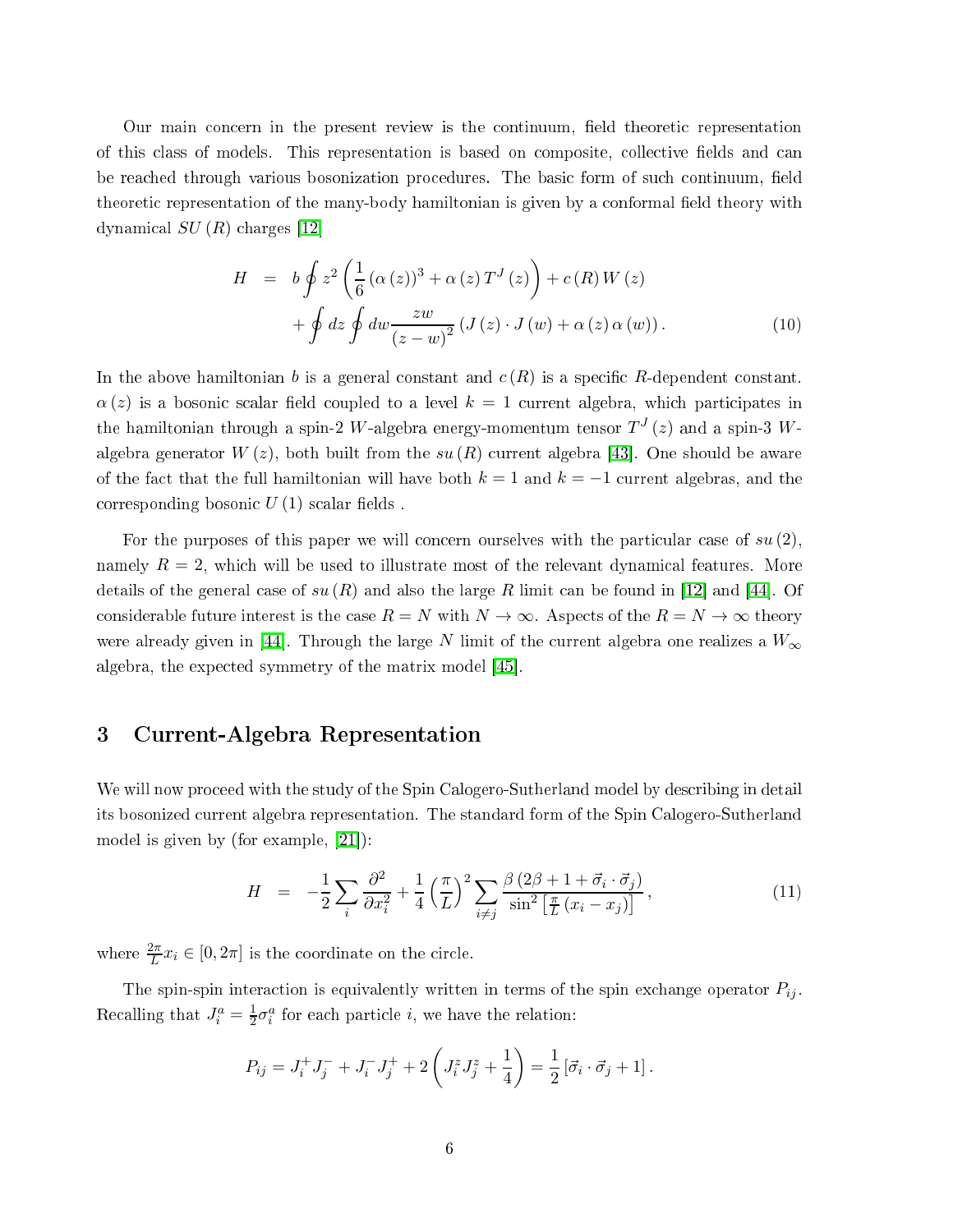<span id="page-6-1"></span>Consequently, we can rewrite  $(11)$  as:

$$
H = \left(\frac{2\pi}{L}\right)^2 \frac{1}{2} \left\{ \sum_i D_i^2 - \sum_{i \neq j} \frac{z_i z_j}{(z_i - z_j)^2} \beta \left(\beta + P_{ij}\right) \right\},\tag{12}
$$

where  $D_i = z_i \frac{\partial}{\partial z_i}$  $\frac{\partial}{\partial z_i}$ , and  $z_i = e^{i\frac{2\pi}{L}x_i}$ . From now on, we will drop the factor of  $\left(\frac{2\pi}{L}\right)$  from the hamiltonian. In general, models of Calogero-type possess several universal properties. First of all they describe particles with generalized statistics, governed by the coupling constant  $\beta$ , see [46]. Introducing a position exchange operator  $K_{ij}$ , we have that  $P_{ij}K_{ij} = 2x-1$  ( $x = +1$  is the case of boson, while the  $x = 0$  is for fermions), for the corresponding wavefunctions

$$
\Psi(..., z_i \sigma_i,..., z_j \sigma_j,...) = (-1)^{x+1} \Psi(..., z_j \sigma_j,..., z_i \sigma_i,...),
$$

For the bosonization method we will have to consider a system of fermions. In general one can go to a fermioni (or bosoni
) versions of the hamiltonian by applying a similarity transformation

$$
\tilde{H} = 2 \left( \frac{L}{2\pi} \right)^2 \Delta^{-\beta} H \Delta^{\beta} - E_0,
$$

where

$$
\Delta^{\beta} = \prod_{i < j} \sin^{\beta} \left( \frac{1}{2} (x_i - x_j) \right) = \prod_{i < j} (z_i - z_j)^{\beta} \prod_i z_i^{-\beta \frac{N-1}{2}},
$$
\n
$$
E_0 = \beta^2 \frac{N(N^2 - 1)}{12}.
$$

By means of some identities, su
h as

$$
\frac{z_iz_k}{(z_j-z_i)(z_j-z_k)}+\frac{z_kz_j}{(z_i-z_k)(z_i-z_j)}+\frac{z_jz_i}{(z_k-z_j)(z_k-z_i)}=1,
$$

<span id="page-6-0"></span>the similarity transformation given above provides an effective fermionic hamiltonian of the form

$$
\tilde{H} = \sum_{i} D_i^2 + \frac{\beta}{2} \sum_{i \neq j} \frac{z_i + z_j}{z_i - z_j} (D_i - D_j) - \frac{\beta}{2} \sum_{i \neq j} \frac{z_i z_j}{(z_i - z_j)^2} (3 + \vec{\sigma}_i \cdot \vec{\sigma}_j).
$$
(13)

Through standard second quantization, the hamiltonian [\(13\)](#page-6-0) is written in terms of fermionic fields

$$
\widetilde{\Psi} = \begin{pmatrix} \psi_1 \\ \psi_2 \end{pmatrix} , \qquad J^i = \widetilde{\Psi}^\dagger \frac{\sigma^i}{2} \widetilde{\Psi} \ (i = 1, 2, 3) . \tag{14}
$$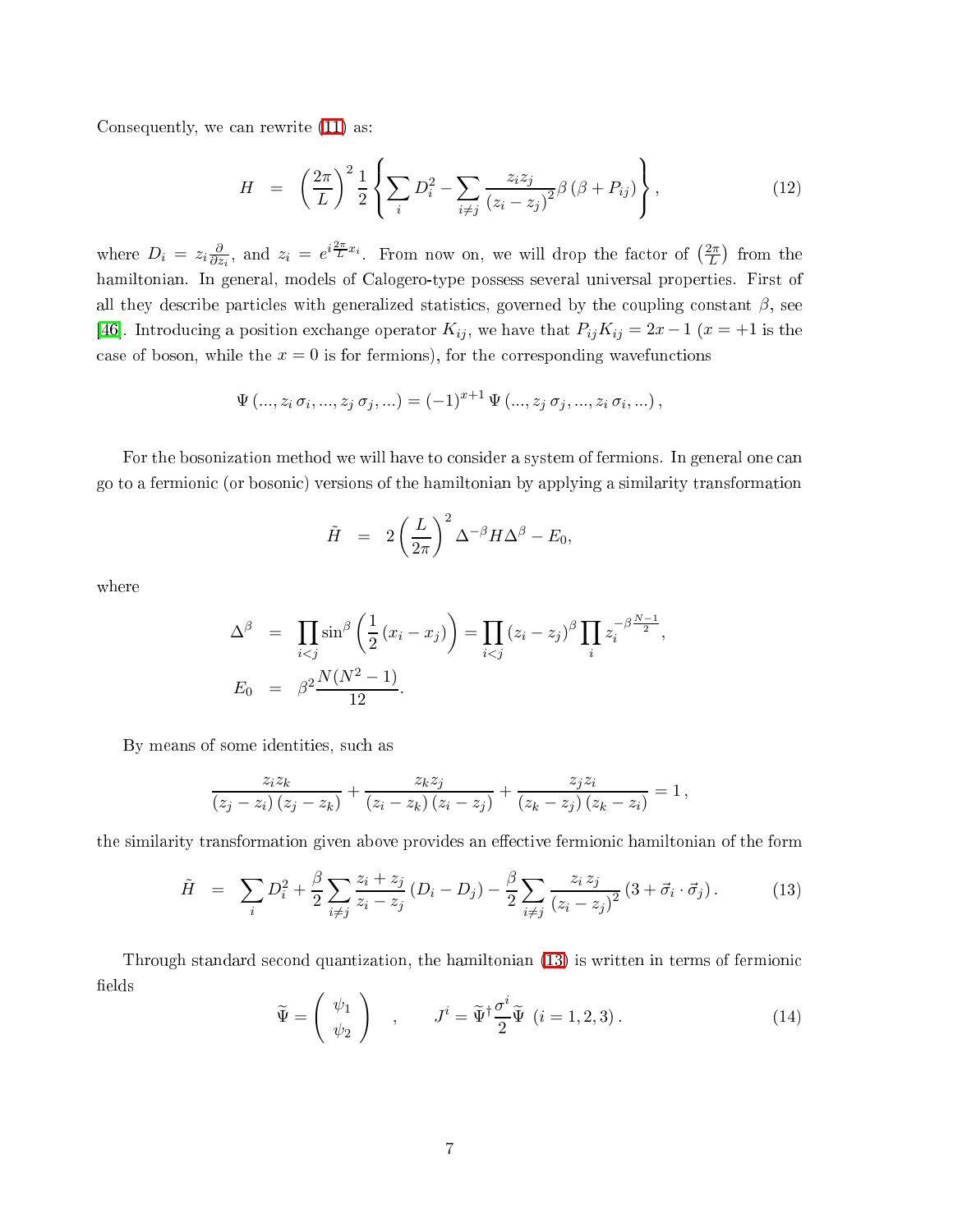obeying the anti-commutation relations  $(a = 1, 2)$ :

$$
\{\psi_a(x), \psi_b(y)\} = \delta_{ab}\delta(x - y).
$$

Before continuing, we shall review some important aspects of the bosonization procedure.

In the abelian bosonization procedure, each fermi field  $\psi, \psi^\dagger$  is expressed in terms of a boson  $\phi$  by the formulas (as references on bosonization, see [\[43,](#page-34-7) [47,](#page-34-11) 48]) :

$$
\psi(\theta) = \frac{1}{\sqrt{2\pi}} :e^{-i\phi(z)}: \qquad , \qquad \psi^{\dagger}(\theta) = \frac{z}{\sqrt{2\pi}} :e^{i\phi(z)} := z\psi^{\dagger}(z) .
$$

As there are two fermion fields  $\psi_a$ , two bosons  $\phi_a$  will be needed. Because we have more than one species of fermionic fields (i.e. two), we also need to employ Klein factors to ensure the anticommutativity among the species. This will be particularly relevant when considering the 4-fermion intera
tions later.

After normal ordering one has:

$$
\begin{array}{rcl}\n\therefore \psi^{\dagger} (w') \psi (w) : & = & \frac{i w}{2\pi} \partial_w \phi, \\
\therefore \psi^{\dagger} (w') \partial_w \psi (w) : & = & \frac{i w}{2\pi} \left\{ \frac{i}{2} \partial_w^2 \phi + \frac{1}{2} (\partial_w \phi)^2 \right\}, \\
\therefore \psi^{\dagger} (w') \partial_w^2 \psi (w) : & = & \frac{w}{2\pi} \left\{ \frac{i}{3} \partial_w^3 \phi + (\partial_w \phi) \left( \partial_w^2 \phi \right) - \frac{i}{3} (\partial_w \phi)^3 \right\}.\n\end{array}
$$

For the U(1) currents  $\alpha^a(z)$ ,  $(a=1,2)$  associated with each fermionic field  $\psi_a(z)$  we have

$$
\alpha^{a}(z) \equiv \psi_{a}^{\dagger}(z) \psi_{a}(z) = i\partial_{z}\phi_{a}, \qquad (15)
$$

For ea
h of the fermions, the energy-momentum tensor is of the form

$$
T^{a} = -\psi_{a}^{\dagger} \partial \psi_{a} = \frac{1}{2} \left( \partial \psi_{a}^{\dagger} \psi_{a} - \psi_{a}^{\dagger} \partial \psi_{a} \right) - \frac{1}{2} \partial \left( \psi_{a}^{\dagger} \psi_{a} \right), \tag{16}
$$

corresponding to a central charge  $c = -2$ .<sup>2</sup>

A entral role will be played by the SU (2) urrents given by

$$
J^{z} = \frac{1}{2} \left[ \psi_{1}^{\dagger} \psi_{1} - \psi_{2}^{\dagger} \psi_{2} \right] = \frac{1}{2} J^{1}(z) - \frac{1}{2} J^{2}(z)
$$
  

$$
J^{\pm} = \frac{1}{2} \widetilde{\Psi}^{\dagger} (\sigma^{1} \pm i \sigma^{2}) \widetilde{\Psi} \Rightarrow J^{+} = \psi_{1}^{\dagger} \psi_{2} , J^{-} = \psi_{2}^{\dagger} \psi_{1} .
$$

<sup>&</sup>lt;sup>2</sup>For an energy-momentum tensor of the form  $T = \frac{1}{2} \left( \partial \psi^{\dagger} \psi - \psi^{\dagger} \partial \psi \right) + \mu \partial \left( \psi^{\dagger} \psi \right)$  the central charge equals  $c = 1 - 12\mu^2$ .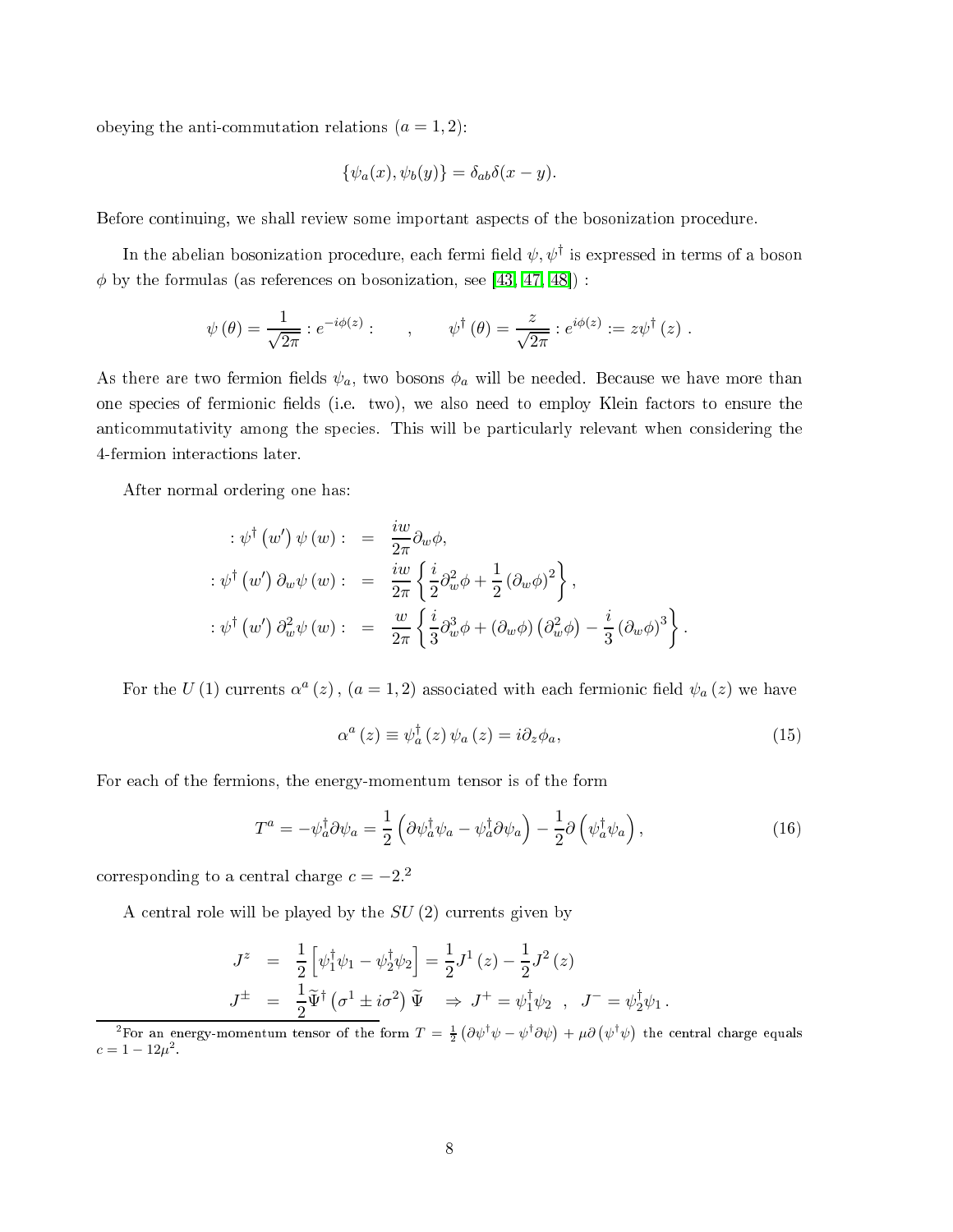They obey a level-1  $su(2)$  current algebra with the energy momentum tensor being

$$
T(z) = -\tilde{\Psi}^{\dagger} \partial \tilde{\Psi} = -\psi_1^{\dagger} \partial \psi_1 - \psi_2^{\dagger} \partial \psi_2 = T^1(z) + T^2(z). \qquad (17)
$$

This will generate a Virasoro algebra of central charge  $c = -4$ , which is expected as we are looking at a theory with two anticommuting fermions  $\psi^1, \psi^2$ .

We can proceed with the bosonization of the hamiltonian. We distinguish three distinct terms in the hamiltonian as:

$$
\tilde{H} = -\sum_{i=1}^{N} \frac{\partial^2}{\partial x_i^2} - \frac{\beta}{2} \sum_{i \neq j} \cot\left(\frac{x_i - x_j}{2}\right) \left(\frac{\partial}{\partial x_i} - \frac{\partial}{\partial x_j}\right) + \frac{\beta}{4} \sum_{i \neq j} \sin^{-2}\left(\frac{x_i - x_j}{2}\right) (1 + P_{ij}). \tag{18}
$$

The first term in the hamiltonian becomes:

$$
H_1 \rightarrow -\int dx \tilde{\Psi}^{\dagger}(x) \frac{\partial^2}{\partial x^2} \tilde{\Psi}(x) = \oint \frac{dz}{iz} \tilde{\Psi}^{\dagger}(z) \left[ z\partial + z^2 \partial^2 \right] \tilde{\Psi}(z)
$$
  
= 
$$
\sum_{a} \oint \frac{dz}{2\pi i} \left[ z^2 \left\{ \frac{i}{3} \partial^3 \phi_a + \partial \phi_a \partial^2 \phi_a - \frac{i}{3} (\partial \phi_a)^3 \right\} + z \left\{ \frac{i}{2} \partial^2 \phi_a + \frac{1}{2} (\partial \phi_a)^2 \right\} \right].
$$

In the case of the second term, we have to be more careful since one has a pole at coincident points (this we handle by point-splitting regularization):

$$
H_2 \rightarrow -\beta \int dx \int dy \widetilde{\Psi}^{\dagger}(x) \widetilde{\Psi}^{\dagger}(y) \cot \left(\frac{x-y}{2}\right) \widetilde{\Psi}(y) \frac{\partial}{\partial x} \widetilde{\Psi}(x) + \beta \int dx \widetilde{\Psi}^{\dagger}(x) \frac{\partial^2}{\partial x^2} \widetilde{\Psi}(x).
$$

Note that the last term is just  $H_1$ , bosonized before. Going to complex coordinates,

$$
H_2 = -\beta \sum_{a,b} \oint \frac{dz}{z} \oint \frac{dw}{w} \frac{z+w}{z-w} \psi_a^{\dagger}(z) \psi_b^{\dagger}(w) \psi_b(w) z \partial_z \psi_a(z) - \beta H_1
$$
  

$$
= \beta \sum_{a,b} \oint \frac{dz}{2\pi i} \oint \frac{dw}{2\pi i} \left( \frac{z+w}{z-w} \right) i \partial_w \phi_b z \left[ \frac{i}{2} \partial_z^2 \phi_a + \frac{1}{2} (\partial_z \phi_a)^2 \right] - \beta H_1,
$$

where the contour integral of  $w$  has to be averaged over an outer and an inner circles around the z contour.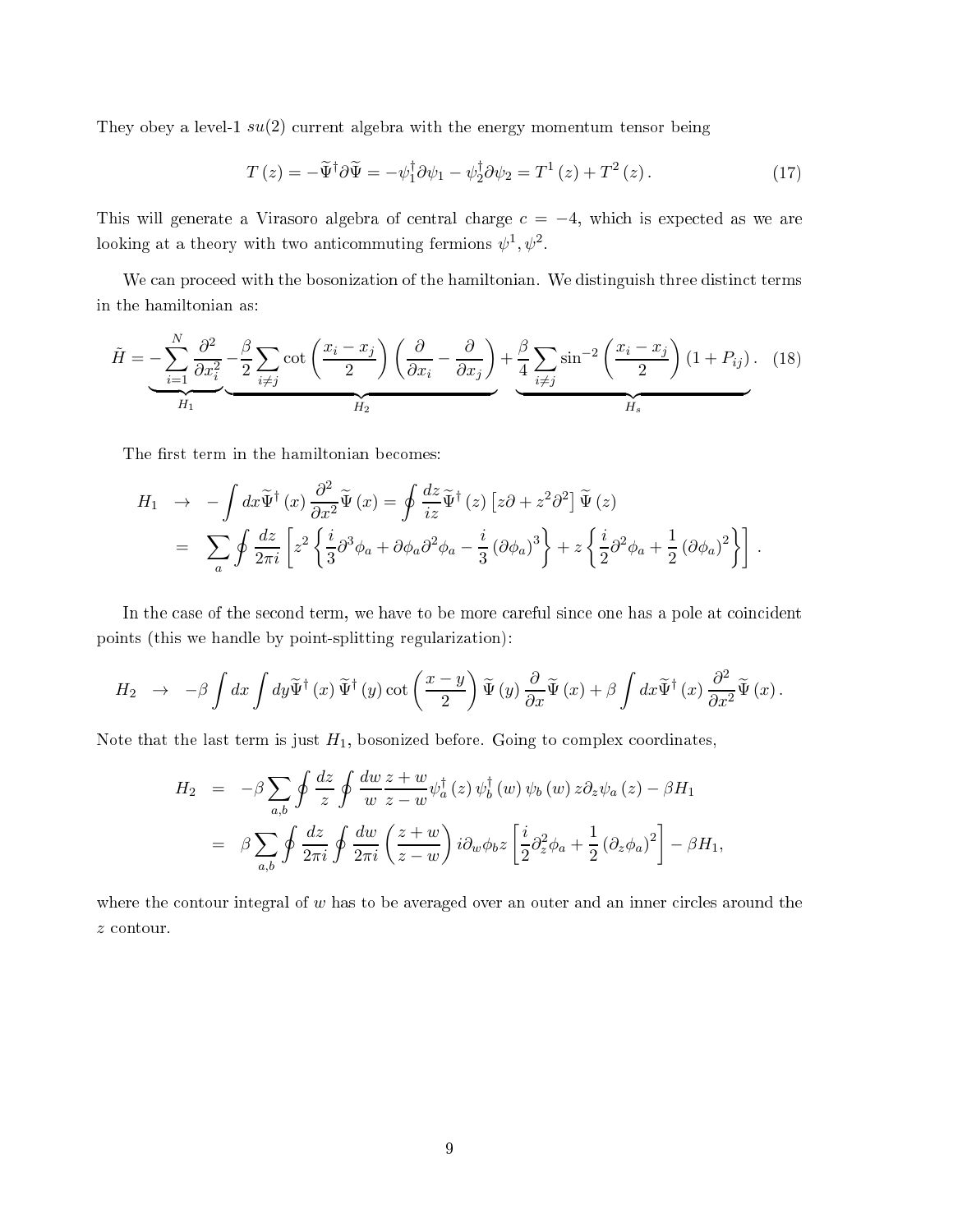Finally we come to the bosonization of the last term  $H_s$  of our Hamiltonian:

$$
H_s = \frac{\beta}{8} \sum_{i \neq j} \sin^{-2} \left( \frac{x_i - x_j}{2} \right) (3 + \vec{\sigma}_i \cdot \vec{\sigma}_j)
$$
  

$$
\rightarrow \frac{3\beta}{8} \int dx \int dy \tilde{\Psi}^{\dagger}(x) \tilde{\Psi}^{\dagger}(y) \sin^{-2} \left( \frac{x - y}{2} \right) \tilde{\Psi}(y) \tilde{\Psi}(x) +
$$
  

$$
+ \frac{\beta}{8} \sum_{k=1}^{3} \int dx \int dy \sin^{-2} \left( \frac{x - y}{2} \right) \tilde{\Psi}^{\dagger}(x) \tilde{\Psi}^{\dagger}(y) \sigma^k \tilde{\Psi}(y) \sigma^k \tilde{\Psi}(x).
$$

Again we en
ounter a singularity, the pole is now of se
ond order, and so a regularization gives a zero ontribution. Going to the omplex plane,

$$
H_s = -\frac{3\beta}{2} \sum_{a,b} \oint \frac{dz}{2\pi i} \oint \frac{dw}{2\pi i} \frac{i\partial_z \phi_a z w \, i\partial_w \phi_b}{(z-w)^2} + \frac{\beta}{2} \sum_k \int dx \int dy \frac{\widetilde{\Psi}^{\dagger}(y) \frac{\sigma^k}{2} \widetilde{\Psi}(y) \, \widetilde{\Psi}^{\dagger}(x) \frac{\sigma^k}{2} \widetilde{\Psi}(x)}{\sin^2\left(\frac{x-y}{2}\right)},
$$

where the integration on  $w$  is to be done around the  $z$  contour. Important to point out is the bosonized representation for the spin permutation operator  $P_{ij}$ :

$$
-\beta \sum_{i \neq j} \frac{z_i z_j}{(z_i - z_j)^2} P_{ij} \rightarrow \beta \sum_{a,b} \oint dz \oint dw \frac{\psi_b^{\dagger}(z) \psi_a^{\dagger}(w) \psi_b(w) \psi_a(z)}{(z - w)^2} = \beta \sum_{a,b} \oint \frac{dz}{2\pi i} \oint \frac{dw}{2\pi i} :e^{-i(\phi_a(w) - \phi_b(w))} : \frac{zw}{(z - w)^2} :e^{-i(\phi_b(z) - \phi_a(z))}:,
$$

because it has a very similar form to the one that will be found in the next section by collective field theory methods.

Returning to the full hamiltonian, its final form in the bosonized representation reads:

$$
\tilde{H} = \frac{1-\beta}{6} \oint \frac{dz}{2\pi i} \left[ 2z^2 \alpha_a^3 + 3z \alpha_a^2 + \alpha_a \right] + \frac{\beta}{2} \oint \frac{dz}{2\pi i} \oint \frac{dw}{2\pi i} \frac{z+w}{z-w} \alpha_b(w) z \left[ \partial \alpha_a(z) - z \alpha_a^2(z) \right]
$$

$$
- \frac{3\beta}{2} \oint \frac{dz}{2\pi i} \oint \frac{dw}{2\pi i} \frac{zw}{(z-w)^2} \alpha_a(z) \alpha_b(w) + 2\beta \oint dz \oint dw \frac{zw}{(z-w)^2} \sum_{k=1}^3 J^k(w) J^k(z) .
$$

The indices a, b are summed over, and  $\alpha_a = i \partial \phi_a$ . We can also express the Hamiltonian in terms of the spin  $\beta$  and charge  $B$  bosons,<sup>3</sup> given by:

$$
B(x) = \alpha_1(x) + \alpha_2(x) \qquad ; \qquad \beta(x) = \alpha_1(x) - \alpha_2(x). \tag{19}
$$

 $3$ We trust the reader will be able to distinguish between the statistics parameter and the spin field, both labeled  $\beta$ . The latter will be supplemented with an argument, for example  $\beta(z)$ , in order to avoid confusion.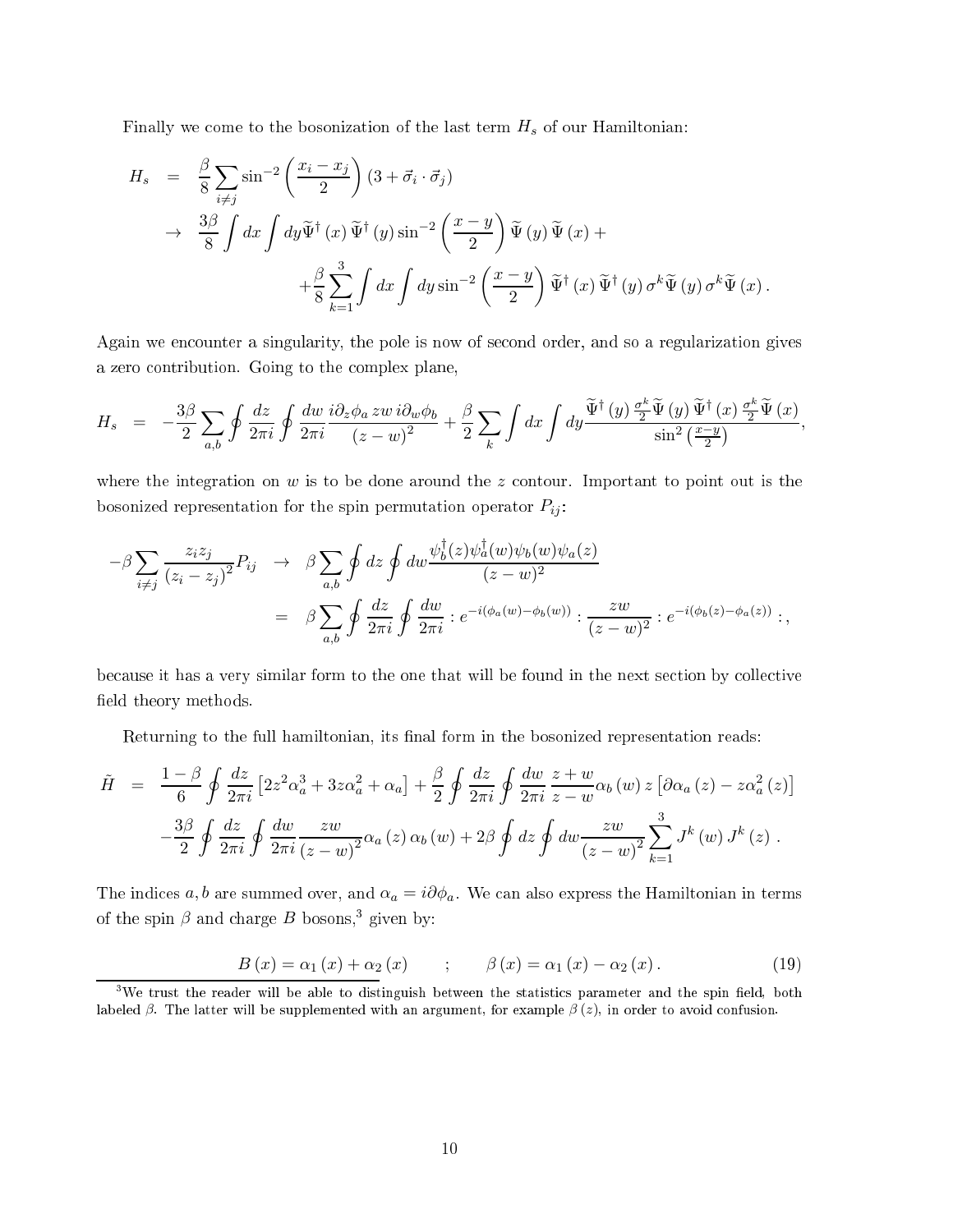<span id="page-10-0"></span>With these we have:

$$
\tilde{H} = \frac{1-\beta}{12} \oint \frac{dz}{2\pi i} \left[ z^2 B(z) \left( B^2(z) + 3\beta^2(z) \right) + 3z \left( B^2(z) + \beta^2(z) \right) + 2B(z) \right] -
$$
  
\n
$$
+ \frac{\beta}{2} \oint \frac{dz}{2\pi i} \oint \frac{dw}{2\pi i} \left( \frac{z+w}{z-w} \right) B(w) \left[ z \partial B(z) - \frac{1}{2} z \left( B^2(z) + \beta^2(z) \right) \right] +
$$
  
\n
$$
- \frac{3\beta}{2} \oint \frac{dz}{2\pi i} \oint \frac{dw}{2\pi i} \frac{zw}{(z-w)^2} B(z) B(w) + 2\beta \oint dz \oint dw \frac{zw}{(z-w)^2} \sum_{k=1}^3 J^k(w) J^k(z) .
$$
\n(20)

We can see in this final expression the general structure given in equation  $(10)$ . We will discuss in more detail a omparison of various representation further below. We will furthermore see that the same form of the hamiltonian can be obtained by collective field techniques as a second way of determining the bosonized hamiltonian. Finally, the usefulness of the bosonized representation will be demonstrated in selected applications involving studies of nontrivial classical background.

#### 3.1 Mode Expansion

It is useful to present also the mode expansion of the bosonized Hamiltonian. We start by introducing the mode expansions for the fermionic fields  $\psi_a$   $(a = 1, 2)$ :

$$
\psi_a^{\dagger}(z) = \sum_n \psi_{-n}^{a\dagger} z^{-n-1} \quad , \quad \psi_a(z) = \sum_n \psi_n^a z^{-n}, \tag{21}
$$

with commutation relations  $\{\psi_n^a, \psi_m^{b\dagger}\} = \delta_{m,n} \delta^{ab}$ . We also need the expansion of the  $U(1)$ urrents:

$$
\alpha_a(z) \equiv \psi_a^{\dagger}(z) \psi_a(z) = i \partial_z \phi_a = \sum_n \alpha_n^a z^{-n-1}, \qquad (22)
$$

with commutation relations  $\left[\alpha_n^a, \alpha_m^b\right] = n\delta^{ab}\delta_{m+n,0}$ . The components of the current  $\alpha^a$  can be written in terms of the fermionic field modes as:

$$
\alpha_n^a = \oint \frac{dz}{2\pi i} z^n \psi_a^\dagger(z) \psi_a(z) = \sum_{\ell,m} \oint \frac{dz}{2\pi i} z^{n-(\ell+m)-1} \psi_{-\ell}^{a\dagger} \psi_m^a = \sum_m \psi_{m-n}^{a\dagger} \psi_m^a. \tag{23}
$$

For each of the fermions we have the energy-momentum tensor.

$$
T^a = -\psi_a^{\dagger} \partial \psi_a = \sum_n L_n^a z^{-n-2}.
$$
\n(24)

The Virasoro generators  $L_n^a$  are given by:

$$
L_n^a = -\frac{1}{2} \oint \frac{dz}{2\pi i} z^{n+1} \psi_a^{\dagger} \partial \psi_a = -\sum_{\ell,m} \oint \frac{dz}{2\pi i} z^{n-(\ell+m)-1} (-m) \psi_{-\ell}^{a\dagger} \psi_m^a = \sum_m m \psi_{m-n}^{a\dagger} \psi_m^a. \tag{25}
$$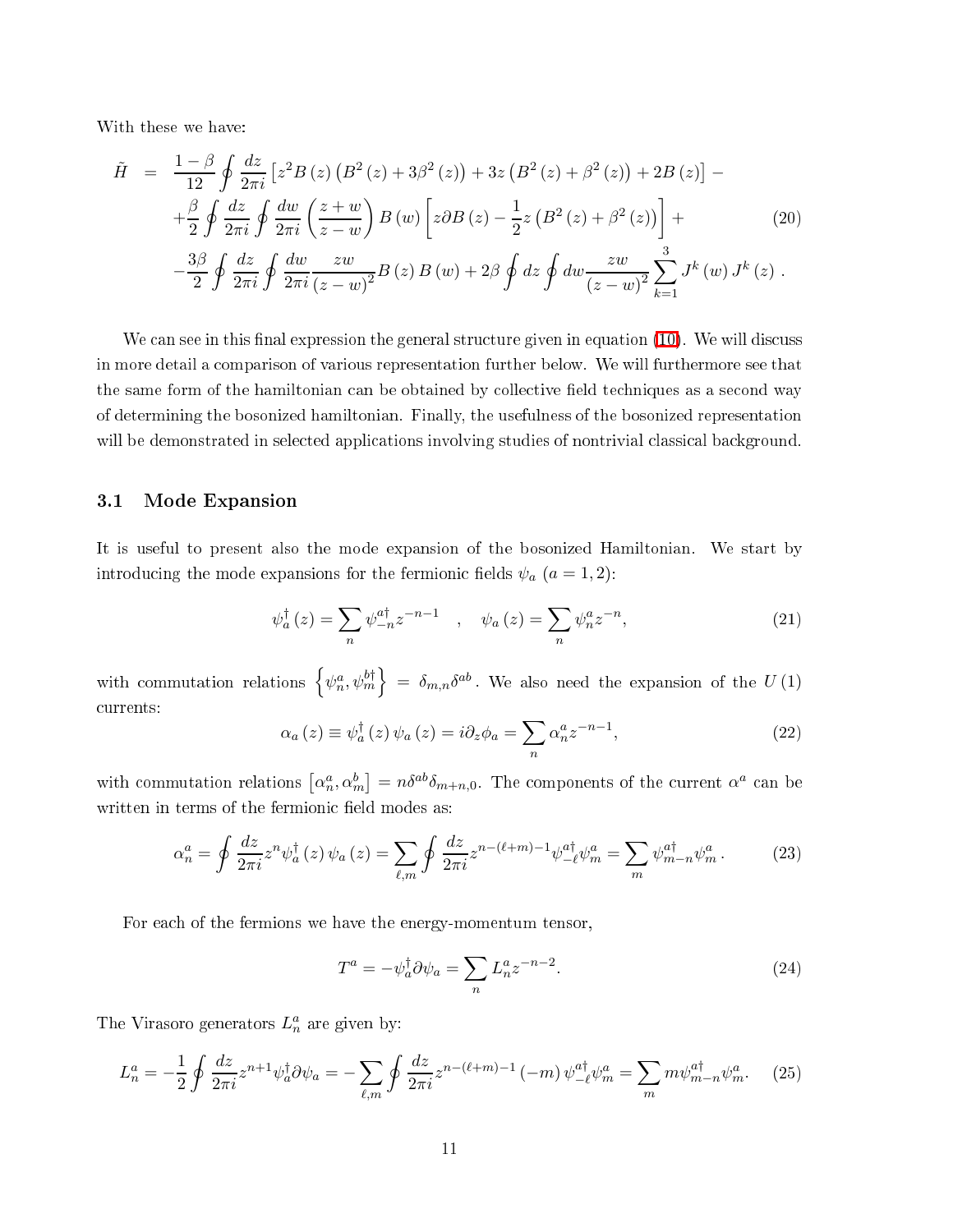Consider next the operators of a su (2) current algebra  $J^{i}(z)$   $(i, j, k = 1, 2, 3 \equiv x, y, z)$ . These can be expanded as  $J^i(z) = \frac{1}{2\pi} \sum_N J^i_N z^{-N-1}$ , with

$$
2\pi J_n^x = \frac{1}{2} \left( J^+ + J^- \right)_n = \frac{1}{2} \sum_m \left[ \psi_{(m-n)}^{1\dagger} \psi_m^2 + \psi_{(m-n)}^{2\dagger} \psi_m^1 \right]
$$
  
\n
$$
2\pi J_n^y = \frac{1}{2i} \left( J^+ - J^- \right)_n = -\frac{i}{2} \sum_m \left[ \psi_{(m-n)}^{1\dagger} \psi_m^2 - \psi_{(m-n)}^{2\dagger} \psi_m^1 \right]
$$
  
\n
$$
2\pi J_n^z = \frac{1}{2} \left( \alpha_n^1 - \alpha_n^2 \right) = -\frac{1}{2} \sum_m \left[ \Psi_{(m-n)}^{2\dagger} \psi_m^2 - \psi_{(m-n)}^{1\dagger} \psi_m^1 \right]
$$
 (26)

with the ommutation relations

<span id="page-11-0"></span>
$$
[J_n^i, J_m^j] = i\varepsilon^{ijk} J_{m+n}^k + \frac{n}{2} \delta^{ij} \delta_{m+n,0} \,. \tag{27}
$$

We already introduced the *charge field* (the B field) and the *spin field* (the  $\beta$  field), and saw that to bosonize the hamiltonian, we needed two scalar bosonic fields  $\alpha_1, \alpha_2$ , because we were interested in the  $SU(2)$  current algebra. If we now identify  $\alpha_i \equiv \alpha^{\sigma_i}$ , where  $\sigma = \pm 1$  (or alternatively  $\sigma_1 = \uparrow$  and  $\sigma_2 = \downarrow$ ), then the following expansions hold, in terms of z coordinates:

$$
\begin{cases}\nB(z) = \sum_{n} B_n z^{-n-1} \\
\beta(z) = \sum_{n} \beta_n z^{-n-1}\n\end{cases}, \text{ where }\n\begin{cases}\nB_n = \sum_{\sigma} \alpha_n^{\sigma} \\
\beta_n = \sum_{\sigma} \sigma \alpha_n^{\sigma}\n\end{cases}.
$$
\n(28)

In terms of  $su(2)$  current algebra, given the two fermionic fields  $\psi_1 = \psi_{\uparrow}$  and  $\psi_2 = \psi_{\downarrow}$ . the spinor field  $\Psi = (\psi_1 \ \psi_2)^T$  and the currents  $J^k = \Psi^\dagger \frac{\sigma^k}{2} \Psi$ , the total theory has an energy momentum tensor with central charge  $c = -4$ . Its decomposition into a level  $k = 1 \, su(2)$ current algebra  $\{J_m^k\}$  and a Heisenberg algebra  $\{B_n\}$  is such that  $T_m$  is composed of two Virasoro algebras, one related to the currents J, with charge  $c = 1$ , and one related to "free" bosons with charge  $c = -5$ 

$$
T_m = L_m^J + L_m^B,
$$

where

$$
L_m^B = \frac{1}{4} \sum_{n \in \mathbb{Z}} :B_{-n} B_{n+m} : + \frac{1}{2} (m+1) B_m \tag{29}
$$

$$
L_m^J = \frac{1}{4} \sum_{e \in \mathbb{Z}} : \beta_{-m} \beta_{n+m} : . \tag{30}
$$

We can now expand the bosonized hamiltonian in terms of modes. We go back to the expression for the bosonized hamiltonian [\(20\)](#page-10-0), and, by separating the several terms and by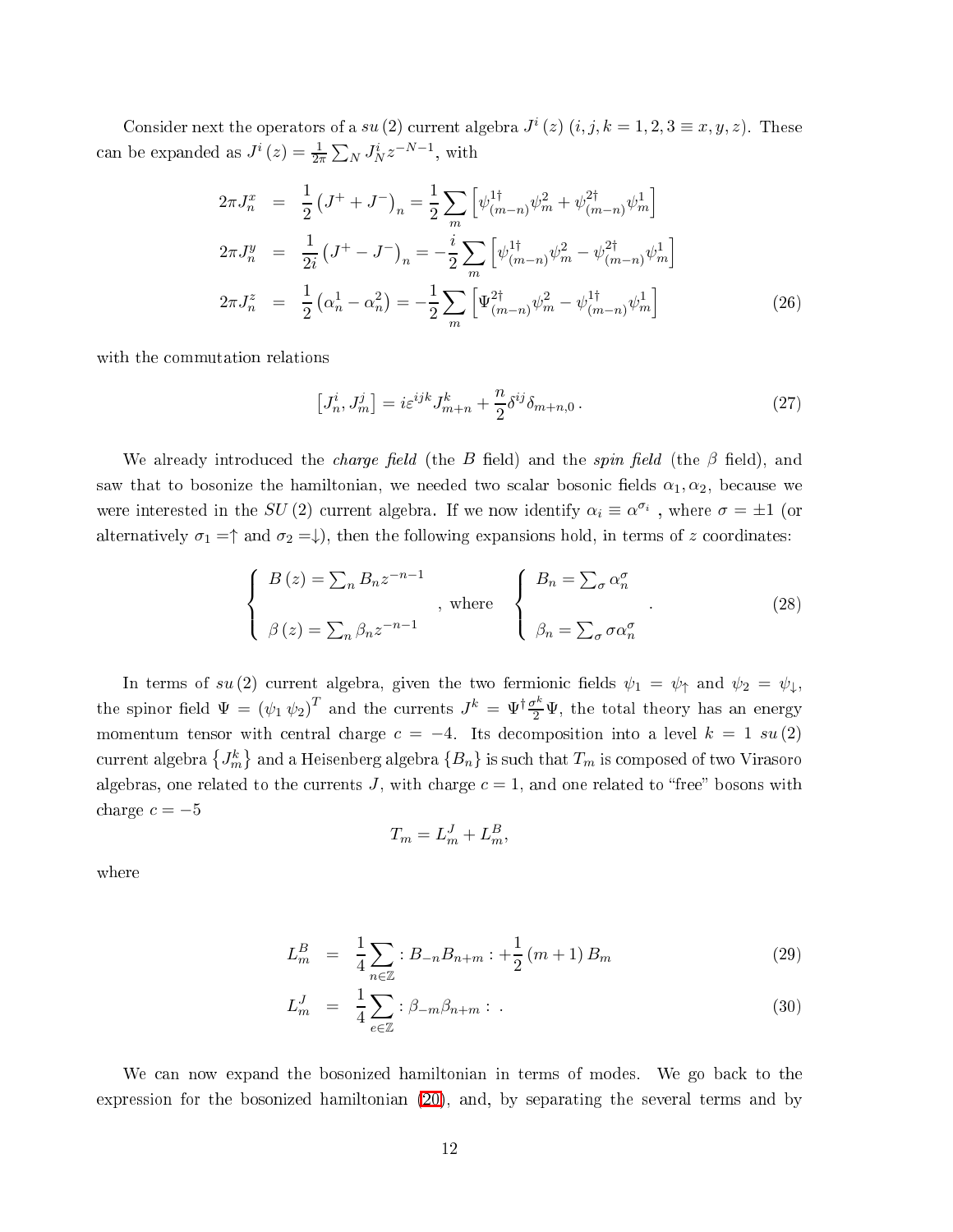making use of the expansion  $(28)$ , the first term becomes:

$$
H_1 = (1 - \beta) \left\{ (B_0 + 1) \left( \frac{1}{3} L_0^B + L_0^J \right) + \sum_{n \ge 1} \left( B_{-n} \left( \frac{1}{3} L_n^B + L_n^J \right) + \left( \frac{1}{3} L_{-n}^B + L_{-n}^J \right) B_n \right) \right\}.
$$

For the second term we have:

$$
H_2 = \frac{\beta}{2} \left\{ 2 \sum_{n \geq 1} n B_{-n} B_n - 2 \sum_{k \geq 1} \left( L_{-k}^B B_k - B_{-k} L_k^B + k B_{-k} B_k \right) - 2 \sum_{k \geq 1} \left( L_{-k}^J B_k - B_{-k} L_k^J \right) \right\}.
$$

Finally, the third term will be
ome

$$
H_3 \equiv -\frac{3\beta}{2} \sum_{n\geq 1} n B_{-n} B_n - 2\beta \sum_{k=1}^3 \sum_{n\geq 1} n J_{-n}^k J_n^k.
$$

<span id="page-12-1"></span>The final result for the total hamiltonian in terms of boson (and current) modes is:

$$
\tilde{H} = (\beta - 1)(B_0 + 1) \left(\frac{1}{3}L_0^B + L_0^J\right) + \frac{1 + 2\beta}{3} \sum_{n \ge 1} B_{-n}L_n^B + \frac{1 - 4\beta}{3} \sum_{n \ge 1} L_{-n}^B B_n + + \sum_{n \ge 1} B_{-n}L_n^J + (1 - 2\beta) \sum_{n \ge 1} L_{-n}^J B_n - \frac{3\beta}{2} \sum_{n \ge 1} n B_{-n}B_n - 2\beta \sum_{n \ge 1} n J_{-n} \cdot J_n. (31)
$$

We now omment on the relation of the above bosonized Hamiltonian to the various bosonized versions of the model studied in the literature. First, by a simple hange of our notation :

$$
\beta \to -\frac{1}{\alpha} \quad ; \qquad H_U = \alpha \tilde{H}.
$$
\n(32)

<span id="page-12-0"></span>we obtain a form analogous to one constructed by Uglov in  $\left[10\right]$ 

$$
H_U = E_0 + (\alpha + 1)(B_0 + 1) \left(\frac{1}{3} L_0^B + L_0^J\right) + \frac{\alpha - 2}{3} \sum_{n \ge 1} B_{-n} L_n^B + \frac{\alpha + 4}{3} \sum_{n \ge 1} L_{-n}^B B_n
$$
  
+  $\alpha \sum_{n \ge 1} B_{-n} L_n^J + (\alpha + 2) \sum_{n \ge 1} L_{-n}^J B_n + \frac{3}{2} \sum_{n \ge 1} n B_{-n} B_n + 2 \sum_k \sum_{n \ge 1} n J_{-n}^k J_n^k$ , (33)

with

$$
[B_n, B_m] = 2n\delta_{n+m,0}.
$$
\n
$$
(34)
$$

One can also see that the bosonized hamiltonian described above fits into a (more symmetric)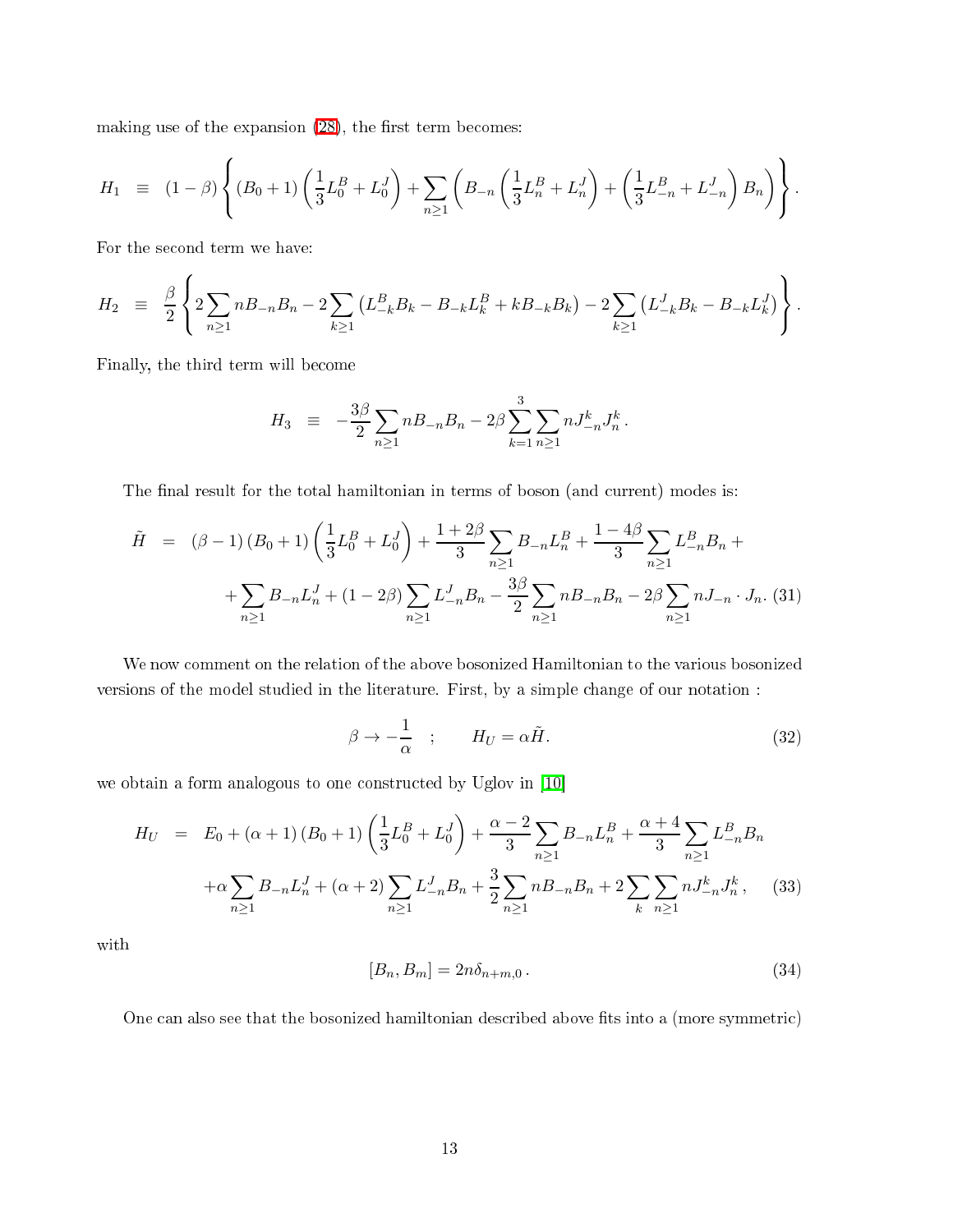<span id="page-13-0"></span>form of the representation originally constructed in  $[12]$  which reads:

$$
H_{A J L} = \frac{b}{6q} \sum_{n_i} \alpha_{n_1} \alpha_{n_2} \alpha_{n_3} \delta_{n_1 + n_2 + n_3, 0} + b \sum_{n} \alpha_n L_{-n}^J + \frac{1}{q} \sum_{n > 0} n \alpha_{-n} \alpha_n + \sum_{n > 0} n J_{-n}^k J_n^k. \tag{35}
$$

This is the most general form of the hamiltonian, and the modes  $\alpha_n$  obey the commutation relation:

$$
[\alpha_n, \alpha_m] = qn\delta_{m+n,0},\tag{36}
$$

In order to exhibit the precise comparison, we will collect terms which have the same number of creation-annihilation operators: starting from [\(33\)](#page-12-0), we denote the cubic term of  $H_U$  by  $H_U^3$ , the quadratic term in  $B_n$  by  $H_U^2$ , the terms linear in  $B_n$  and  $L_n^J$  by  $H_U^{1,J}$  $U$  , and many the pure current term will be denoted by  $H_U^J$ .

The following change in the normalization of the fields and their commutation relations will be needed perform the omparison:

$$
B'_{n} = (\alpha + 2) B_{n}, \qquad n \ge 1
$$
  

$$
B'_{-n} = \alpha B_{-n}
$$
  

$$
[B'_{n}, B'_{m}] = 2\alpha(\alpha + 2)n\delta_{n+m,0}.
$$

From now on, we are going to drop the primes and will use the same notation for the new fields. In terms of the new fields,  $H_U$  is given by the sum of the following terms:

$$
H_U^3 = \frac{1}{4\alpha(\alpha+2)} \sum_{n\geq 1} (B_{-n}B_{-m}B_{n+m} + B_{-n-m}B_nB_m) ,
$$
 (37)

$$
H_U^2 = \frac{1}{2\alpha(\alpha+2)} \sum_{n\geq 1} n B_{-n} B_n + \frac{\alpha+1}{2\alpha(\alpha+2)} (B_0+1) \sum_{n\geq 1} B_{-n} B_n, \qquad (38)
$$

$$
H_U^{1,J} = \sum_{n\geq 1} \left( B_{-n} L_n^J + L_{-n}^J B_n \right) + (\alpha + 1) \left( B_0 + 1 \right) L_0^J,
$$
\n(39)

$$
H_U^J = 2 \sum_{n \ge 1} \sum_k n J_{-n}^k J_n^k. \tag{40}
$$

Now, let us consider the hamiltonian [\(35\)](#page-13-0). We will use a similar notation to refer to the cubic, quadratic, linear and pure current terms in the hamiltonian. Changing the normalization of the  $\alpha_n$ 

$$
\begin{array}{rcl} \alpha'_n & = & b \alpha_n, \qquad \forall n \\ \left[ \alpha'_n, \alpha'_m \right] & = & b^2 q n \delta_{n+m,0} \, , \end{array}
$$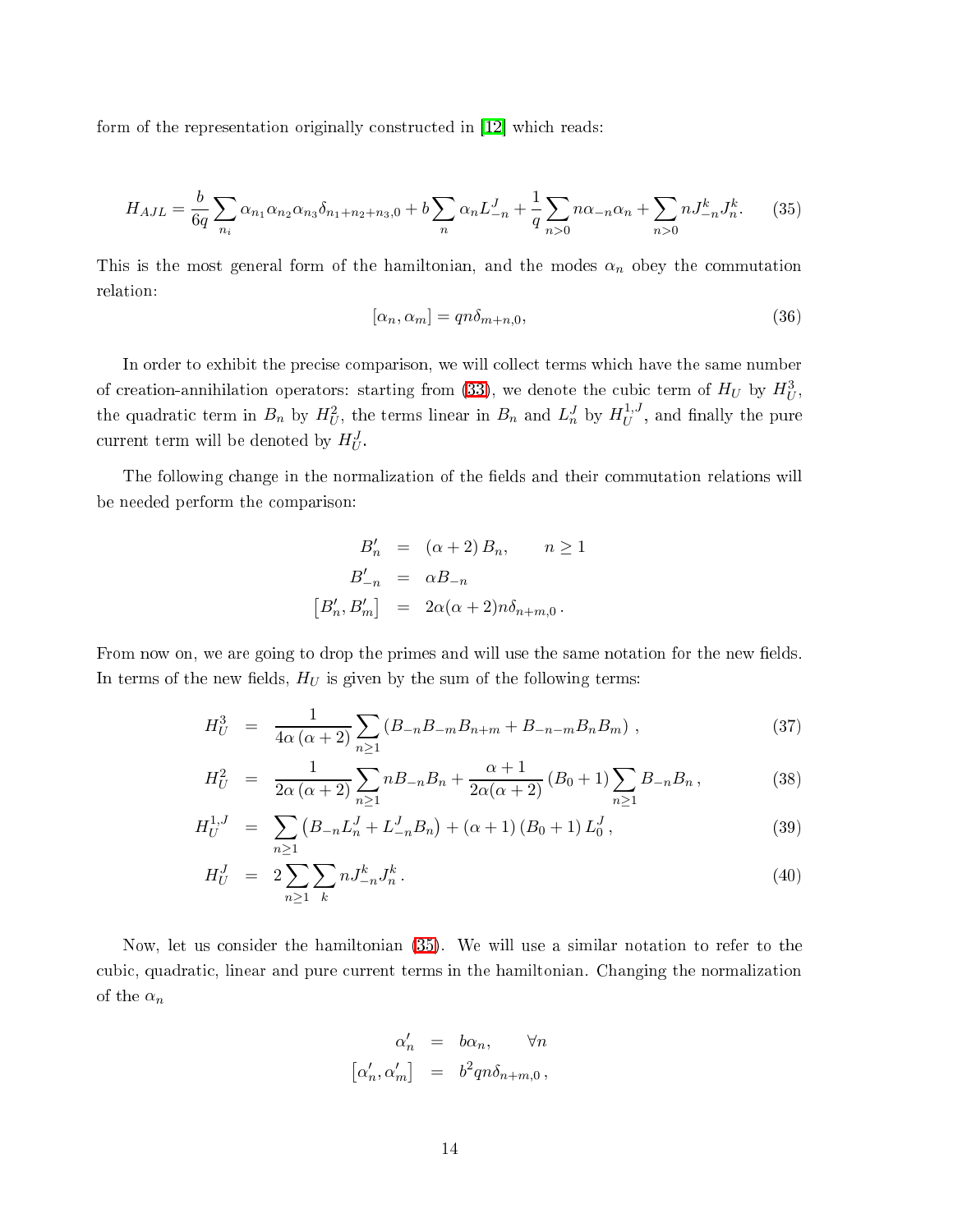and again dropping the primes on the new fields,  $H_{AJL}$  will then be the sum of:

$$
H_{AJL}^3 = \frac{1}{2b^2q} \sum_{n,m \ge 1} (\alpha_{-n} \alpha_{-m} \alpha_{n+m} + \alpha_{-n-m} \alpha_n \alpha_m) , \qquad (41)
$$

$$
H_{AJL}^2 = \frac{1}{b^2 q} \sum_{n \ge 1} n \alpha_{-n} \alpha_n + \frac{1}{b^2 q} \alpha_0 \sum_{n \ge 1} \alpha_{-n} \alpha_n, \qquad (42)
$$

$$
H_{AJL}^{1,J} = \sum_{n \ge 1} \left( \alpha_{-n} L_n^J + L_{-n}^J \alpha_n \right) + \alpha_0 L_0^J,
$$
\n(43)

$$
H_{AJL}^J = \sum_{n \ge 1} \sum_k n J_{-n}^k J_n^k. \tag{44}
$$

The relation between  $B_n$  and  $\alpha_n$  can be determined. In fact, if the following relation holds, the two hamiltonians be
ome equivalent with the same ommutation relations.

$$
b2q = 2\alpha(\alpha + 2)
$$
  
\n
$$
\alpha_0 = (\alpha + 1) (B_0 + 1).
$$

The factor of 2 in  $H_U^J$  is not present in  $H_{AJL}^J$ . That is due to a different definition of the current modes. We can see that there is perfect agreement between the two hamiltonians. With this we have also demonstrated that the bosonized hamiltonian  $H_U$ , is hermitian.

One last omment should be made. If we write the hamiltonian [\(31\)](#page-12-1) in terms of the original bosonization fields  $\alpha^{\sigma} \equiv \phi^{\sigma}$  we will be able to make contact with the collective field approach which will be summarized in section [4.](#page-14-0) As a final comment on the current algebra representation we mention the following. Here we have described in detail the formalism in the simplest  $SU(2)$ case for purposes of comparing different approaches and describing some nontrivial applications. As we have mentioned the formalism for general  $SU(R)$  was developed in [12]. Of considerable interest is the case  $R = N$  with  $N \to \infty$ . The current algebraic representation is well suited for that since it leads to a large N limit of WZW models, a well studied subject. Through the large N limit of the current algebra one realizes a  $W_{\infty}$  algebra, the expected symmetry of the matrix model [45]. Aspects of the  $R = N \rightarrow \infty$  theory were already given in [44].

## <span id="page-14-0"></span>4 Colle
tive Field Theory

For obtaining the collective field theory representation one considers a permutation symmetric version of the model with the idea of expressing the theory in terms of collective densities.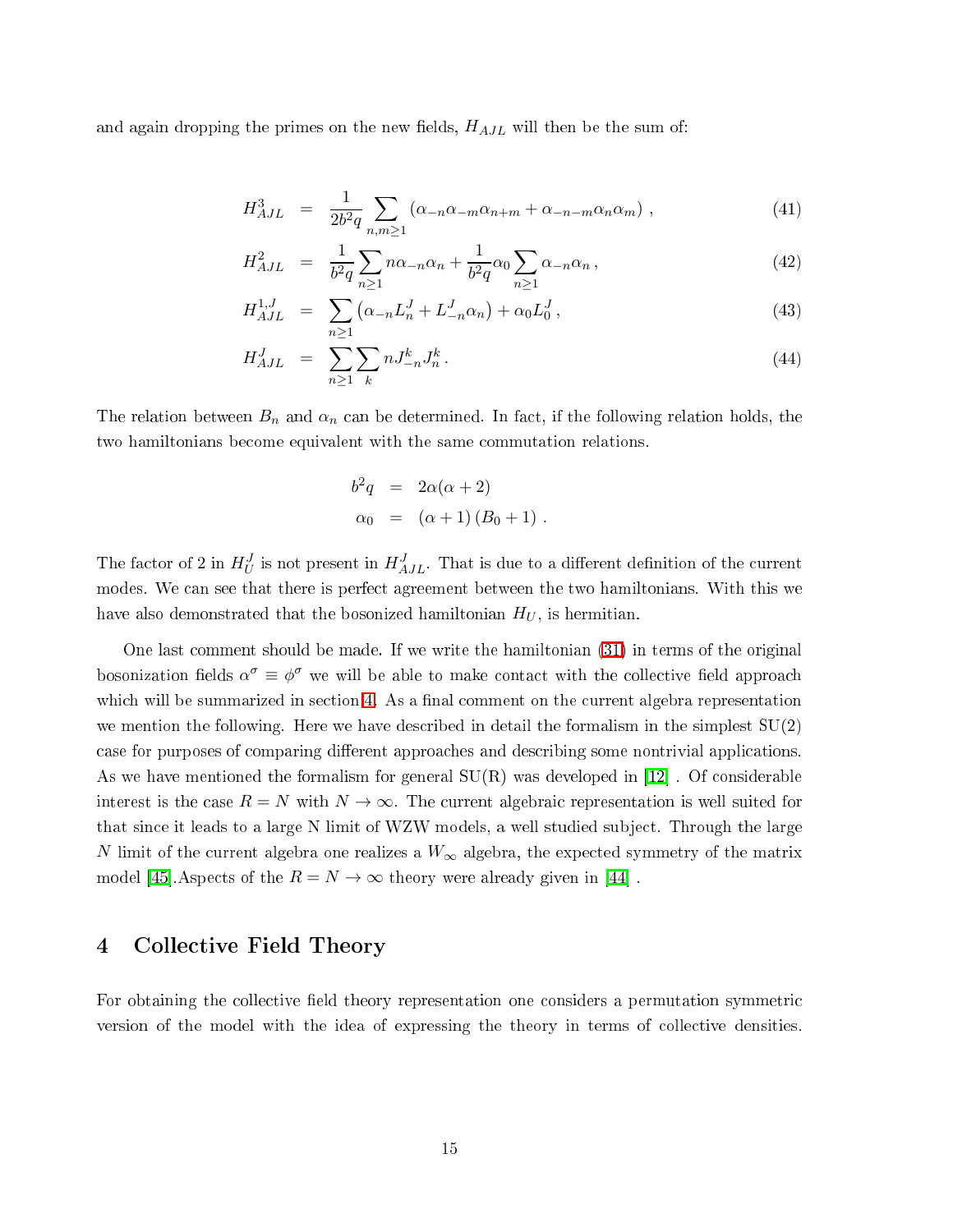Considering the original hamiltonian [\(12\)](#page-6-1), given by:

$$
H = \sum_{i} D_i^2 - \sum_{i \neq j} \frac{z_i z_j}{(z_i - z_j)^2} \beta (\beta + P_{ij}),
$$

we therefore need to perform a similarity transformation to bring the theory into a bosoni picture. We write the wavefunctions of H as  $\Psi = \Psi_{0}\chi$ , with  $\chi$  being a bosonic function. The form of  $\Psi_0$  defines then the statistics of the model. In the previous construction we performed a transformation to the fermionic picture by using  $\Psi_0 = \Delta^\beta$ . To obtain a bosonic picture, we will now require an extra determinant factor in the similarity transformation,  $\Psi_0 = \Delta^{\beta+1}$ . In that ase, the gauged hamiltonian is:

<span id="page-15-0"></span>
$$
H_{\beta+1} = \underbrace{\sum_{i} D_i^2}_{H_{\beta+1}^1} + \underbrace{\frac{(\beta+1)}{2} \sum_{i \neq j} \frac{z_i + z_j}{z_i - z_j} (D_i - D_j) - 2\beta \sum_{i < j} \theta_{ij} \theta_{ji} [1 - P_{ij}]}_{H_{\beta+1}^2} + E_{GS} (\beta+1), \quad (45)
$$

where  $\theta_{ij} \equiv \frac{z_i}{z_i-}$  $\frac{z_i}{z_i-z_j}$ . The ground state energy is given by  $E_{GS}(\beta+1) = (\beta+1)^2 \frac{N(N^2-1)}{12}$ .

In the last section we bosonized the hamiltonian  $\tilde{H}$  in terms of current fields [\[11,](#page-32-6) 12]. In this section we describe in some detail the collective field theory approach. This method was useful for various matrix model problems and in particular systems of Calogero-type  $[24, 49, 50]$  $[24, 49, 50]$  $[24, 49, 50]$  $[24, 49, 50]$ . In the case of a spin-Calogero model one can similarly obtain the hamiltonian in terms of collective modes in momentum space  $[13]$ .<sup>4</sup> We will also want to obtain the same result in terms of collective fields in coordinate space, as it will be useful in further perturbative and nonperturbative studies

We will start from the hamiltonian  $H_{\beta+1}$  (one could get a similar result by starting from  $H \equiv H_{\beta}$ ). One defines collective densities

$$
\phi_{\sigma}(x) = \sum_{i=1}^{N} \delta(x - x_i) \delta_{\sigma \sigma_i} \quad , \quad \phi(x) = \sum_{\sigma} \phi_{\sigma}(x) \tag{46}
$$

and its conjugate momentum  $\Pi^\sigma(x)=\frac{\delta}{\delta\phi_\sigma(x)}$ .<sup>5</sup>We take  $\Pi^\sigma(x)$  to be non-hermitian just to save writing is. In terms of Fourier modes, the fields defined above become (with  $n$  integer because we are on the circle):

$$
\phi_n^{\sigma} = \int_{-\pi}^{\pi} dx e^{inx} \phi_{\sigma}(x) = \sum_{i=1}^{N} z_i^n \delta_{\sigma \sigma_i} \qquad , \qquad \Pi_n^{\sigma} = \frac{\partial}{\partial \phi_n^{\sigma}} = \int \frac{dx}{2\pi} e^{-inx} \frac{\partial}{\partial \phi_{\sigma}(x)},
$$

<sup>&</sup>lt;sup>4</sup>Note that the gauged hamiltonian found in [13] is related to [\(45\)](#page-15-0) by changing, in the latter,  $\beta + 1$  to  $\beta$  on the second term. The discrepancy comes from a difference on the starting point of each case.

 $^5$ In this section coordinate  $x$  has range on the interval  $[-\pi,\pi]$  unless said otherwise. Also, the spin variable  $\sigma$ has possible values  $\sigma = \pm 1$ .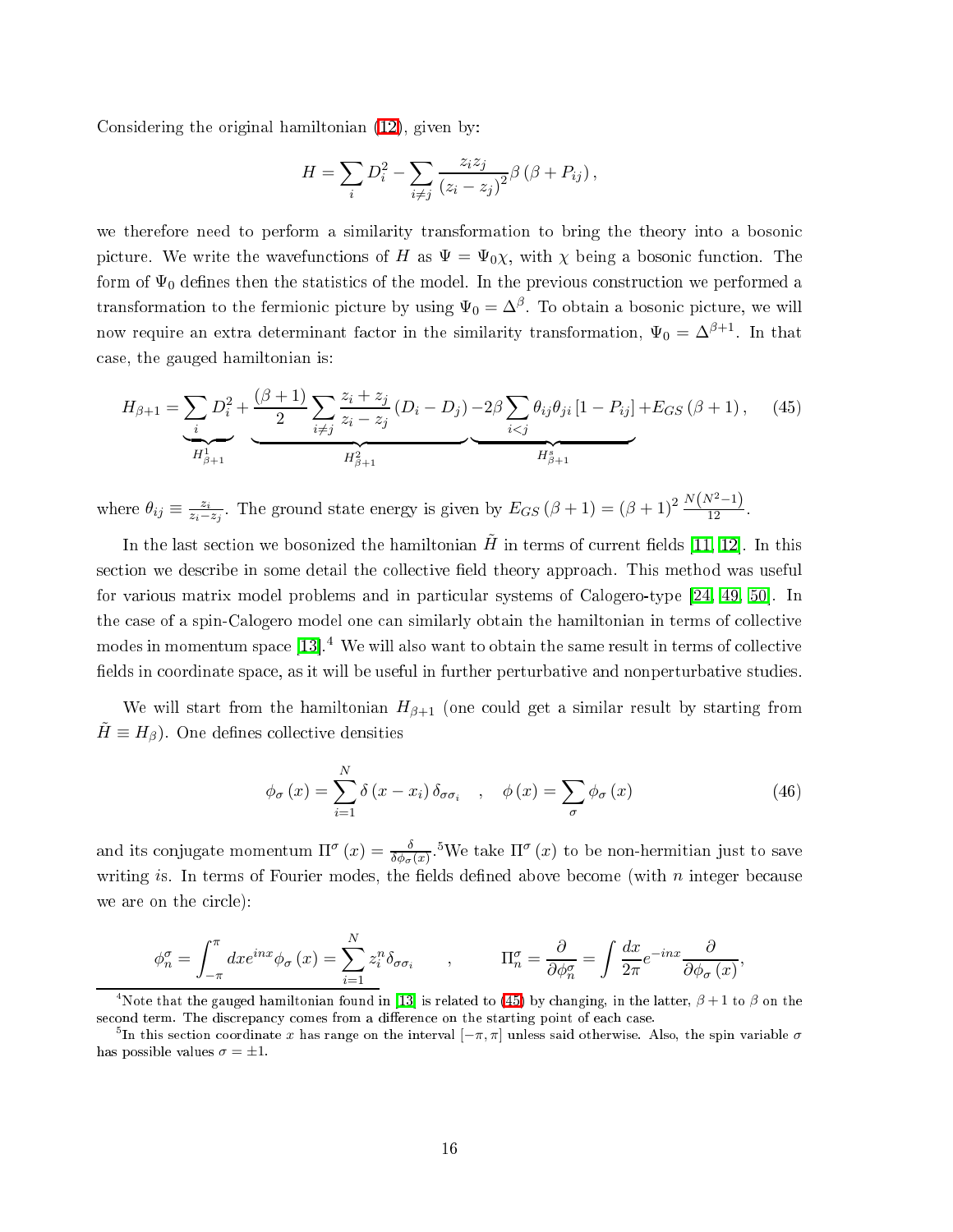The expressions that follow are obtained through a hange of variables following the standard collective field techniques [51]. We start from [\(13\)](#page-6-0) and define  $\hat{\Pi}_n^{\sigma} \equiv n \frac{\partial}{\partial \phi_n^{\sigma}} = n \Pi_n^{\sigma}$  (such that  $\left[\phi_n^{\sigma}, \hat{\Pi}_m^{\sigma'}\right] = -m \delta_{\sigma \sigma'} \delta_{m,n}$ ). Writing the dependence on spin explicitly, the derivative  $D_i$  by chain rule:

$$
D_i = z_i \frac{\partial}{\partial z_i} = \sum_{\sigma} \sum_n z_i \frac{\partial \phi_n^{\sigma}}{\partial z_i} \frac{\partial}{\partial \phi_n^{\sigma}} = \sum_{\sigma} \sum_n z_i \frac{\partial}{\partial z_i} \left( \sum_j z_j^n \delta_{\sigma \sigma_j} \right) \frac{\partial}{\partial \phi_n^{\sigma}} = \sum_{\sigma} \sum_n z_i^n \delta_{\sigma \sigma_i} \hat{\Pi}_n^{\sigma}.
$$

This implies that for  $H_1$  we have

$$
H_1 = \sum_i D_i^2 = \sum_{\sigma} \sum_i \sum_n \delta_{\sigma \sigma_i} z_i \left\{ \frac{\partial z_i^n}{\partial z_i} \hat{\Pi}_n^{\sigma} + z_i^n \sum_{\sigma'} \sum_m \frac{\partial \phi_m^{\sigma'}}{\partial z_i} \frac{\partial}{\partial \phi_m^{\sigma'}} \hat{\Pi}_n^{\sigma} \right\}
$$
  
= 
$$
\sum_{\sigma} \left\{ \sum_n n \phi_n^{\sigma} \hat{\Pi}_n^{\sigma} + \sum_{m,n} \phi_{n+m}^{\sigma} \hat{\Pi}_m^{\sigma} \hat{\Pi}_n^{\sigma} \right\}.
$$

Similarly for  $H_2$ 

$$
H_2 = \frac{\beta + 1}{2} \sum_{i \neq j} \frac{z_i + z_j}{z_i - z_j} (D_i - D_j)
$$
  
=  $(\beta + 1) \left( \sum_{\sigma = \sigma'} + \sum_{\sigma \neq \sigma'} \right) \sum_{i \neq j} \frac{z_i}{z_i - z_j} \sum_m (z_i^m \delta_{\sigma \sigma_i} \delta_{\sigma' \sigma_j} - z_j^m \delta_{\sigma' \sigma_i} \delta_{\sigma \sigma_j}) \hat{\Pi}_m^{\sigma}.$ 

The term with  $\sigma = \sigma'$  is:

$$
H^2_{\sigma} \;\; = \;\; (\beta+1)\sum_{\sigma}\left\{\sum_{n,m\geq 1}\phi^{\sigma}_n\phi^{\sigma}_m\hat{\Pi}^{\sigma}_{m+n} + \sum_{m\geq 1}\left(\phi^{\sigma}_0-m\right)\phi^{\sigma}_m\hat{\Pi}^{\sigma}_m\right\}.
$$

But the term with  $\sigma \neq \sigma'$  is more complicated. Doing some algebra leads to (notice that  $\phi_n$  is not defined for  $n$  negative):

$$
H^2_{\sigma \neq \sigma'} = (\beta + 1) \sum_{\sigma \neq \sigma'} \left( \sum_{m,n \geq 1} \phi_n^{\sigma'} \phi_m^{\sigma} \hat{\Pi}_{m+n}^{\sigma} + \sum_{m > 0} \phi_0^{\sigma} \phi_m^{\sigma'} \hat{\Pi}_{m}^{\sigma} \right).
$$

A related result can be found in  $[13]$ . In fact the terms written above agree with the corresponding ones from  $[13]$ .

One is also interested in the expressions for the hamiltonian in coordinate space, as these will play an important role when performing small fluctuations around a classical background. This will be explored further in the sections below. For now let us express the hamiltonian in terms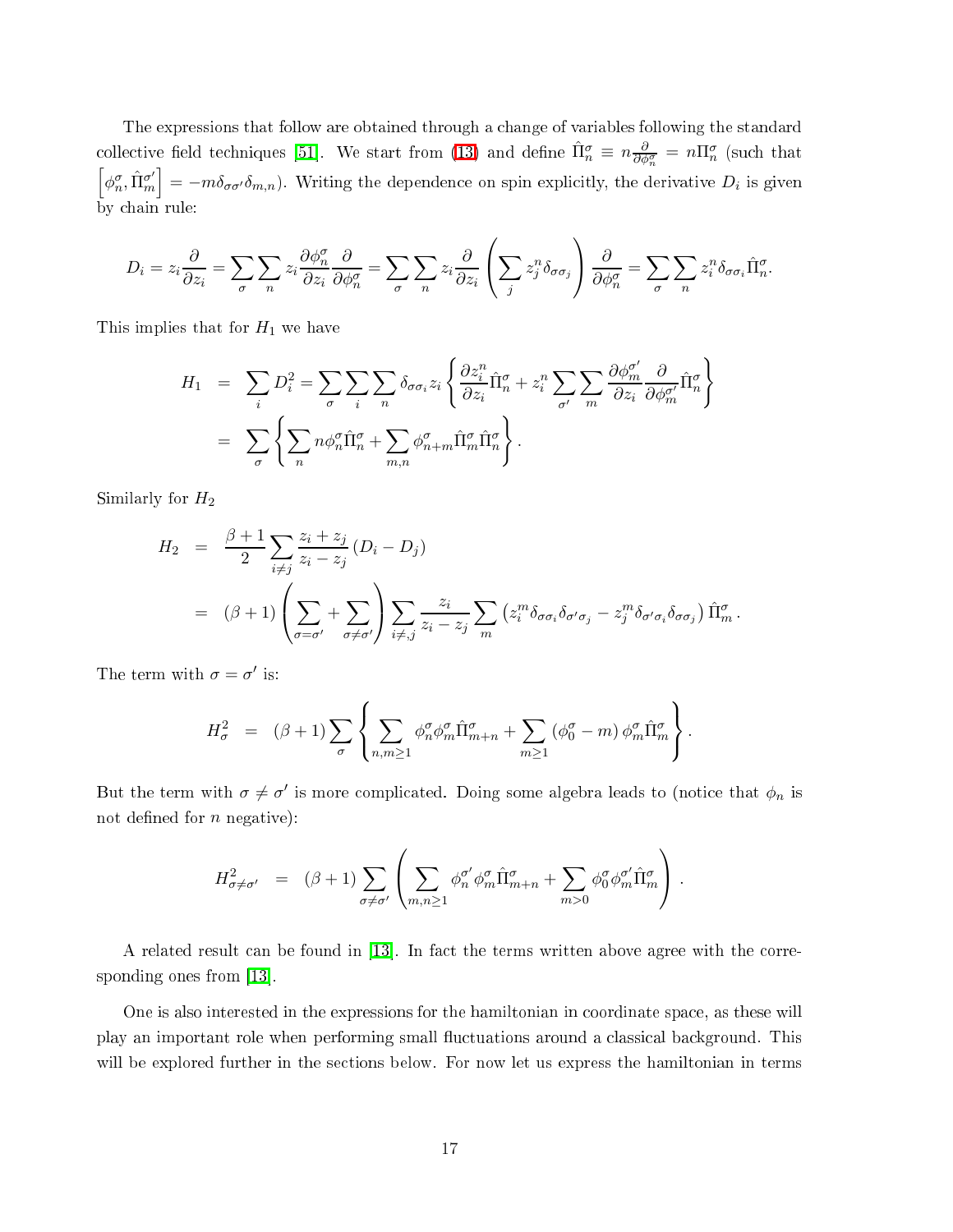<span id="page-17-1"></span>of density fields. For the  ${\cal H}_1$  we get

$$
H_1 = -\sum_{i} \frac{\partial^2}{\partial x_i^2} = -\sum_{\sigma} \int dx \, \phi_{\sigma}(x) \, \partial^2 \Pi^{\sigma}(x) - \sum_{\sigma} \int dx \phi_{\sigma}(x) \, \partial \Pi^{\sigma}(x) \, \partial \Pi^{\sigma}(x). \tag{47}
$$

<span id="page-17-2"></span>To determine  $H_2$  we need to write it as

$$
H_2 = \underbrace{\frac{\beta+1}{2} \sum_{i,j} (\theta_{ij} - \theta_{ji}) (D_i - D_j) - \frac{\beta+1}{2} \sum_{i=j} \lim_{z_i \to z_j} \frac{z_i + z_j}{z_i - z_j} (D_i - D_j)}_{H_{22}},
$$
\n
$$
(48)
$$

and ea
h term an be found to be:

$$
H_{21} = -\frac{\beta + 1}{2} \sum_{\sigma,\sigma'} \int dx \phi_{\sigma}(x) \left( \int dy \phi_{\sigma'}(y) \cot \left( \frac{x - y}{2} \right) \right) \left[ \partial \Pi^{\sigma}(x) - \partial \Pi^{\sigma'}(y) \right],
$$
  
\n
$$
H_{22} = (\beta + 1) \int dx \left( \partial^2 \phi_{\sigma} \right)(x) \Pi^{\sigma}(x) = (\beta + 1) \int dx \phi_{\sigma}(x) \partial^2 \Pi^{\sigma}(x).
$$

The term  $H_s$  can also be expressed in terms of collective fields. The operator  $P_{ij}^{\sigma\sigma'}$  can be defined by how it acts on  $\phi_n^{\sigma}$ . We know that the effective hamiltonian acts on wavefunctions that depend solely on  $\phi_n^{\sigma}$  (bosonic functions), so we want to determine the action of  $P_{ij}$  on  $\chi(\phi_n^{\sigma})$ . First,

$$
P_{ij}\phi_n^{\sigma} = P_{ij}\sum_{\ell=1}^N z_{\ell}^n \delta_{\sigma\sigma_{\ell}} = \phi_n^{\sigma} + z_i^n (\delta_{\sigma,\sigma_j} - \delta_{\sigma,\sigma_i}) + z_j^n (\delta_{\sigma,\sigma_i} - \delta_{\sigma,\sigma_j}).
$$

<span id="page-17-0"></span>So  $P_{ij}$  acts as a translation operator, and when acting on a general bosonic wavefunction  $\chi(\phi_n^{\sigma}),$ we have

$$
P_{ij}\chi\left(\phi_n^{\sigma}\right) = e^{\left\{P(x_i,\sigma_i;x_j,\sigma_j)\right\}}\chi\left(\phi_n^{\sigma}\right). \tag{49}
$$

where

$$
P(x_i, \sigma_i; x_j, \sigma_j) \equiv \sum_{\sigma} (\delta_{\sigma \sigma_i} - \delta_{\sigma \sigma_j}) (\Pi^{\sigma} (x_i) - \Pi^{\sigma} (x_j))
$$

$$
= \int_{x_j}^{x_i} dx (\partial_x \Pi^{\sigma_i} (x) - \partial_x \Pi^{\sigma_j} (x)). \tag{50}
$$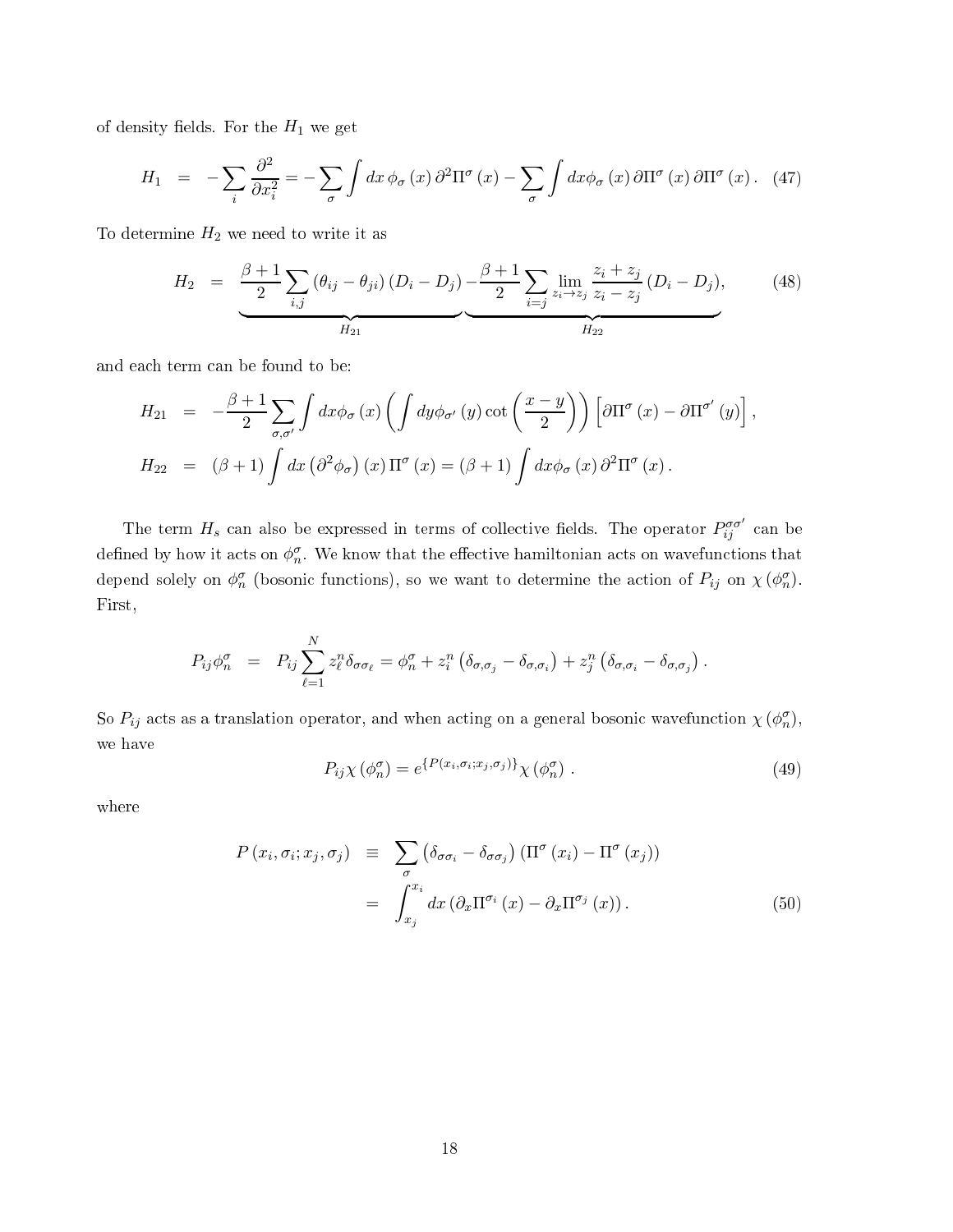Finally,  $H_s$  can be rewritten as<sup>6</sup>

<span id="page-18-0"></span>
$$
H_s = -\beta \sum_{i \neq j} \frac{z_i z_j}{(z_i - z_j)^2} (P_{ij} - 1)
$$
  
\n
$$
= \frac{\beta}{4} \sum_{\sigma,\sigma'} \int dx \int dy \phi_{\sigma}(x) \sin^{-2} \left( \frac{x - y}{2} \right) {\phi_{\sigma'}(y) - \delta_{\sigma\sigma'} \delta(y - x)} \left\{ e^{P(x,\sigma;y,\sigma')} - 1 \right\}
$$
  
\n
$$
= \frac{\beta}{4} \sum_{\sigma,\sigma'} \int dx \int dy \phi_{\sigma}(x) \sin^{-2} \left( \frac{x - y}{2} \right) \phi_{\sigma'}(y) \left\{ \sum_{n=1}^{\infty} \frac{1}{n!} \left[ \int_y^x dz \partial_z \left( \Pi^{\sigma}(z) - \Pi^{\sigma'}(z) \right) \right]^n \right\}.
$$
  
\n(51)

Note that this interaction term vanishes for  $\sigma = \sigma'$ , so there is no issue at  $y = x$ . In fact the sum over both  $\sigma, \sigma'$  could be substituted by a sum over  $\sigma \neq \sigma'$ .

To complete the comparison with  $[13]$ , we still need to confirm this last term of the hamiltonian,  $H_s$ .

As it was seen in [\(49\)](#page-17-0), the operator  $P_{ij}$  acts on bosonic wave functions as:

$$
e^{P(x,\sigma;y,\sigma')} = \exp\left\{\sum_{n} \frac{1}{n} \left(z_x^n - z_y^n\right) \left(\hat{\Pi}_n^{\sigma} - \hat{\Pi}_n^{\sigma'}\right) \right\} =: \left(P_x^{\sigma\sigma'}\right) \left(P_y^{\sigma\sigma'}\right)^{-1} : ,
$$

where

$$
P_x^{\sigma\sigma'} = \exp\left\{\sum_n \frac{1}{n} z_x^n \left(\hat{\Pi}_n^{\sigma} - \hat{\Pi}_n^{\sigma'}\right)\right\} = \exp\left\{\Pi^{\sigma}(z_x) - \Pi^{\sigma'}(z_x)\right\},\,
$$

and  $z_x \equiv e^{ix}$ . If we go to complex coordinates,<sup>7</sup> we get (as before, we have to be careful in the

<sup>6</sup>In order to write this and other sums that diverge when  $i = j$ , we use the following result. Let  $f(x_i, x_j)$  be a function that describes some 2-body interaction, either singular or not when  $i \to j$ . Then

$$
\sum_{i \neq j} f(x_i, \sigma_i; x_j, \sigma_j) = \sum_{i \neq j} \sum_{\sigma, \sigma'} \int dx \delta_{\sigma \sigma_i} \delta_{\sigma' \sigma_j} \delta(x - x_i) \int dy \delta(y - x_j) f(x, \sigma; y, \sigma')
$$
  
\n
$$
= \sum_{\sigma, \sigma'} \int dx \int dy f(x, \sigma; y, \sigma') \left\{ \sum_{i,j} - \sum_{i=j} \right\} \delta_{\sigma \sigma_i} \delta_{\sigma' \sigma_j} \delta(x - x_i) \delta(y - x_j)
$$
  
\n
$$
= \sum_{\sigma, \sigma'} \int dx \int dy \phi_{\sigma}(x) f(x, \sigma; y, \sigma') \left\{ \phi_{\sigma'}(y) - \delta_{\sigma \sigma'} \delta(y - x) \right\}.
$$

This result allows us to regularize the integrals, on
e we use the density formulation. One other way of writing this result is by the use of prin
ipal value integrals:

$$
\sum_{i \neq j} f(x_i, \sigma_i; x_j, \sigma_j) = \sum_{\sigma, \sigma'} \int dx \int dy \phi_{\sigma}(x) f(x, \sigma; y, \sigma') \phi_{\sigma'}(y).
$$

<sup>7</sup>In order to go to complex coordinates, remember that  $\phi_\sigma(x)$  has conformal weight one, much like  $\psi^\dagger$  in the previous section, and so transforms like  $\phi_{\sigma}(x) \to z \phi_{\sigma}(z)$ .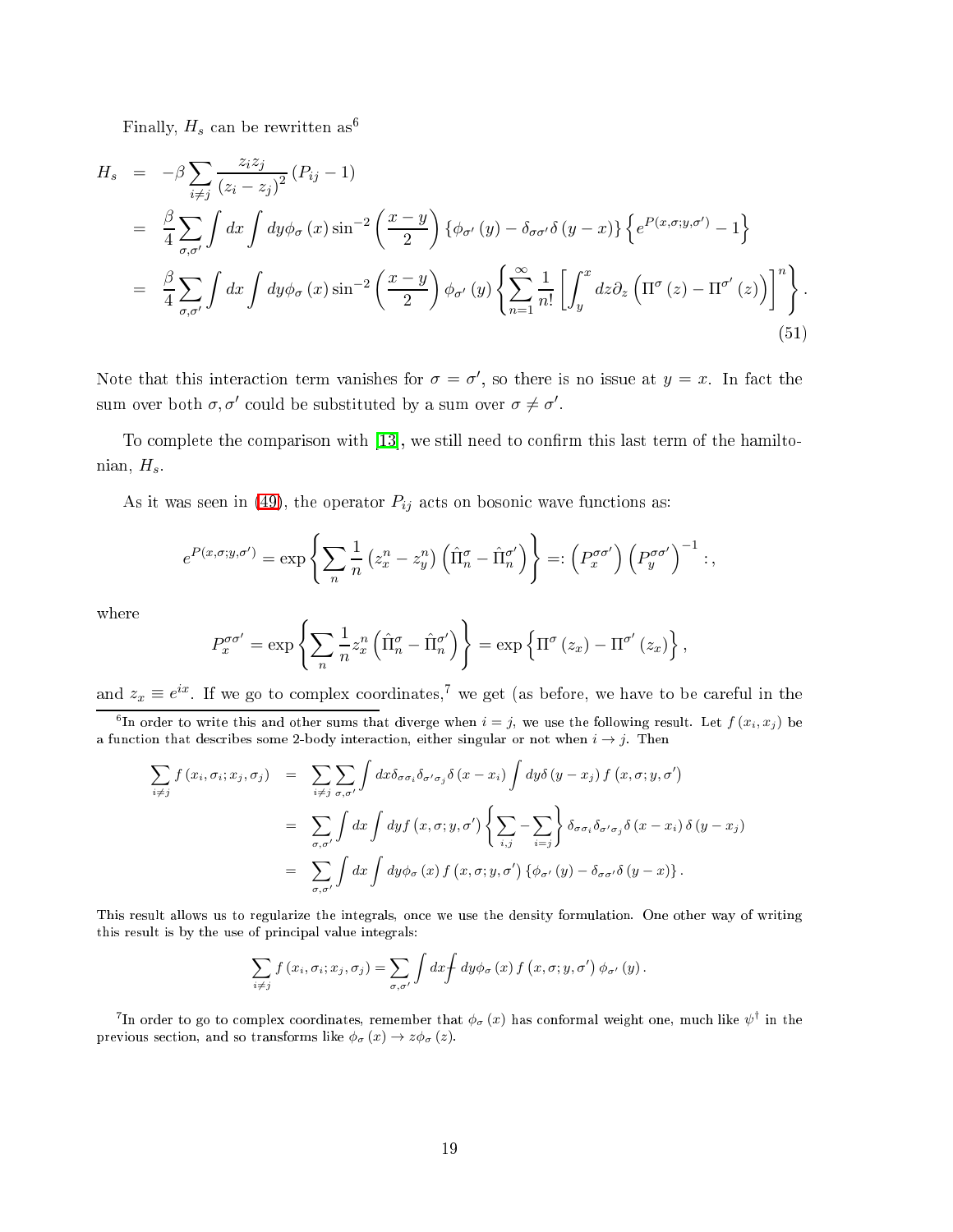integration, as the integration over  $w$  will be around the coordinate  $z$ )

$$
H_s = \beta \sum_{\sigma \neq \sigma'} \oint dz \oint dw \frac{zw}{(z-w)^2} \phi_{\sigma}(z) \phi_{\sigma'}(w) \left\{ e^{P(z,\sigma;w,\sigma')} - 1 \right\}
$$
  

$$
= \beta \sum_{\sigma \neq \sigma'} \oint dz \oint dw \frac{1}{(z-w)^2} : z \phi_{\sigma}(z) e^{\Pi^{\sigma}(z) - \Pi^{\sigma'}(z)} w \phi_{\sigma'}(w) e^{-\Pi^{\sigma}(z) + \Pi^{\sigma'}(z)} : .
$$

Some simplifications in the above expression were due to restricting the expansion of  $\phi$  to positive modes:  $\phi_{\sigma}(z) = \sum_{n\geq 0} \phi_n^{\sigma} z^{-n-1}$ . There is one other way of writing this result:

$$
H_s = \beta \sum_{\sigma \neq \sigma'} \oint \frac{d\eta}{\eta} \oint \frac{d\xi}{\xi} \sum_{k,\ell \geq 0} \eta^k \xi^{\ell} \int dx \phi_{\sigma}(x) z_x^k \int dy \phi_{\sigma'}(y) z_y^{\ell} \frac{z_x z_y e^{\sum_{n>0} \frac{1}{n} (\eta^{-n} - \xi^{-n}) (\hat{\Pi}_{n}^{\sigma} - \hat{\Pi}_{n}^{\sigma'})}}{(z_x - z_y)^2}
$$
  
= 
$$
\frac{\beta}{2} \sum_{\sigma \neq \sigma'} \oint \frac{d\eta}{\eta} \oint \frac{d\xi}{\xi} \sum_{k,\ell \geq 0} \eta^k \xi^{\ell} \phi_k^{\sigma} \phi_{\ell}^{\sigma'} e^{\sum_{n>0} \frac{1}{n} (\eta^{-n} - \xi^{-n}) (\hat{\Pi}_{n}^{\sigma} - \hat{\Pi}_{n}^{\sigma'})} \sum_{m>0} m \left[ \left( \frac{\eta}{\xi} \right)^m + \left( \frac{\xi}{\eta} \right)^m \right].
$$

These results represent the collective field bosonization of the C-S many body problem. They are in accordance with the expressions found in [13]. One can further ask regarding a connection with the bosonization procedure of section 3. In one case we dealt with a fermionic effective hamiltonian and followed standard rules of bosonization. In the other one first went to a bosonic picture and then applied the technique of collective fields. Since the relation between the fermionic and the bosonic pictures can be described in terms of a single similarity transformation it is expe
ted that the two versions of the ontinuum hamiltonian are equivalent. We an expe
t that the identification can be demonstrated by a field theoretic similarity transformation. Its explicit form remains to be understood.

<span id="page-19-0"></span>To conclude this section, we now present the total collective hamiltonian corresponding to the spin Calogero-Sutherland model, in coordinate space:

$$
H = E + \beta \sum_{\sigma} \int dx \, \phi_{\sigma}(x) \, \partial^{2} \Pi^{\sigma}(x) - \sum_{\sigma} \int dx \phi_{\sigma}(x) \, \partial \Pi^{\sigma}(x) \, \partial \Pi^{\sigma}(x) -
$$

$$
- (\beta + 1) \sum_{\sigma, \sigma'} \int dx \phi_{\sigma}(x) \int dy \phi_{\sigma'}(y) \cot \left(\frac{x - y}{2}\right) \partial \Pi^{\sigma}(x) +
$$

$$
+ \frac{\beta}{4} \sum_{\sigma, \sigma'} \int dx \int dy \frac{\phi_{\sigma}(x) \phi_{\sigma'}(y)}{\sin^{2} \left(\frac{x - y}{2}\right)} \left\{ \sum_{n = 1}^{\infty} \frac{1}{n!} \left[ \int_{y}^{x} dz \partial_{z} \left( \Pi^{\sigma}(z) - \Pi^{\sigma'}(z) \right) \right]^{n} \right\}.
$$
 (52)

The hamiltonian thus presented is omparable to what was obtained by the bosonization pro
edure of se
tion [3,](#page-5-0) given by [\(20\)](#page-10-0), and will be used in the following se
tions.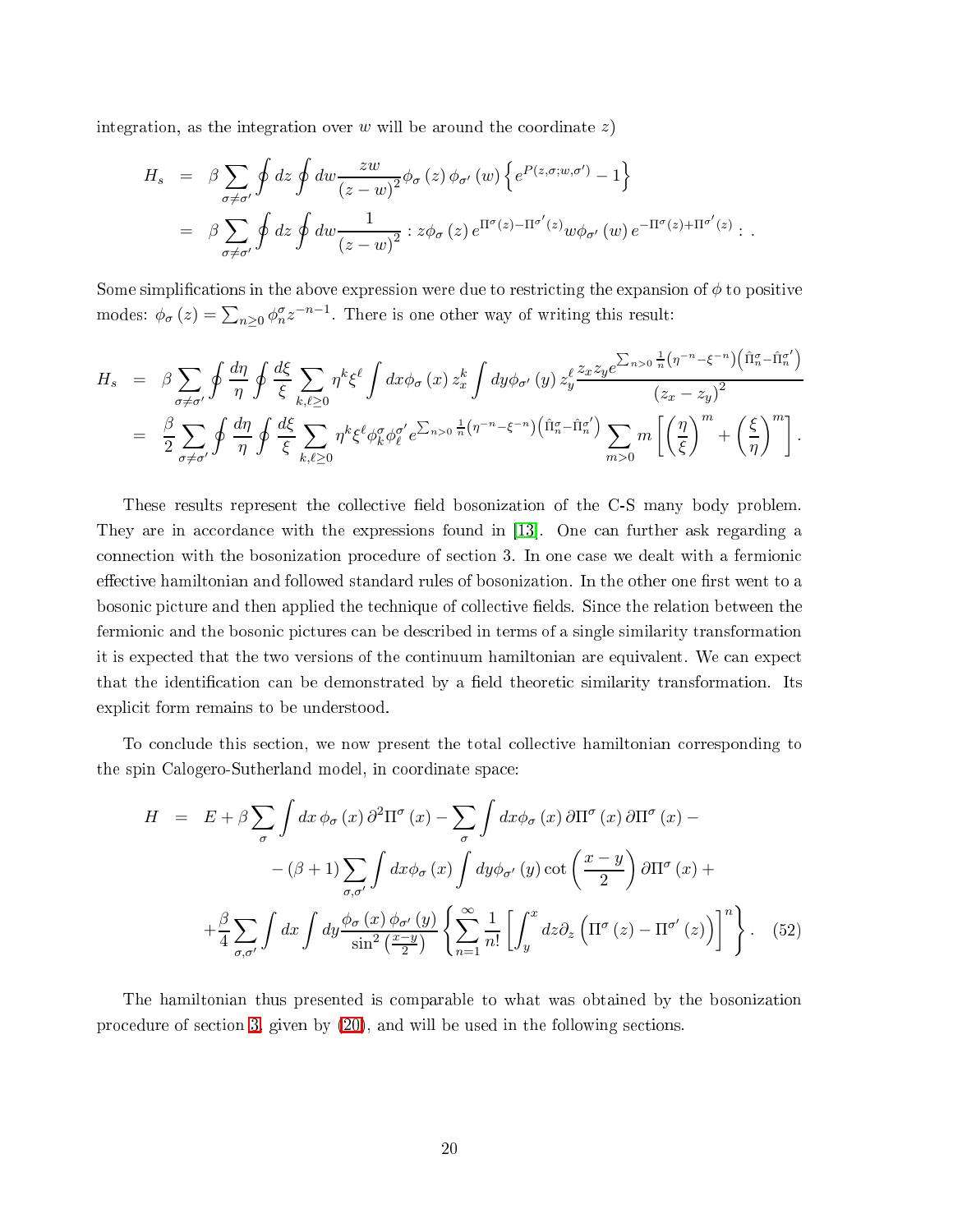## <span id="page-20-0"></span>5 Spe
trum Equation

The next two sections will be devoted to the study of some applications of the bosonized spin CS hamiltonian. In this section, we will take a second look at the collective form of the hamiltonian, and put it in terms of spin and charge bosons, as was done in section [3](#page-5-0) of the paper. In this form of the hamiltonian, we can use semi-classical method of determining the energies, in order to be able to perform small fluctuations. This will result in an eigenvalue problem of the Marchesini-Onofri type. Then, in se
tion [6,](#page-26-0) we will des
ribe the formalism in an example given by a nontrivial background based on exact eigenstates of [21].

#### 5.1 The Mar
hesini-Onofri kernel

We now go back to the effective hamiltonian  $H_{\beta+1}$ , in its collective form [\(52\)](#page-19-0), but will regularize the integrals by the use of principal value integrals. It is easy to check that, this be the case, [\(52\)](#page-19-0) an be rewritten as:

$$
H = E - \sum_{\sigma} \int dx \, \phi_{\sigma}(x) \, \partial^{2} \Pi^{\sigma}(x) - \sum_{\sigma} \int dx \phi_{\sigma}(x) \, \partial \Pi^{\sigma}(x) \, \partial \Pi^{\sigma}(x) -
$$

$$
- (\beta + 1) \sum_{\sigma, \sigma'} \int dx \phi_{\sigma}(x) \int dy \phi_{\sigma'}(y) \cot \left(\frac{x - y}{2}\right) \partial \Pi^{\sigma}(x) +
$$

$$
\frac{\beta}{4} \sum_{\sigma \neq \sigma'} \int dx \int dy \phi_{\sigma}(x) \sin^{-2} \left(\frac{x - y}{2}\right) \phi_{\sigma'}(y) \left\{ e^{P(x^{\sigma}, y^{\sigma'})} - 1 \right\},
$$

with  $E = (\beta + 1)^2 \frac{N(N^2 - 1)}{12}$  and

$$
P(x,\sigma;y,\sigma') = \int_{y}^{x} dz \partial_{z} \left( \Pi^{\sigma}(z) - \Pi^{\sigma'}(z) \right) = \left( \Pi^{\sigma} - \Pi^{\sigma'} \right) (x) - \left( \Pi^{\sigma} - \Pi^{\sigma'} \right) (y).
$$
 (53)

The next step is to introduce the spin and charge bosons, just like we did in section [3.](#page-5-0) Remembering that we are dealing with an  $su(2)$  current algebra, let

$$
\phi = \sum_{\sigma} \phi_{\sigma} \qquad ; \qquad \psi = \sum_{\sigma} \sigma \phi_{\sigma}.
$$

Then, as a consequence of  $\Pi_{\sigma} \equiv \frac{\partial}{\partial \phi_{\sigma}}$ , we have

$$
\Pi_{\phi} \equiv \frac{\delta}{\delta \phi} = \sum_{\sigma} \Pi_{\sigma} \quad ; \quad \Pi_{\psi} \equiv \frac{\delta}{\delta \psi} = \sum_{\sigma} \sigma \Pi_{\sigma}.
$$

With this definitions we can rewrite the hamiltonian in terms of the new fields (by using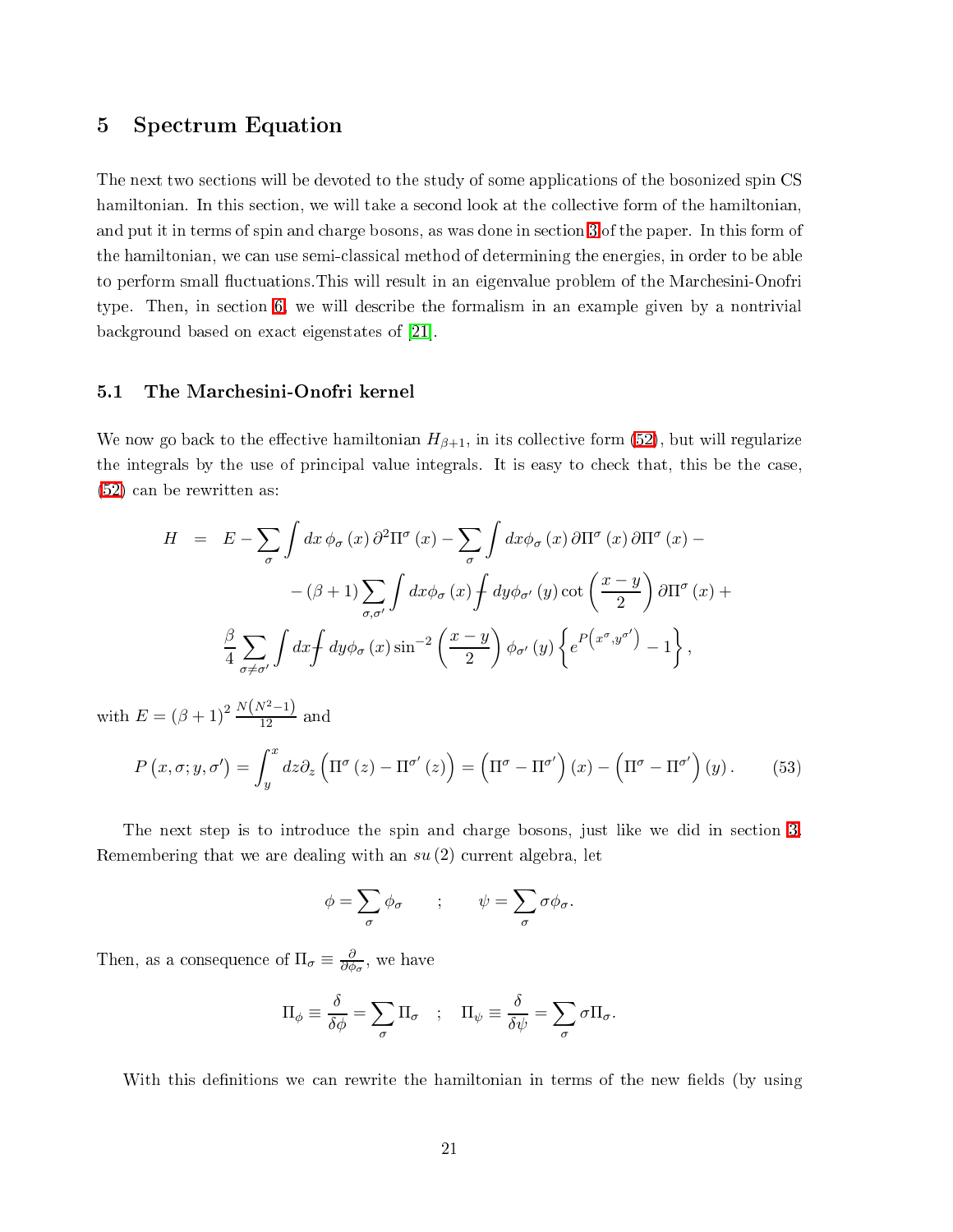that  $\phi_{\sigma} = \frac{1}{2}$  $\frac{1}{2}(\phi + \sigma \psi)$  and  $\Pi_{\sigma} = \frac{1}{2}$  $\frac{1}{2}(\Pi_{\phi} + \sigma \Pi_{\psi})$ . Recalling equations [\(47\)](#page-17-1), [\(48\)](#page-17-2) and [\(51\)](#page-18-0) one can easily obtain the following results:

$$
H_1 = -\frac{1}{2} \int dx \left(\partial^2 \phi \Pi_{\phi} + \partial^2 \psi \Pi_{\psi}\right) - \frac{1}{2} \int dx \int dy \delta(x - y) \psi(x) \partial \Pi_{\phi}(x) \partial \Pi_{\psi}(y)
$$
  

$$
-\frac{1}{4} \int dx \int dy \delta(x - y) \phi(x) \left[\partial \Pi_{\phi}(x) \partial \Pi_{\phi}(y) + \partial \Pi_{\psi}(x) \partial \Pi_{\psi}(y)\right],
$$
  

$$
H_2 = \frac{\beta + 1}{2} \int dx \left(\partial^2 \phi \Pi_{\phi} + \partial^2 \psi \Pi_{\psi}\right)
$$
  

$$
-\frac{\beta + 1}{2} \int dx \int dy \phi(y) \cot\left(\frac{x - y}{2}\right) \left[\phi(x) \partial \Pi_{\phi}(x) + \psi(x) \partial \Pi_{\psi}(x)\right].
$$

The only term left to determine is  $H_s$ . Because we only have two spins  $(\sigma = \pm 1)$ , the sum over  $\sigma \neq \sigma'$  in  $H_s$  can be substituted by a sum  $\sigma > \sigma'$  (which is not really a sum, as the only possibility is  $\sigma = 1, \sigma' = -1$ ). Then using

$$
P(x,\uparrow;y,\downarrow)=\left(\Pi^{\uparrow}-\Pi^{\downarrow}\right)(x)-\left(\Pi^{\uparrow}-\Pi^{\downarrow}\right)(y)=\Pi_{\psi}(x)-\Pi_{\psi}(y),
$$

we can write  $H_s$  in the following way:

$$
H_s = \frac{\beta}{2} \sum_{\sigma > \sigma'} \int dx \int dy \phi_{\uparrow}(x) \phi_{\downarrow}(y) \sin^{-2} \left(\frac{x-y}{2}\right) \left\{ e^{\Pi_{\psi}(x) - \Pi_{\psi}(y)} - 1 \right\} = H_s^1 + H_s^2,
$$

<span id="page-21-1"></span>where after some algebra one gets:

$$
H_s^1 = -\frac{\beta}{8} \int dx \int dy \frac{\left[\phi(x)\phi(y) - \psi(x)\psi(y)\right]}{\sin^2\left(\frac{x-y}{2}\right)} \left\{1 - e^{\Pi_{\psi}(x) - \Pi_{\psi}(y)}\right\},
$$
  
\n
$$
H_s^2 = -\frac{\beta}{4} \int dx \int dy \frac{\phi(x)\psi(y)}{\sin^2\left(\frac{x-y}{2}\right)} \sinh\left[\Pi_{\psi}(x) - \Pi_{\psi}(y)\right].
$$
\n(54)

The first conclusion that one can draw is that the interaction term  $H_s$  does not depend on the field  $\Pi_{\phi}$ . This means that the full hamiltonian will be at most quadratic in this field, and we can proceed to hermitianize the hamiltonian in terms of the fields  $\phi, \Pi_{\phi}$ , following the standard procedure shown in [\[51,](#page-35-1) 52]. To do so, let us first re-write the full hamiltonian in a simpler way:

<span id="page-21-0"></span>
$$
H = \int dx \,\omega^{\phi}(x) \,\Pi_{\phi} + \int dx \int dy \Omega_{x,y}^{\phi} \Pi_{\phi}(x) \,\Pi_{\phi}(y) + 2 \int dx \int dy \widetilde{\Omega}_{x,y} \Pi_{\phi}(x) \,\Pi_{\psi}(y) +
$$

$$
+ \int dx \,\omega^{\psi}(x) \,\Pi_{\psi} + \int dx \int dy \Omega_{x,y}^{\psi} \Pi_{\psi}(x) \,\Pi_{\psi}(y) + H_s + E,
$$
(55)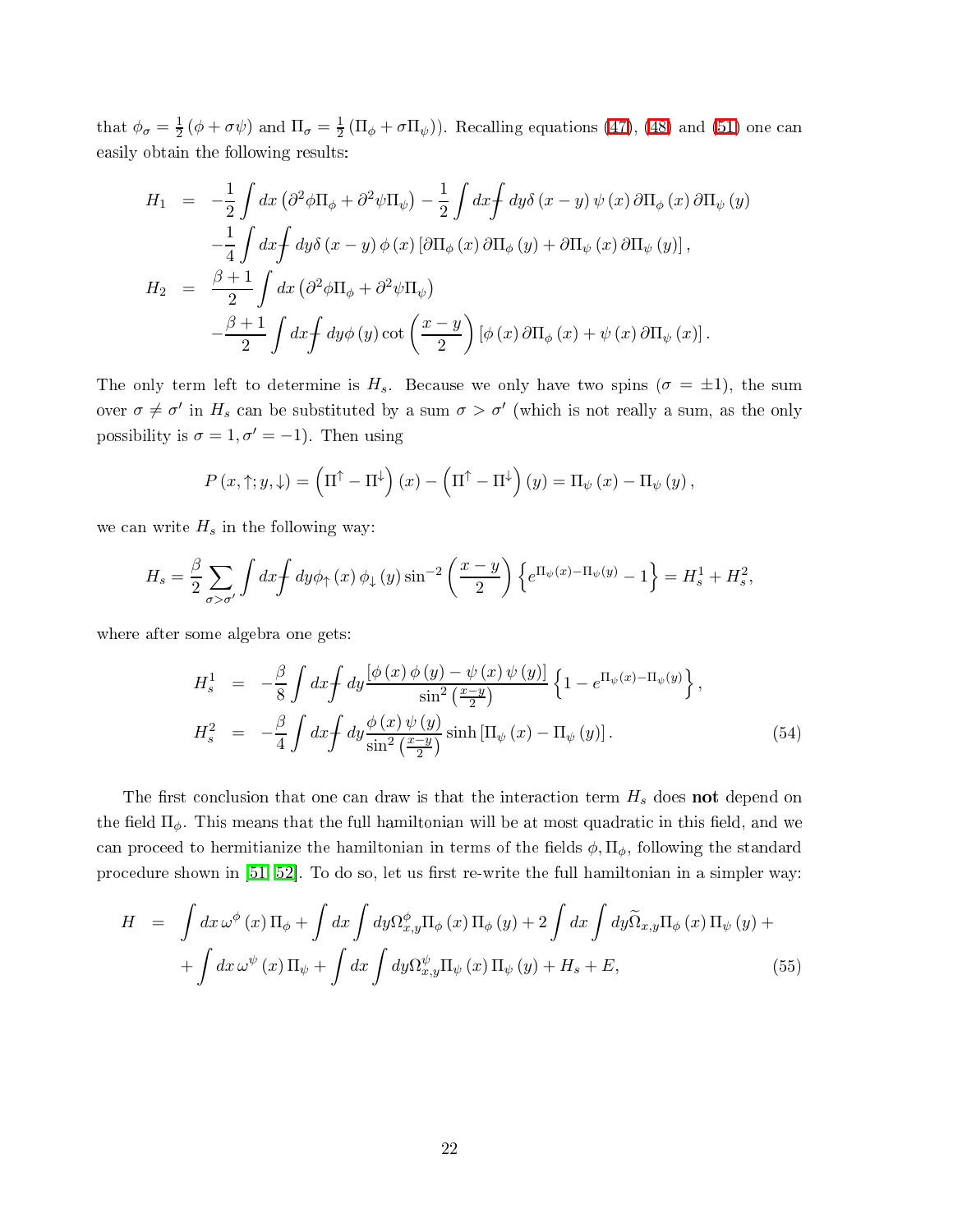where the definitions for these terms are given below:

$$
\omega^{\phi}(x) = -\frac{1}{2}\partial^2\phi(x) + \frac{\beta+1}{2}\partial_x\left[\phi(x)\int dy\phi(y)\cot\left(\frac{x-y}{2}\right)\right];\tag{56}
$$

$$
\omega^{\psi}(x) = -\frac{1}{2}\partial^2\psi(x) + \frac{\beta+1}{2}\partial_x\left[\psi(x)\int dy\phi(y)\cot\left(\frac{x-y}{2}\right)\right];\tag{57}
$$

$$
\Omega_{x,y}^{\phi} = -\frac{1}{4} \partial_x \partial_y \left[ \delta \left( x - y \right) \phi \left( x \right) \right];\tag{58}
$$

$$
\Omega_{x,y}^{\psi} = -\frac{1}{4} \partial_x \partial_y \left[ \delta \left( x - y \right) \phi \left( x \right) \right];\tag{59}
$$

$$
\widetilde{\Omega}_{x,y} = -\frac{1}{4} \partial_x \partial_y \left[ \delta \left( x - y \right) \psi \left( x \right) \right]. \tag{60}
$$

As we said, we are interested in hemitianizing the hamiltonian with respect to the fields  $\phi, \Pi_{\phi}$ . We know from [\[51,](#page-35-1) 52] that it can be done by a change of variables, equivalent to the similarity transformation

$$
\phi \to \phi \quad ; \qquad \Pi_{\phi} \to \Pi_{\phi} - \frac{1}{2} \frac{\partial \ln J}{\partial \phi},
$$

where the Jacobian  ${\cal J}$  obeys

$$
\frac{\partial \ln J}{\partial \phi} = \int dy \left( \Omega^{\phi} \right)_{x,y}^{-1} \omega^{\phi} (y). \tag{61}
$$

With this transformation, the first two terms in [\(55\)](#page-21-0), i.e. the terms that have no  $\Pi_\psi$  dependence, be
ome<sup>1</sup>

$$
H_{\phi} \rightarrow -\frac{1}{4} \int dx \partial \Pi_{\phi}(x) \phi(x) \partial \Pi_{\phi}(x) + \frac{(\beta + 1)}{2} \int dx \phi(x) \partial_x \left[ \int dy \phi(y) \cot \left( \frac{x - y}{2} \right) \right] +
$$
  

$$
-\frac{N}{12} (\beta + 1)^2 + \frac{\pi^2}{3} (\beta + 1)^2 \int dx \phi^3(x) + \frac{\beta^2}{4} \int dx \frac{(\partial \phi)^2}{\phi},
$$
(62)

where we have used the following identity (which can be proven by Fourier transform):

$$
\frac{1}{4}\int dx \phi(x) \left[\int dy \phi(y) \cot\left(\frac{x-y}{2}\right)\right]^2 = \frac{\pi^2}{3}\int dx \phi^3(x) - \frac{N^3}{12}.
$$
\n(63)

But these terms are not the only ones that get hanged with the transformation. The third term of [\(55\)](#page-21-0) also gets shifted, as it has a field  $\Pi_{\phi}$ :

$$
H_{\phi\psi} \rightarrow 2 \int dx \int dy \widetilde{\Omega}_{x,y} \left( \Pi_{\phi}(x) - \frac{1}{2} \int dz \left( \Omega_{x,z}^{\phi} \right)^{-1} \omega^{\phi}(z) \right) \Pi_{\psi}(y)
$$
  
\n
$$
= 2 \int dx \int dy \widetilde{\Omega}_{x,y} \Pi_{\phi}(x) \Pi_{\psi}(y) +
$$
  
\n
$$
+ \frac{1}{2} \int dx \partial_x \left\{ \psi(x) \frac{(\partial \phi)}{\phi} - (\beta + 1) \psi(x) \int dy \phi(y) \cot \left( \frac{x-y}{2} \right) \right\} \Pi_{\psi}(y).
$$
  
\nis easy to show that  $\partial_x \partial_y \left( \Omega_{x,y}^{\phi} \right)^{-1} = -\frac{4}{\phi(x)} \delta(x-y).$ 

 $^1\mathrm{It}$ It is easy to show that  $\partial_x \partial_y$  $\phi(x)$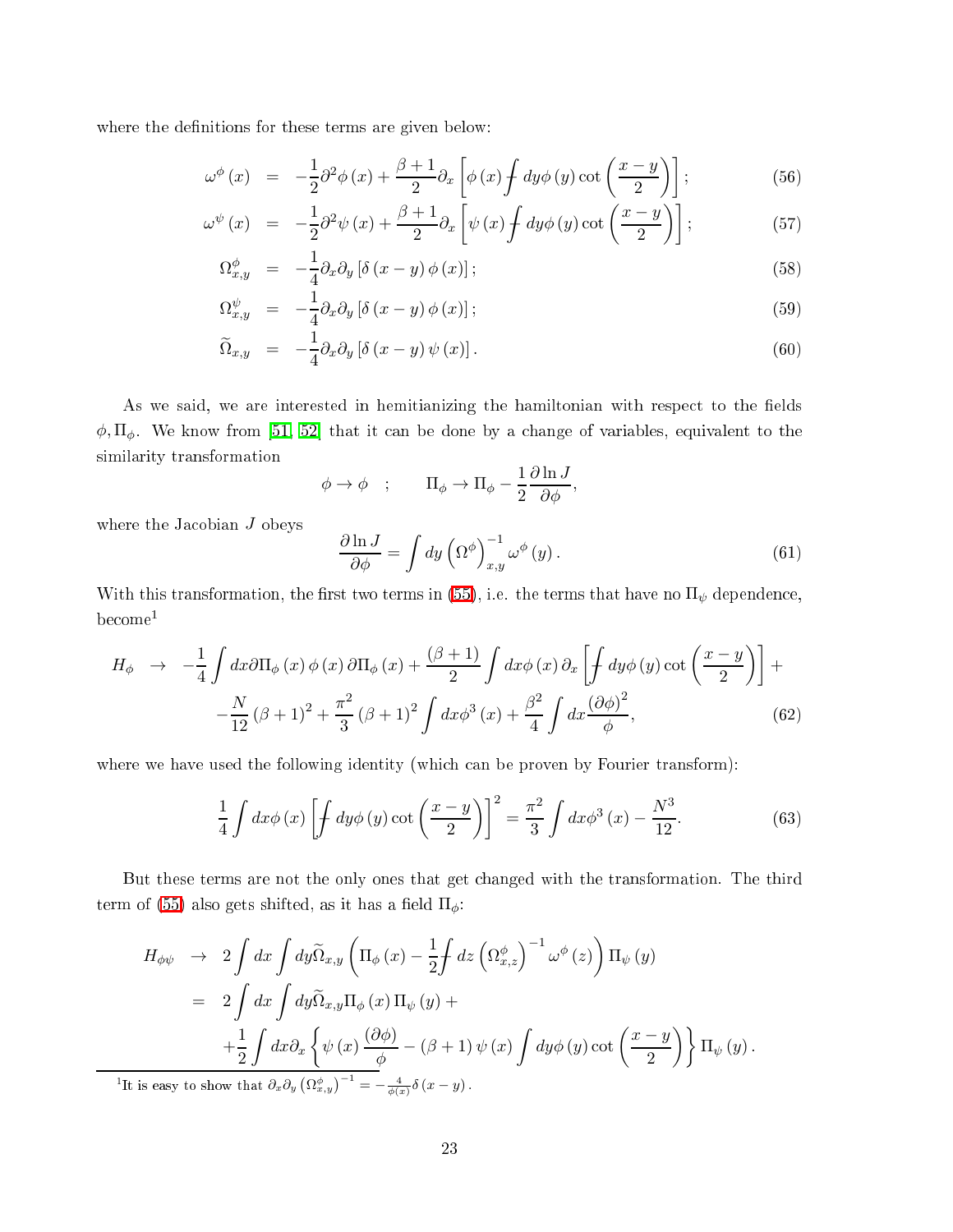All the other terms in the hamiltonian do not hange under the transformation. The total hamiltonian after the transformation be
omes:

$$
\tilde{H} = H_{\phi} + 2 \int dx \int dy \tilde{\Omega}_{x,y} \Pi_{\phi}(x) \Pi_{\psi}(y) + \int dx \tilde{\omega}^{\psi}(x) \Pi_{\psi} + \int dx \int dy \Omega_{x,y}^{\psi} \Pi_{\psi}(x) \Pi_{\psi}(y) + H_{s},
$$
\n(64)

where we have defined all the quantities above, except for the new  $\tilde{\omega}^{\psi},$  given by

$$
\tilde{\omega}^{\psi}(x) = \frac{1}{2} \partial_x \left( \psi \frac{\partial_x \phi}{\phi} - \partial_x \psi \right). \tag{65}
$$

The objective of such a transformation is to be able to study fluctuations about a single matrix background, which is a stationary point of the explicitly hermitian effective potential in the fields  $\phi$ . As we will be interested in small fluctuations around this stationary point, we can still expand the term  $H_s$  of the hamiltonian up to third order in the fields (ignoring higher order effects). Keeping only linear, quadratic and cubic terms, we have  $H_s^1 \approx 0$ , and so

$$
H_s \approx -\frac{\beta}{4} \int dx \int dy \frac{\left[\phi(x)\psi(y) - \psi(x)\phi(y)\right]}{\sin^2\left(\frac{x-y}{2}\right)} \Pi_\psi(x) \,. \tag{66}
$$

<span id="page-23-0"></span>We still want to make one other assumption. We will assume that the spin field  $\psi$  does not acquire an expectation value in the classical equations of motion, and so we will drop the term with double  $\Pi_{\psi} \Pi_{\psi}$  in the hamiltonian,  $H_{\psi\psi}$ . The reason for this is that this term is directly related to the term of current-current interaction (the  $J^2$  term in section [3\)](#page-5-0). In fact  $\psi$  was seen to be the bosonic field used to bosonize the current terms (in section [3,](#page-5-0) we called it  $\beta$ ) and as the current interaction will be zero at the classical stationary point, the term  $H_{\psi\psi}$  of the hamiltonian will not be included in the final version of the hamiltonian.

Finally we write the full hamiltonian as the sum of

$$
H = H_{\phi} + \Delta H,
$$

with

$$
\Delta H = -\frac{1}{2} \int dx \partial \Pi_{\phi}(x) \psi(x) \partial \Pi_{\psi}(x) +
$$
  
 
$$
+ \frac{1}{2} \int dx \partial_x \left( \psi \frac{\partial_x \phi}{\phi} - \partial_x \psi \right) \Pi_{\psi} - \frac{\beta}{4} \int dx \int dy \frac{\left[ \phi(x) \psi(y) - \psi(x) \phi(y) \right]}{\sin^2 \left( \frac{x - y}{2} \right)} \Pi_{\psi}(x).
$$
 (67)

As mentioned before, our intention is to consider small fluctuations around a classical background field configuration. The term  $H_{\phi}$  of the hamiltonian allows us, in the large N limit, to determine the classical background  $\phi(x) = \phi_0(x)$ , with  $\psi_0 = 0$  (solving the variation associated with  $H_{\phi}$ , and ignoring several terms which are higher order in  $1/N$  [\[24,](#page-33-4) [53,](#page-35-3) 54]). Also, to obtain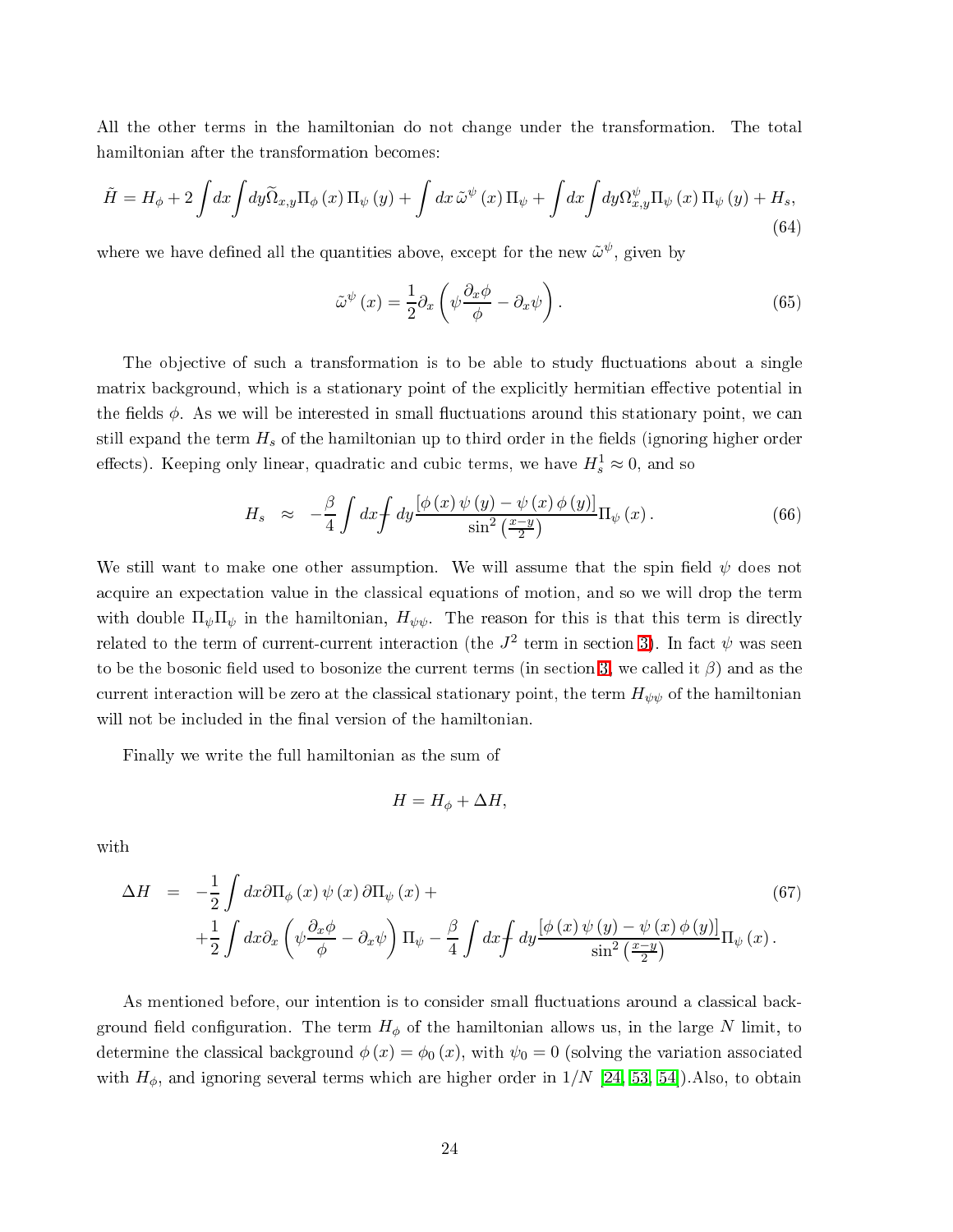$\phi_0$  one imposes that  $\Pi_\psi$  doesn't acquire a classical expectation value. The ground state thus obtained has  $M_{\downarrow} = M_{\uparrow} = \frac{N}{2}$  (as was said,  $\psi$  will also have no classical expectation value), and  $J_{\downarrow} = J_{\uparrow} = J$  .

To obtain energies above the ground state, we need to allow  $\psi$  and  $\Pi_{\psi}$  to have non-zero expectation value, and solve for the full set of equations of motion. But allowing  $\Pi_{\psi}$  to have a non-zero expe
tation value invalidates the expansion [\(66\)](#page-23-0). We would have to use the full expression  $(54)$ , and only perform an expansion once we have the classical values for the fields. That expansion would then truncate by use of the theorems found in  $[21]$ . These theorems allow us to determine the energy ontribution of the spin-intera
tion term in the hamiltonian, in parti
ular proving that the higher spin states do not ontribute.

To study the theory perturbatively, as long as we consider that  $\Pi_{\psi}$  does not acquire an expectation value, we can use the results obtained in this section.

### 5.2 Non-critical Strings

In applications to both critical and noncritical strings, linearized eigenvalue problems of this kind appear. In recent studies of the  $AdS/CFT$  correspondence [55] a similar equation is seen to determine the spectrum of BPS states. The eigenvalue problem itself plays a role in the nontrivial map between the matrix model and AdS spa
e-time.

While the regular harmonic oscillator participates in the  $1/2$  BPS map, for the 2d noncritical string one requires an inverted oscillator potential. So, for the noncritical strings, the classical stationary solution (with  $\Pi_{\phi} \equiv 0$ ) is given by  $\phi_0(x) \propto \sqrt{x^2 - \mu}$  [\[2,](#page-31-1) [1,](#page-31-0) [6,](#page-32-1) 45].

In the background of the classical value for the field  $\phi$ , we will now want to study the intera
tion part of the hamiltonian:

$$
\Delta H|_{\phi_0} = -\frac{\beta}{4} \int dx \int dy \frac{[\phi_0(x) \psi(y) - \psi(x) \phi_0(y)]}{\sin^2(\frac{x-y}{2})} \Pi_{\psi}(x)
$$
  
=  $\int dx \int dy \psi(x) K(x, y) \Pi_{\psi}(x),$  (68)

where we have

$$
\int dx \psi(x) \int dy K(x, y) \Pi_{\psi}(x) = -\frac{\beta}{4} \int dx \psi(x) \int dy \phi_0(y) \frac{\Pi_{\psi}(y) - \Pi_{\psi}(x)}{\sin^2\left(\frac{x-y}{2}\right)}.
$$
 (69)

which acts on wave functionals<sup>2</sup>  $\Phi = \int dz f(z) \psi(z)$ . This  $-K(x, y)$  is the Marchesini-Onofri

<sup>2</sup>Recall that the fields  $\phi_{\sigma}$  have to obey the following normalization

$$
\int dx \phi_{\sigma}(x) = M_{\sigma}
$$
 and  $\sum_{\sigma} M_{\sigma} = N$ .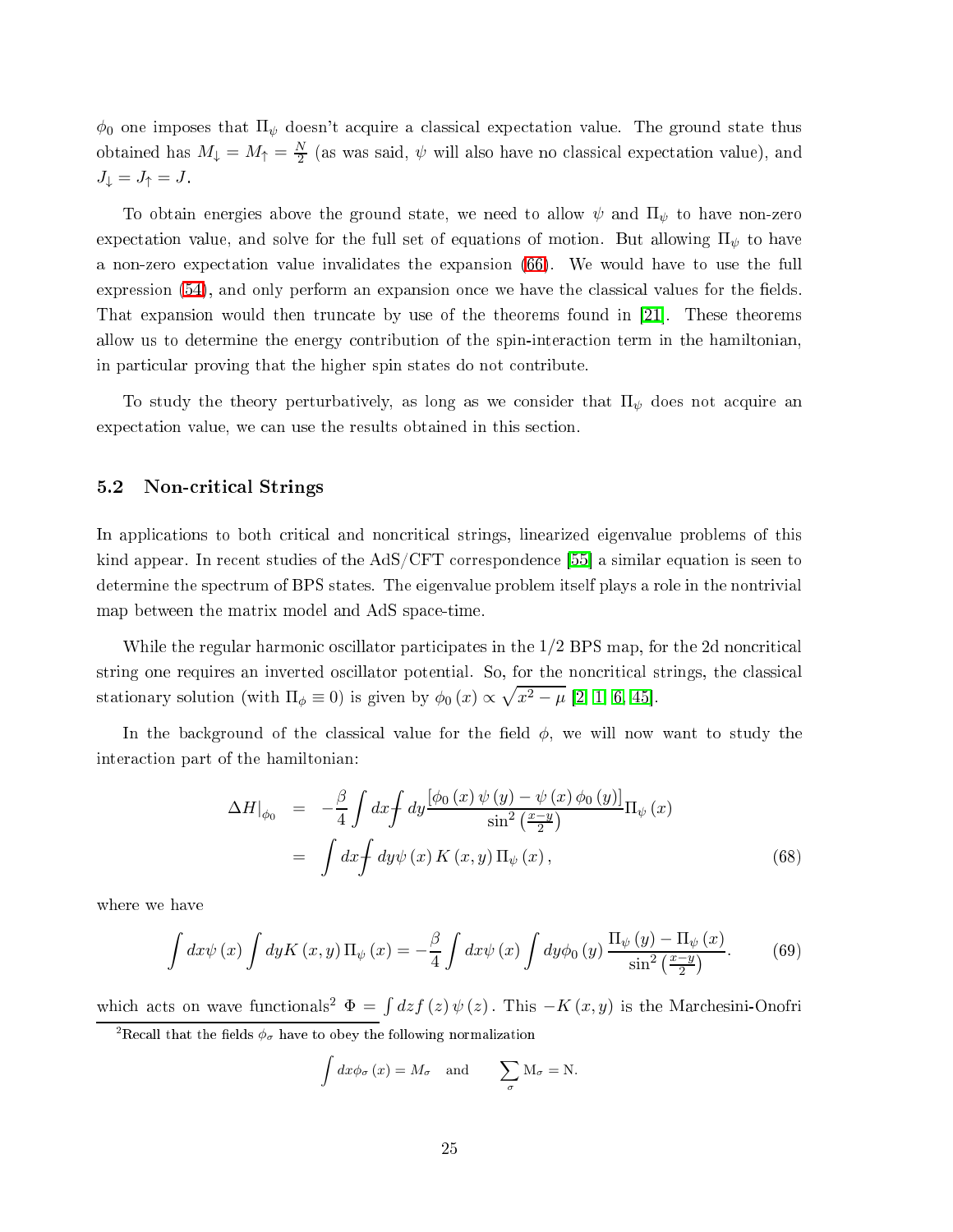kernel  $[20, 6]$  $[20, 6]$ . We conclude that the Marchesini-Onofri kernel comes directly from the spinintera
tion term of the hamiltonian.

We are interested in solving the eigenvalue problem  $(\Delta H) \Phi = \epsilon \Phi$ , which can be written in a simpler way. Consider a complete set of eigenfunctions of  $K(x, y)$ ,  $\{f_n(x)\}\$ , with normalization ondition

$$
\int dx \phi_0(x) f_n(x) f_m(x) = \delta_{mn}.
$$

Expand the fields  $\psi, \Pi_{\psi}$  in this basis:

$$
\Pi_{\psi}(x) = \phi_0(x) \sum_n f_n(x) \Pi_n ; \qquad \psi(x) = \sum_n f_n(x) \psi_n.
$$

With these expansions, we can write  $\Delta H$  as

$$
\Delta H = \sum_{m,n} \psi_n \Pi_m \int dx f_n(x) \int dy K(x,y) \phi_0(y) f_m(y) = \sum_n \omega_n \psi_n \Pi_n,
$$

where the frequencies  $\omega_n$  are defined by the following eigenvalue equation

$$
\int dy \phi_0(y) K(x, y) f_m(y) = \omega_m \phi_0(x) f_m(x).
$$
\n(70)

One can use the semiclassical results found in [6] to evaluate these frequencies, as the eigenvalue problems found in each case are equivalent. The result is then:

$$
\omega_n = \epsilon_n = (n+1) \omega (\mu) + \eta (\mu) ,
$$

with  $\omega(\mu) = \frac{1}{\eta(\mu)} = \frac{2\beta}{\ln \mu}$  $\frac{2\beta}{\ln \mu}$ . The term  $\omega(\mu)$  measures the splitting in the singlet energies. These splittings tend to zero in the  $\mu \to 0$  limit (double scaling limit). The term  $\eta(\mu)$  gives the difference in energy between the singlet state (corresponding to trivial representation, if we set the intera
tion term to zero) and the adjoint state due to the intera
tion term. Up to leading order,  $\eta(\mu)$  can be identified with the ground state energy  $\omega_0$ , divergent in the double scaling  $\lim$ it  $[6]$ .

In  $[9]$  the same eigenvalue problem was studied, and it was shown to be equivalent to

$$
\hat{\epsilon}h(\tau) = -\frac{1}{\pi} \int_{-\infty}^{\infty} \frac{h(\tau')}{4\sinh^2\left(\frac{\tau - \tau'}{2}\right)} + \hat{v}(\tau)h(\tau), \qquad (71)
$$

with  $\hat{v}(\tau) = -\frac{1}{\pi}$ π τ  $\frac{\tau}{\tanh \tau}$ , and  $\hat{\epsilon} = \epsilon + \frac{\ln \mu}{2\pi}$  $\frac{n\mu}{2\pi}$ , where  $\epsilon$  is the energy in the original eigenvalue problem, Furthermore, if the fields  $\Pi_{\sigma}$  have a classical expectation value of  $J_{\sigma}$ , in coordinate space we'll have

$$
\int dx \phi_{\sigma}(x) \,\partial \Pi_{\sigma}(x) = M_{\sigma} J_{\sigma}.
$$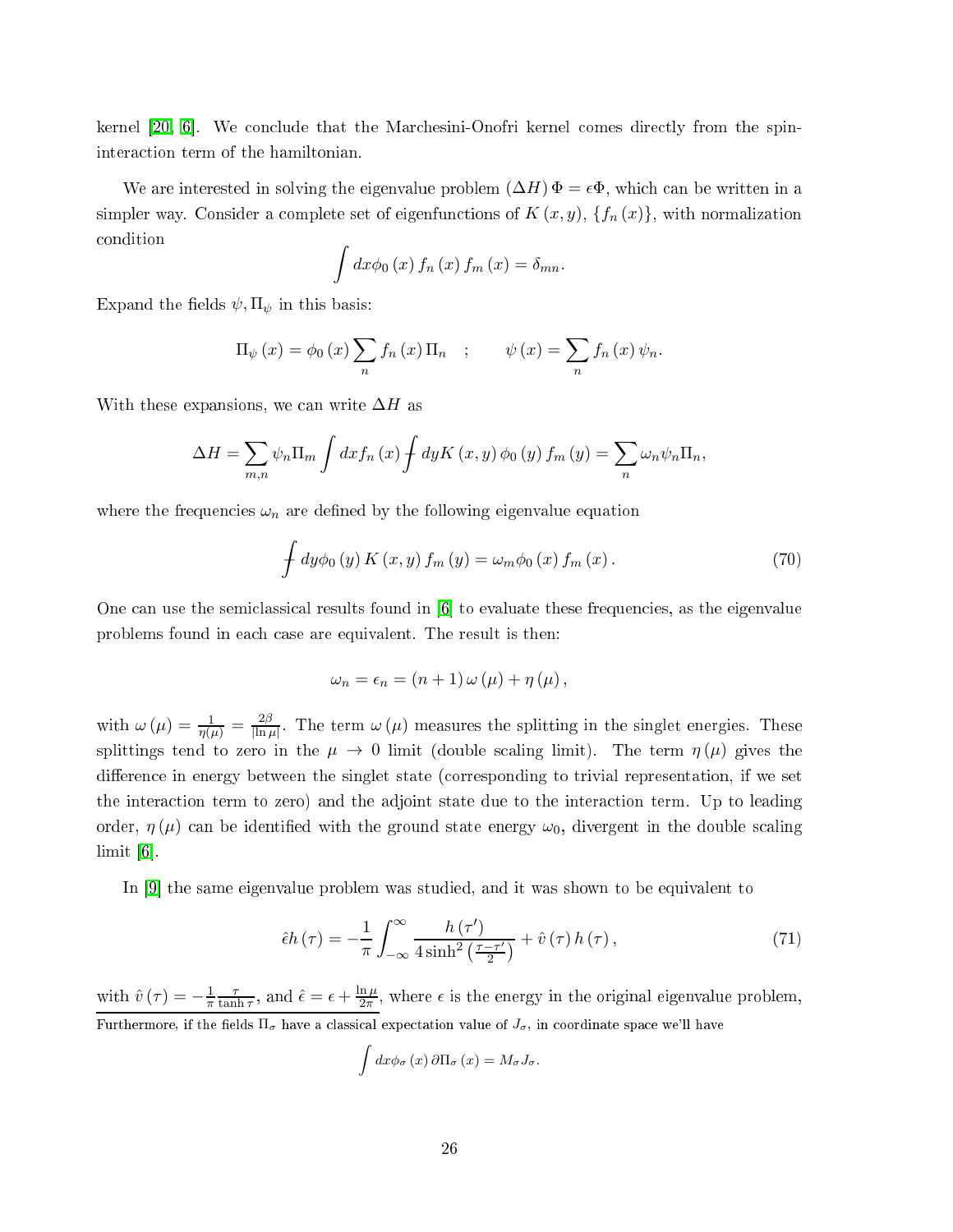$h(\tau) = \phi_0(\tau) f(\tau)$ , and  $\tau$  is the time-of-flight coordinate:  $x = \sqrt{2\mu} \cosh \tau$ . In the energy  $\hat{\epsilon}$  we subtracted the divergent piece,  $\epsilon_0 \approx \eta(\mu)$ , renormalizing the energy.

The omparison to string theory allows us to interpret this divergent pie
e of the energy. To perform this comparison, valid for large  $\tau$ , we have to identify  $\tau \sim -\varphi$ , where  $\varphi$  is the Liouville direction [3]. The divergence that leads to the renormalization of the energy is then basically related with the fact that the string is stretching from the Liouville wall to  $-\infty$ .

Also in  $[9]$ , a scattering phase (in the background of the inverted oscillator potential) was onje
tured to be:

$$
\delta\left(\hat{\epsilon}\right) = -\int_{-\infty}^{\infty} \left(\frac{\pi\epsilon'}{\tanh \pi\epsilon'} + \pi\epsilon'\right) d\epsilon',\tag{72}
$$

as it is in agreement with the scattering phase of the Liouville model, in the string theory approa
h. This result was seen to ome from solving the Mar
hesini-Onofri eigenvalue problem, first for the asymptotic limits  $\hat{\epsilon} \ll 0$  and  $\hat{\epsilon} \gg 0$  [9], and later for any energy [56].

#### <span id="page-26-0"></span>6 6 Nontrivial Eigenstates and Ba
kgrounds

Of major interest in studies and applications of matrix models are possibilities of introducing non-trivial ba
kgrounds in the theory. These are in orresponden
e with nontrivial states of the many body problem. In the ase of free fermions these were for example states representing particles and holes and associated solitonic configurations [\[53,](#page-35-3) 36]. In the present case of Spin-Calogero problem an interesting lass of nontrivial exa
t eigenstates was given by Ha and Haldane in  $[21]$ . They constructed a many body wavefunction of the form is given by

$$
\Psi = \Delta^{\beta} \tilde{\Delta} \chi,\tag{73}
$$

where

$$
\Delta = \prod_{i < j} (z_i - z_j) \prod_i z_i^{-\frac{N-1}{2}} \qquad (74)
$$
\n
$$
\tilde{\Delta} = \prod_{i < j} (z_i - z_j)^{\delta_{\sigma_i \sigma_j}} e^{i \frac{\pi}{2} \text{sgn}(\sigma_i - \sigma_j)},
$$

$$
\chi(\phi_n) = \Pi_i z_i^{J_{\sigma_i}} = e^{i \sum_j J_{\sigma_j} x_j} = e^{i \sum_{\sigma} J_{\sigma} \int dx \, x \phi^{\sigma}(x)}.
$$
\n(75)

and evaluated the orresponding energy.

It is our interest to consider this state in collective field theory. The strategy is to perform a similarity transformation, but now in terms of the new wavefunction

$$
\Psi_0 = \Delta^\beta \widetilde{\Delta} \,. \tag{76}
$$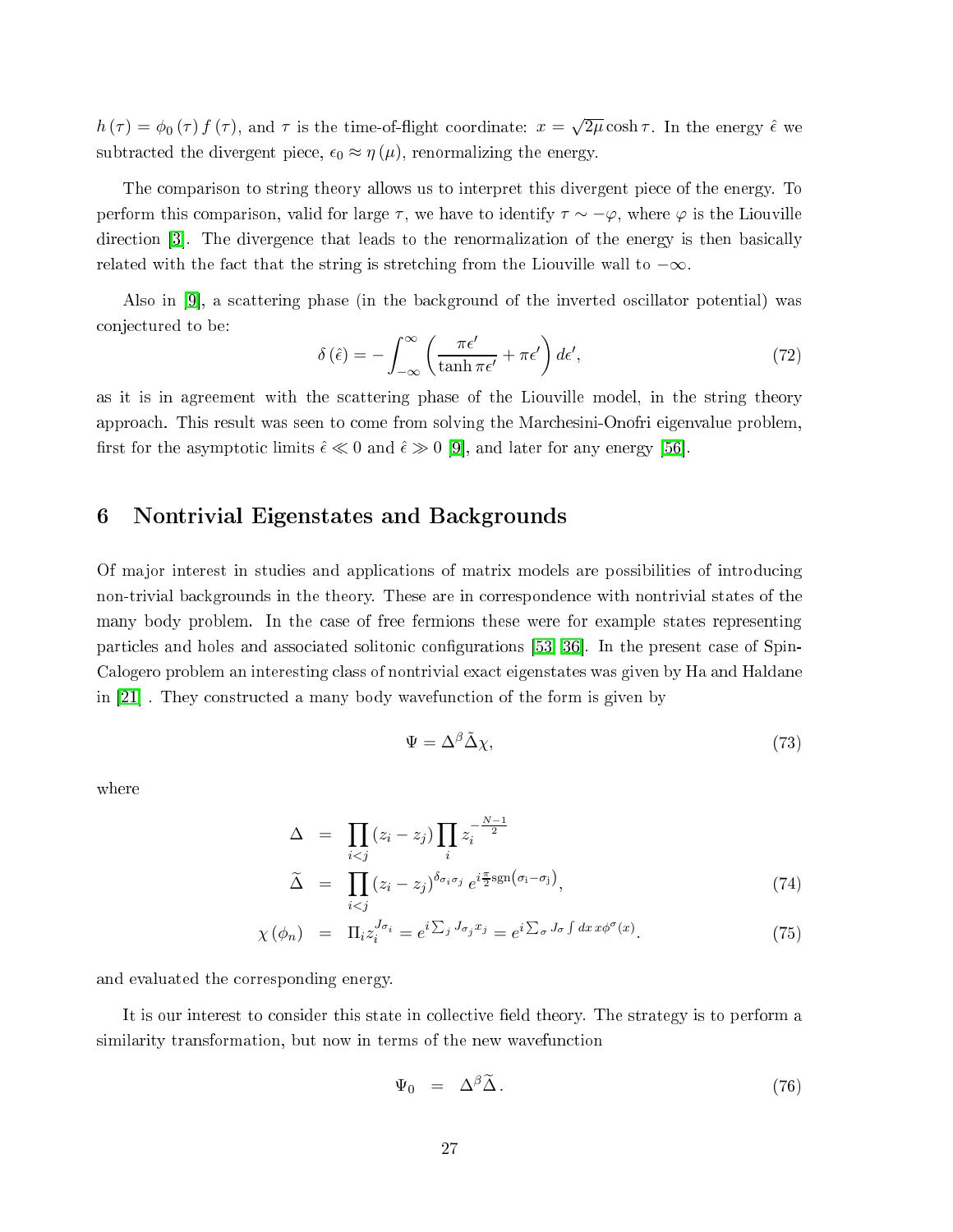<span id="page-27-0"></span>The resulting effective hamiltonian describes the theory above the nontrivial quantum state. It an be written as a sum of several terms:

$$
\overline{H} = \underbrace{\Psi_0^{-1} H \Psi_0}_{= \underbrace{\sum_i D_i^2 + \beta \sum_{i < j} (\theta_{ij} - \theta_{ji}) (D_i - D_j)}_{= \overline{H}_1} + 2 \underbrace{\sum_i \theta_{ij} \delta_{\sigma_i \sigma_j} D_i + \overline{H}_{int} + \overline{H}_{local} + E}_{= \overline{H}_2}, \qquad (77)
$$

There are two contributions to the ground state energy, one local,  $\overline{H}_{local}$ ), and the other non local, E. They can be determined to be:

$$
E = E_0 + \frac{1}{2} (\beta + 1) \sum_{\sigma} M_{\sigma} (M_{\sigma} - 1) + \frac{1}{3} \sum_{\sigma} M_{\sigma} (M_{\sigma} - 1) (M_{\sigma} - 2), \tag{78}
$$

$$
\overline{H}_{local} = \beta \sum_{i \neq j \neq k} \frac{(z_i + z_j) z_i \delta_{\sigma_i \sigma_k}}{(z_i - z_j) (z_i - z_k)} + \beta \sum_{i \neq j} \frac{z_i z_j}{(z_i - z_j)^2} (2 \delta_{\sigma_i \sigma_j} - 1), \qquad (79)
$$

where the conserved quantity  $M_{\sigma}$  (the number of particles with spin  $\sigma$ ) is defined as before:

$$
M_{\sigma} = \sum_{i} \delta_{\sigma \sigma_i} = \int dx \, \phi_{\sigma}.
$$

The interaction term  $\overline{H}_{int}$  can be written as

$$
\overline{H}_{int} = -\beta \sum_{i \neq j} \theta_{ij} \theta_{ji} (-1)^{\delta_{\sigma_i \sigma_j}} \prod_{k(\neq i,j)} \left( \frac{z_k - z_i}{z_k - z_j} \right)^{\delta_{\sigma_j \sigma_k} - \delta_{\sigma_i \sigma_k}} P_{ij}
$$
\n
$$
= \frac{\beta}{4} \sum_{i \neq j} \sin^{-2} \left( \frac{x_i - x_j}{2} \right) (-1)^{\delta_{\sigma_i \sigma_j}} \exp \left\{ \sum_{k(\neq i,j)} \left( \delta_{\sigma_k \sigma_i} - \delta_{\sigma_k \sigma_j} \right) \ln \left( \frac{z_k - z_j}{z_k - z_i} \right) \right\} P_{ij}.
$$

This hamiltonian  $\overline{H}$  will now act on bosonic wavefunctions  $\chi$ . In particular the spin-exchange operator  $P_{ij}$  present in the interaction term will now act simply as a translation operator, as was seen in earlier se
tions.

Comparing [\(13\)](#page-6-0) with [\(77\)](#page-27-0), one can easily see that in order for the wavefuncion  $\chi$  to be bosonic, and the original hamiltonian fermionic, in both cases  $(H$  and  $\overline{H}) \Delta^{\beta}$  has to be bosonic. This is due to the factor  $\Delta$  being antisymmetric in exchange of pairs  $(z_i, \sigma_i)$ . Note that for  $\beta$ even, the factor  $\Delta^{\beta}$  is symmetric under exchange of  $z_i \leftrightarrow z_j$  (and antisymmetric for  $\beta$  odd), while the factor  $\Delta$  is always antisymmetric under exchange of pairs  $(z_i, \sigma_i)$ .

As it was done to  $H_{\beta+1}$  in section [4,](#page-14-0) we can obtain the collective form of this hamiltonian (as it is now bosonic) in coordinate space. Writing each term separately,  $\overline{H}_1$  and  $\overline{H}_2$  are the same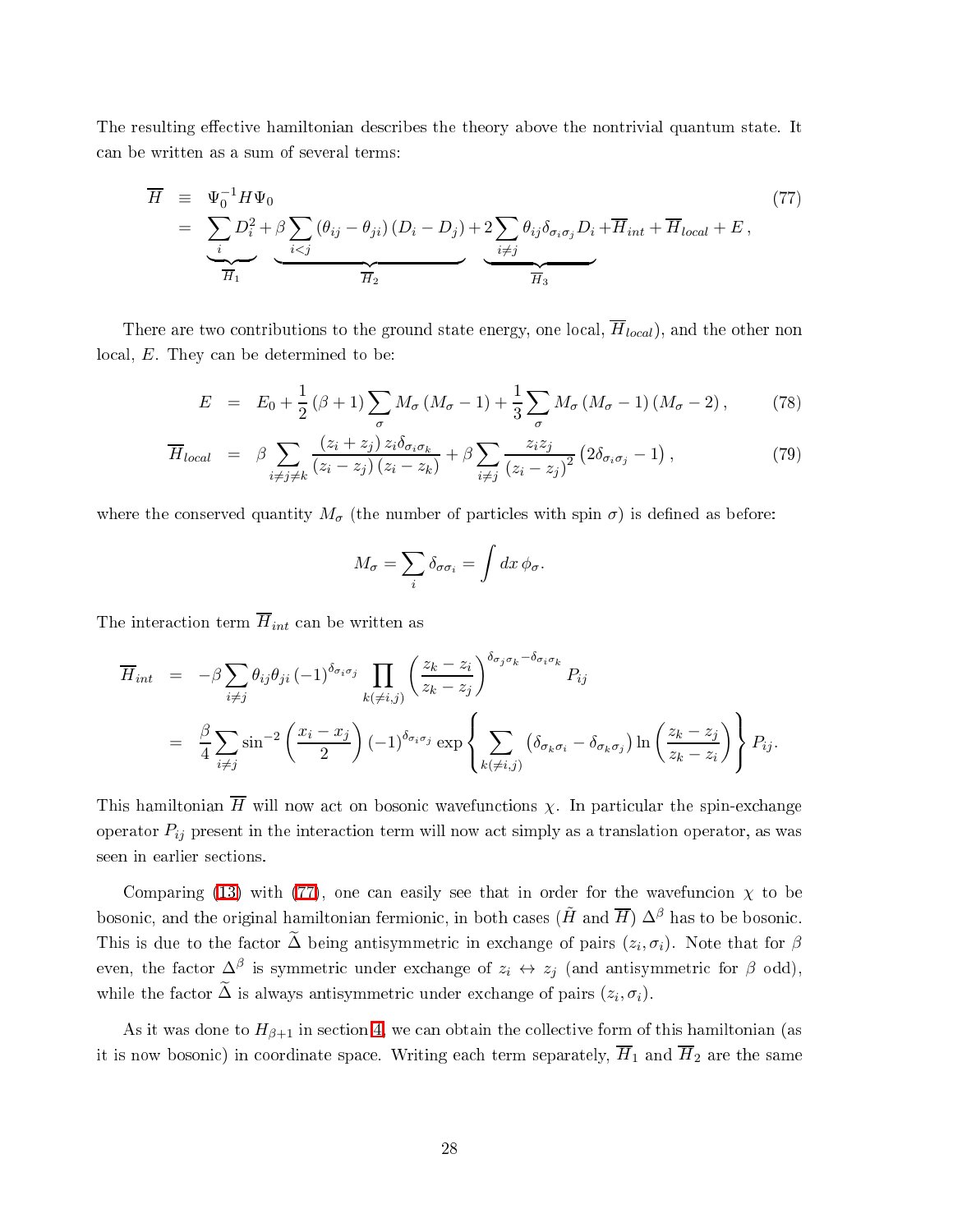as before:

$$
\overline{H}_{1} = -\sum_{\sigma} \int dx \phi_{\sigma}(x) \partial^{2} \Pi^{\sigma}(x) - \sum_{\sigma} \int dx \phi_{\sigma}(x) \partial \Pi^{\sigma}(x) \partial \Pi^{\sigma}(x)
$$

$$
\overline{H}_{2} = \beta \int dx \phi_{\sigma}(x) \partial^{2} \Pi^{\sigma}(x) -
$$

$$
-\frac{\beta}{2} \sum_{\sigma,\sigma'} \int dx \phi_{\sigma}(x) \int dy \phi_{\sigma'}(y) \cot \left(\frac{x-y}{2}\right) \left[ \partial \Pi^{\sigma}(x) - \partial \Pi^{\sigma'}(y) \right].
$$

On the other hand we have a new term  $\overline{H}_3$ , which will be given by:

$$
\overline{H}_3 = -i \sum_{\sigma} \int dx \int dy \phi_{\sigma}(x) \left[ \phi_{\sigma}(y) - \delta(x-y) \right] \left( 1 - i \cot \left( \frac{x-y}{2} \right) \right) \partial \Pi^{\sigma}(x).
$$

Finally, we have to deal with the interaction term  $\overline{H}_{int}$  and the local term  $\overline{H}_{local}$ . In fact, once in the collective form,  $\overline{H}_{local}$  can be separated into  $\overline{H}_{local} = \sum_{\sigma} H_{local}^{\sigma} + \sum_{\sigma \neq \sigma'} H_{local}^{\sigma \sigma'}$ , where:

$$
H_{local}^{\sigma} = -\frac{\beta}{3} M_{\sigma} (M_{\sigma} - 1) (M_{\sigma} - 2) + \frac{\beta}{2} (N - 2) M_{\sigma} (M_{\sigma} - 1),
$$
  
\n
$$
H_{local}^{\sigma\sigma'} = 2\beta \int dx \int dy \int dz \frac{e^{iy}}{e^{ix} - e^{iy}} \frac{e^{ix}}{e^{ix} - e^{iz}} \phi_{\sigma}(x) \phi_{\sigma'}(y) [\phi_{\sigma}(z) - \delta(x - z)]
$$
  
\n
$$
+ \frac{\beta}{4} \int dx \int dy \phi_{\sigma}(x) \sin^{-2} \left(\frac{x - y}{2}\right) \phi_{\sigma'}(y).
$$

We conclude that the first term in  $\overline{H}_{local}$  is in fact non local, and contributes directly to the energy.

By knowing that  $P_{ij}$  is applied to a bosonic wavefunction, the collective form of  $\overline{H}_{int}$  =  $\sum_{\sigma\neq\sigma'}H_{int}^{\sigma\sigma'}$ , comes out to be

$$
H_{int}^{\sigma\sigma'} = -\frac{\beta}{4} \int dx \int dy \frac{\phi_{\sigma}(x) \phi_{\sigma'}(y)}{\sin^2(\frac{x-y}{2})} \exp \left\{ \int dz \ln \left( \frac{e^{iz} - e^{iy}}{e^{iz} - e^{ix}} \right) (\phi_{\sigma}(z) - \delta(z - x)) \right\} \times \\ \times \exp \left\{ \int dz' \ln \left( \frac{e^{iz'} - e^{ix}}{e^{iz'} - e^{iy}} \right) (\phi_{\sigma'}(z') - \delta(z' - y)) \right\} \exp \left\{ \int_y^x dw \partial \left( \Pi^{\sigma} - \Pi^{\sigma'} \right) \right\}.
$$

We find that the final collective hamiltonian will be given by

$$
\overline{H} = \overline{H}_1 + \overline{H}_2 + \overline{H}_3 + \sum_{\sigma \neq \sigma'} \left( H_{local}^{\sigma \sigma'} + H_{int}^{\sigma \sigma'} \right) + \overline{E},
$$

where

$$
\overline{E} = \beta^2 \frac{N (N^2 - 1)}{12} + \frac{1}{2} (\beta + 1) \sum_{\sigma} M_{\sigma} (M_{\sigma} - 1) + \frac{1 - \beta}{3} \sum_{\sigma} M_{\sigma} (M_{\sigma} - 1) (M_{\sigma} - 2).
$$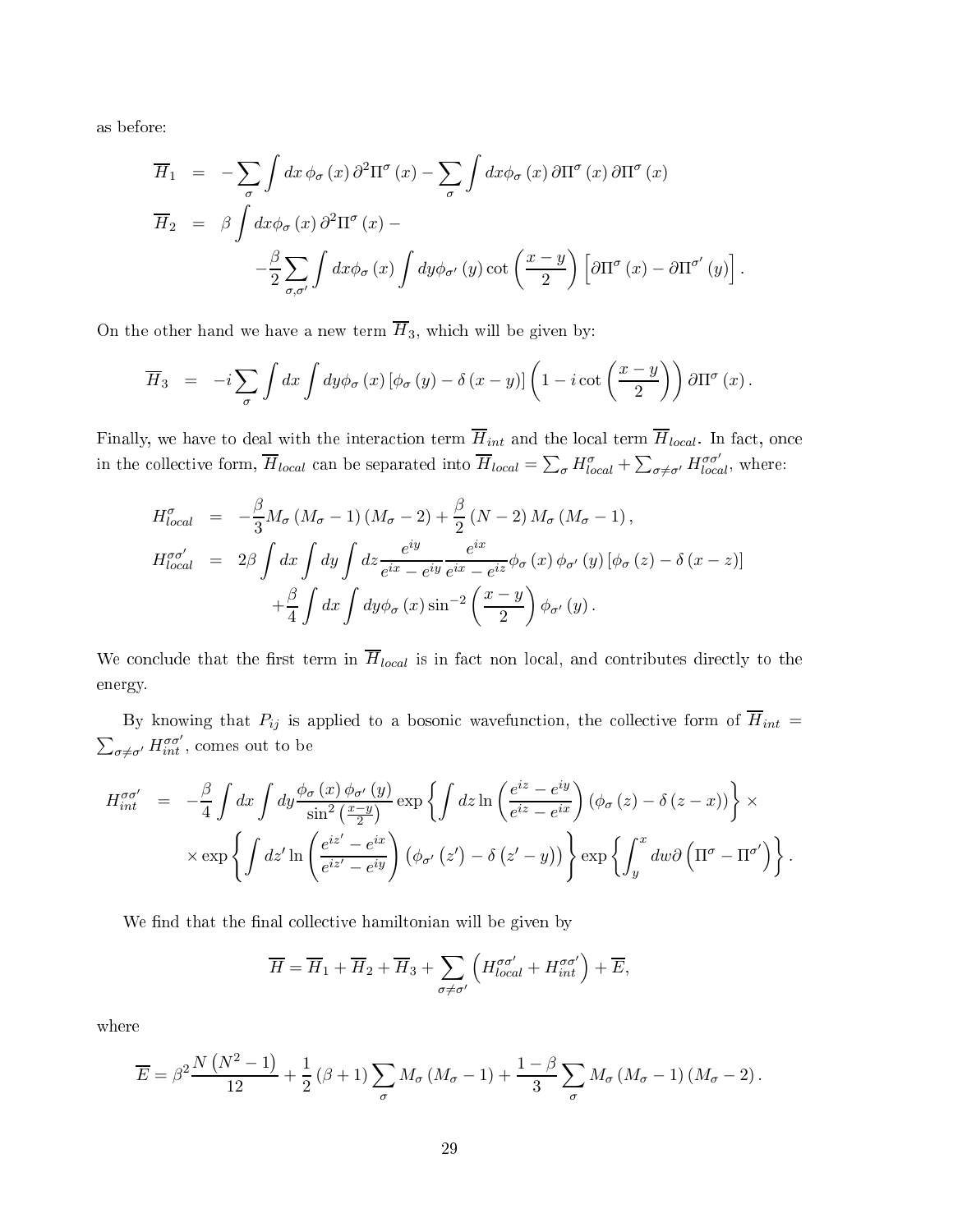Our objective is to apply the hamiltonian to the bosonic wavefunction  $\chi(\phi_{\sigma})$ . The eigenvalue equation gives  $\overline{H}_{\alpha}(\chi) = E_{\alpha}\chi$ , where  $\alpha$  refers to any of the terms of the hamiltonian. We now determine the various ontributions to the energy.

In order to do so we will need the following results:

$$
\Pi_{\sigma}(x) \chi = \frac{\delta}{\delta \phi_{\sigma}(x)} \exp \left\{ i \sum_{\sigma'} J_{\sigma'} \int dy \, y \phi^{\sigma'}(y) \right\} = i J_{\sigma} x \, \chi,
$$
  

$$
\Pi_{\sigma'}(y) \, \Pi_{\sigma}(x) \, \chi = i J_{\sigma} x \, \Pi_{\sigma'}(y) \, \chi = -J_{\sigma} J_{\sigma'} xy \, \chi.
$$

For the first terms of the hamiltonian, the results for the corresponding energies are straightforward. From  $\overline{H}_1$  and  $\overline{H}_3$  terms we have:

$$
E_1 + E_3 = \sum_{\sigma} J_{\sigma}^2 M_{\sigma} + \sum_{\sigma} J_{\sigma} M_{\sigma} (M_{\sigma} - 1).
$$
 (80)

The contribution from the  $\overline{H}_2$  term is

$$
E_2 = \beta \sum_{\sigma,\sigma'} \int dx \int dy \phi_\sigma(x) \phi_{\sigma'}(y) \frac{e^{ix} J_\sigma - e^{iy} J_{\sigma'}}{e^{ix} - e^{iy}} - \beta N \sum_\sigma J_\sigma M_\sigma \tag{81}
$$

The lo
al term does not have operators, and ontributes to the energy as it is:

$$
E_{local} = \sum_{\sigma \neq \sigma'} H^{\sigma \sigma'}_{local}.
$$

According to [21], these local terms will be seen to cancel with local terms coming from  $H_{int}^{\sigma\sigma'}$ . We now want to calculate the energy corresponding to this last term of the hamiltonian. The corresponding energy (summing over different spins) is given by

$$
E_{int} = -\frac{\beta}{2} \sum_{\sigma > \sigma'} \int dx \int dy \frac{\phi_{\sigma}(x) \phi_{\sigma'}(y)}{\sin^2(\frac{x-y}{2})} \exp \left\{ \int dz \ln \left( \frac{e^{iz} - e^{iy}}{e^{iz} - e^{ix}} \right) (\phi_{\sigma}(z) - \delta(z - x)) \right\} \times \exp \left\{ \int dz' \ln \left( \frac{e^{iz'} - e^{ix}}{e^{iz'} - e^{iy}} \right) (\phi_{\sigma'}(z') - \delta(z' - y)) \right\} \left( \frac{e^{ix}}{e^{iy}} \right)^{(J_{\sigma} - J_{\sigma'})} . \tag{82}
$$

We are interested in terms up to third order in fields  $\phi_{\sigma}$  and  $\Pi_{\sigma}$  (so the  $J_{\sigma}$  count as a field, as they are related to the classical value of the field  $\Pi_{\sigma}$ ). For that we will basically state the ansatz given in  $[21]$  and use their theorems. The main goal is not to have local terms in the final energy. First, we choose  $M_{\downarrow} \geq M_{\uparrow}$  (no loss of generality). Now to obtain an energy independent of local terms, we also have to have  $0 \leq J_{\sigma} - J_{\sigma'} \leq M_{\sigma'} - M_{\sigma} + 1$  for  $\sigma > \sigma'$ , and in this case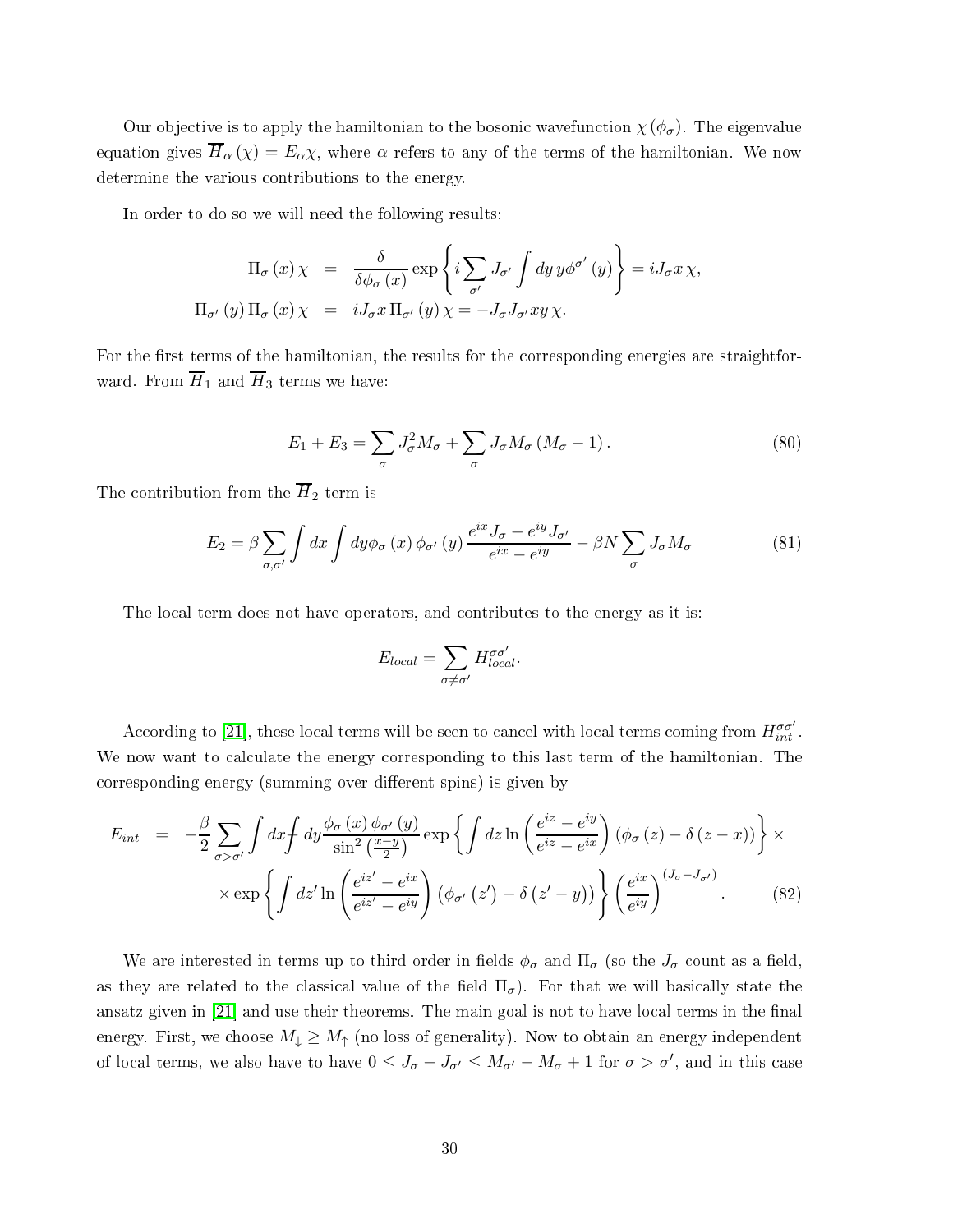the theorems proved in the same paper will give:

$$
E_{int} = -\frac{\beta}{3} \sum_{\sigma > \sigma'} M_{\sigma} (M_{\sigma} - 1) (3M_{\sigma'} - M_{\sigma} - 1) - \beta \sum_{\sigma > \sigma'} M_{\sigma} (M_{\sigma'} - M_{\sigma}) (J_{\sigma} - J_{\sigma'})
$$
  
+  $\beta \sum_{\sigma > \sigma'} M_{\sigma} (J_{\sigma} - J_{\sigma'})^2 - E_2 - E_{local}.$  (83)

The conclusions we can draw from this result is that if we restrict  $0 \leq J_{\sigma} - J_{\sigma'} \leq M_{\sigma'} - M_{\sigma} + 1$  $(\sigma > \sigma')$ , then all contributions from terms of order  $O\left((J_\sigma-J_{\sigma'})^3\right)$  and higher vanish. Also the non-lo
al terms will an
el.

The final result for the energy will be, once all terms are gathered

$$
E = \sum_{\sigma} E^{\sigma} + \sum_{\sigma > \sigma'} E^{\sigma \sigma'},
$$

where

$$
E^{\sigma} = \beta^2 \frac{N (N^2 - 1)}{24} + \frac{1}{2} {\beta N + (1 - \beta)} M_{\sigma} (M_{\sigma} - 1) + \frac{1 - \beta}{3} M_{\sigma} (M_{\sigma} - 1) (M_{\sigma} - 2)
$$
  
+ 
$$
J_{\sigma} M_{\sigma} (M_{\sigma} - 1) + J_{\sigma}^2 M_{\sigma},
$$
  

$$
E^{\sigma \sigma'} = -\frac{\beta}{3} M_{\sigma} (M_{\sigma} - 1) (3M_{\sigma'} - M_{\sigma} - 1) - \beta M_{\sigma} (M_{\sigma'} - M_{\sigma}) (J_{\sigma} - J_{\sigma'}) + \beta M_{\sigma} (J_{\sigma} - J_{\sigma'})^2.
$$

These are the the energies due to 1-spin and 2-spin interactions, and are the restriction of the general case found in [21] to the  $SU(2)$  case (the sum on  $\sigma > \sigma'$  is in fact just one term,  $\sigma = \uparrow, \sigma' = \downarrow$ ). We have seen therefore how the nontrivial many-body energy of [21] is obtained in the continuum, collective field formalism. This example also serves as a demonstration of the method in des
ribing nontrivial semi
lassi
al ba
kgrounds. Here we had a state where both the charge and the spin field exhibited nonzero classical expectation values. We have seen how the collective field theory is formulated in this new background. The associated collective field fluctuations give the physical degrees of freedom in this background.

## 7 Con
lusions

We have given a study of continuum, field theoretic techniques of relevance to matrix and manybody problems. These techniques have definite condensed matter application. We have featured in the text various onne
tions to low dimensional strings. It is expe
ted that the methods that we have described will be of continuing relevance in these subjects and will play a role in understanding nonperturbative physics of low dimensional black holes and noncritical strings  $[57, 58, 59, 60, 61, 62, 63]$  $[57, 58, 59, 60, 61, 62, 63]$  $[57, 58, 59, 60, 61, 62, 63]$  $[57, 58, 59, 60, 61, 62, 63]$  $[57, 58, 59, 60, 61, 62, 63]$  $[57, 58, 59, 60, 61, 62, 63]$  $[57, 58, 59, 60, 61, 62, 63]$  $[57, 58, 59, 60, 61, 62, 63]$  $[57, 58, 59, 60, 61, 62, 63]$  $[57, 58, 59, 60, 61, 62, 63]$  $[57, 58, 59, 60, 61, 62, 63]$  $[57, 58, 59, 60, 61, 62, 63]$ . This review was concerned with details of the simplest  $SU(2)$  theory. The more general case of  $SU(R)$  was given in [12]. As we have mentioned of particular interest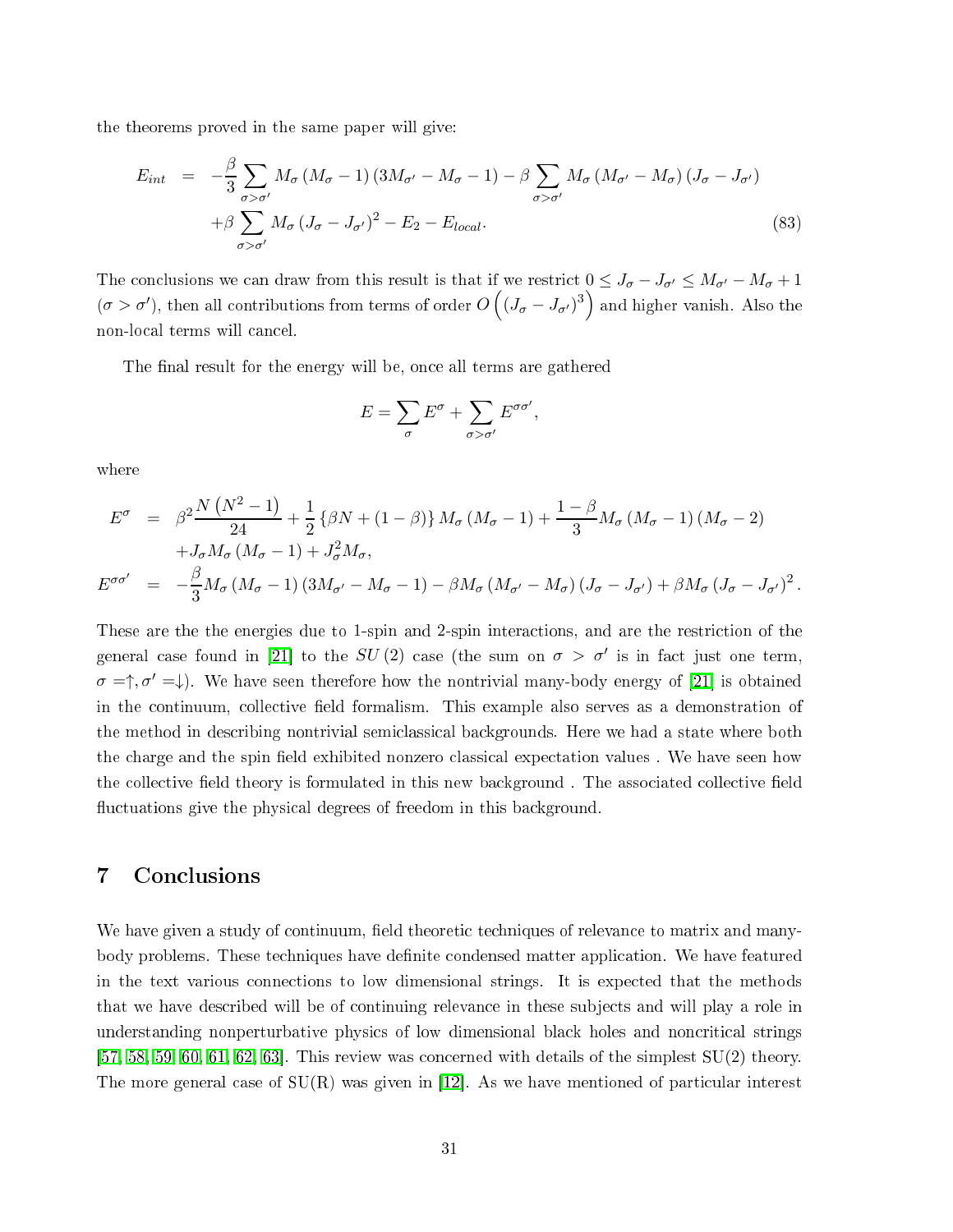to string model applications is the large  $R = N$  limit. In this limit one has a full presence of [44] algebra. A basic description of this limit is given in [44] based on the large N WZW model. Generally this limit exhibits an infinite number of bosonic fields and coupling of  $W_{\infty}$  degrees of freedom to the original collective boson. Theories of this kind were given in  $[64]$  and the recent work  $[65]$ 

The larger Yangian symmetry and  $W_{\infty}$  appearing in these theories might be of broader relevance for example to higher dimensional bosonization [66]. There is also the potential of these models to provide a quantum description of 3 or 4d noncritical membranes, as was discussed in [44]. Finally, the continuum collective representation (of the fermion droplet) was seen recently to play a central role in the 5 dimensional AdS/CFT correspondence through  $1/2$  BPS states  $[67, 68, 69, 70, 55, 71, 72]$  $[67, 68, 69, 70, 55, 71, 72]$  $[67, 68, 69, 70, 55, 71, 72]$  $[67, 68, 69, 70, 55, 71, 72]$  $[67, 68, 69, 70, 55, 71, 72]$  $[67, 68, 69, 70, 55, 71, 72]$  $[67, 68, 69, 70, 55, 71, 72]$  $[67, 68, 69, 70, 55, 71, 72]$  $[67, 68, 69, 70, 55, 71, 72]$  $[67, 68, 69, 70, 55, 71, 72]$  $[67, 68, 69, 70, 55, 71, 72]$  $[67, 68, 69, 70, 55, 71, 72]$ . It is expected that the continuum field theories of the extended models will also play a major role in the correspondence, in sectors with less supersymmetry. The collective field map provided a bridge between a one-dimensional matrix theory and a 2dimensional string theory so it is expe
ted that the extension of this will give a mapping of the full AdS/CFT orresponden
e.

## A
knowledgement

This work was supported in part by the Department of Energy under Contra
t DE-FG02- 91ER40688, TASK A, and by the fellowship  $BD/14351/2003$  from Fundação para a Ciência e Tecnologia, Portugal. We would like to express our gratitude to the referee for careful reading of the manus
ript and most onstru
tive omments.

## Referen
es

## <span id="page-31-0"></span>Referen
es

- <span id="page-31-1"></span>[1] Igor R. Klebanov. String theory in two-dimensions.  $1991$ , hep-th/9108019. Lectures given at Spring S
hool on String Theory and Quantum Gravity, Trieste, Italy, Apr 15-23, 1991.
- <span id="page-31-2"></span>[2] Antal Jevicki. Developments in 2-d string theory. 1993, hep-th/9309115. Lecture presented at the Spring S
hool in string theory, Trieste, Italy, April 1993.
- [3] Paul H. Ginsparg and Gregory W. Moore. Lectures on 2-d gravity and 2-d string theory. 1993, hep-th/9304011. Le
tures given at TASI summer s
hool, Boulder CO, June 11-19, 1992.
- <span id="page-31-3"></span>[4] Sergei Alexandrov. Matrix quantum mechanics and two-dimensional string theory in nontrivial ba
kgrounds. 2003, hep-th/0311273. Ph.D. Thesis.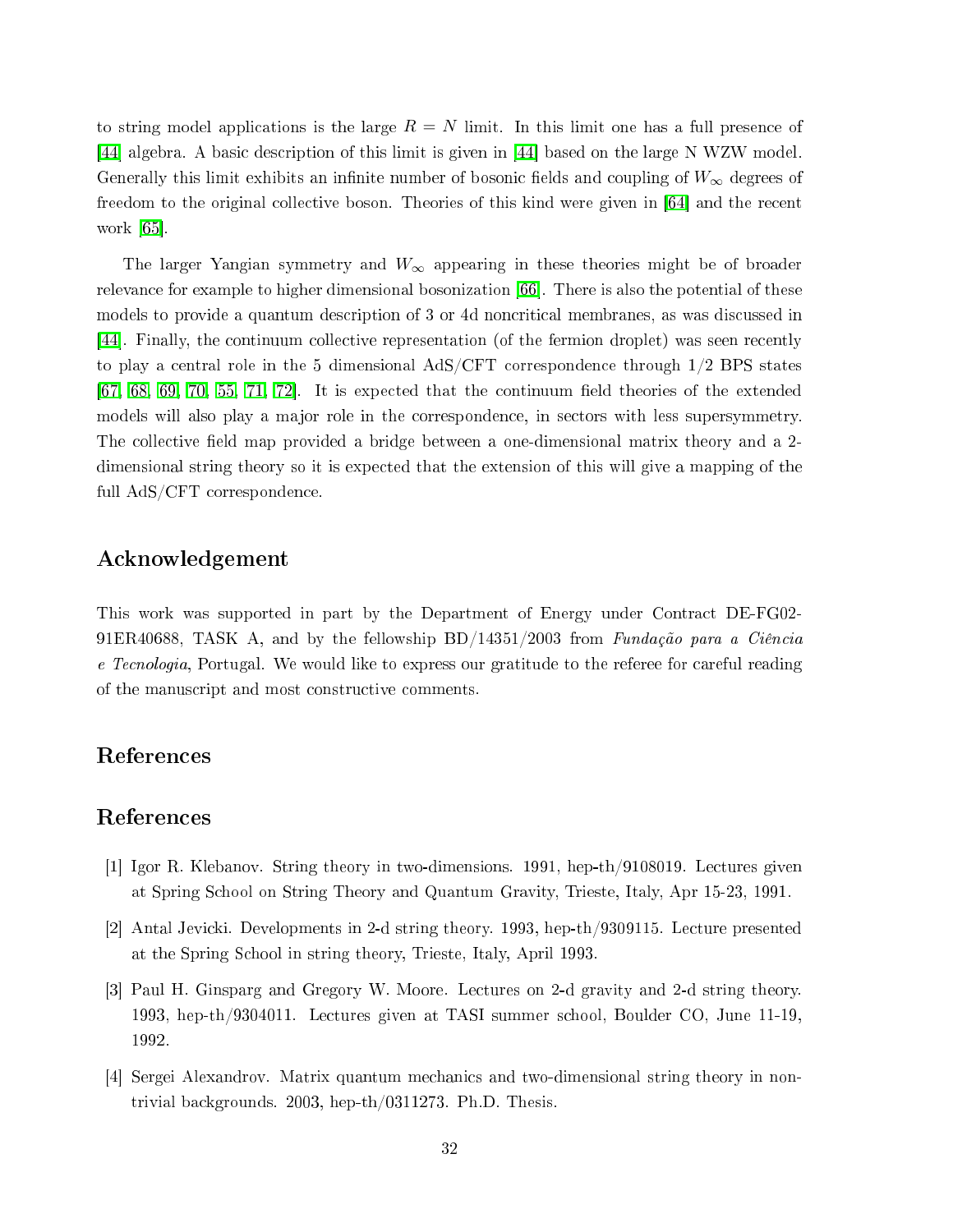- <span id="page-32-1"></span><span id="page-32-0"></span>[5] Sumit R. Das and Antal Jevicki. String field theory and physical interpretation of  $d = 1$ strings. Mod. Phys. Lett., A5:1639-1650, 1990.
- <span id="page-32-2"></span> $|6|$  David J. Gross and Igor R. Klebanov. Vortices and the nonsinglet sector of the  $c=1$  matrix model. *Nucl. Phys.*, B354:459-474, 1991.
- <span id="page-32-3"></span>[7] Dmitri Boulatov and Vladimir Kazakov. One-dimensional string theory with vortices as the upside down matrix oscillator. *Int. J. Mod. Phys.*, A8:809-852, 1993, hep-th/0012228.
- <span id="page-32-4"></span>[8] Vladimir Kazakov, Ivan K. Kostov, and David Kutasov. A matrix model for the twodimensional black hole. Nucl. Phys., B622:141-188, 2002, hep-th/0101011.
- [9] Juan Maldacena. Long strings in two dimensional string theory and non- singlets in the matrix model. JHEP, 09:078, 2005, hep-th/0503112.
- <span id="page-32-6"></span><span id="page-32-5"></span>[10] Denis Uglov. Semi-infinite wedges and the conformal limit of the fermionic calogerosutherland model with spin  $1/2$ . *Nucl. Phys.*, B478:401-430, 1996, hep-th/9601170.
- <span id="page-32-7"></span>[11] Jean Avan and Antal Jevicki. Collective field theory of the matrix-vector models. Nucl. Phys., B469:287-301, 1996, hep-th/9512147.
- <span id="page-32-8"></span>[12] J. Avan, A. Jevicki, and J. Lee. Yangian-invariant field theory of matrix-vector models. *Nucl. Phys.*, B486:650–672, 1997, hep-th/9607083.
- <span id="page-32-9"></span>[13] H. Awata, Y. Matsuo, and T. Yamamoto. Collective field description of spin calogerosutherland models. J. Phys., A29:3089-3098, 1996, hep-th/9512065.
- <span id="page-32-10"></span>[14] Denis Bernard. An introduction to yangian symmetries. Int. J. Mod. Phys., B7:3517-3530, 1993, hep-th/9211133.
- <span id="page-32-11"></span>[15] Olivier Babelon and Denis Bernard. Dressing symmetries. *Commun. Math. Phys.*, 149:279– 306, 1992, hep-th/9111036.
- [16] F. D. M. Haldane, Z. N. C. Ha, J. C. Talstra, D. Bernard, and V. Pasquier. Yangian symmetry of integrable quantum chains with long range interactions and a new description of states in conformal field theory. Phys. Rev. Lett.,  $69:2021-2025$ ,  $1992$ .
- <span id="page-32-13"></span><span id="page-32-12"></span>[17] D. Bernard, M. Gaudin, F. D. M. Haldane, and V. Pasquier. Yang-baxter equation in long range interacting system. J. Phys.,  $A26:5219-5236$ , 1993.
- <span id="page-32-14"></span>[18] E. Billey, J. Avan, and O. Babelon. Exact yangian symmetry in the classical euler-calogeromoser model. Phys. Lett., A188:263-271, 1994.
- [19] Kareljan Schoutens. Yangian symmetry in conformal field theory. *Phys. Lett.*, B331:335–341, 1994, hep-th/9401154.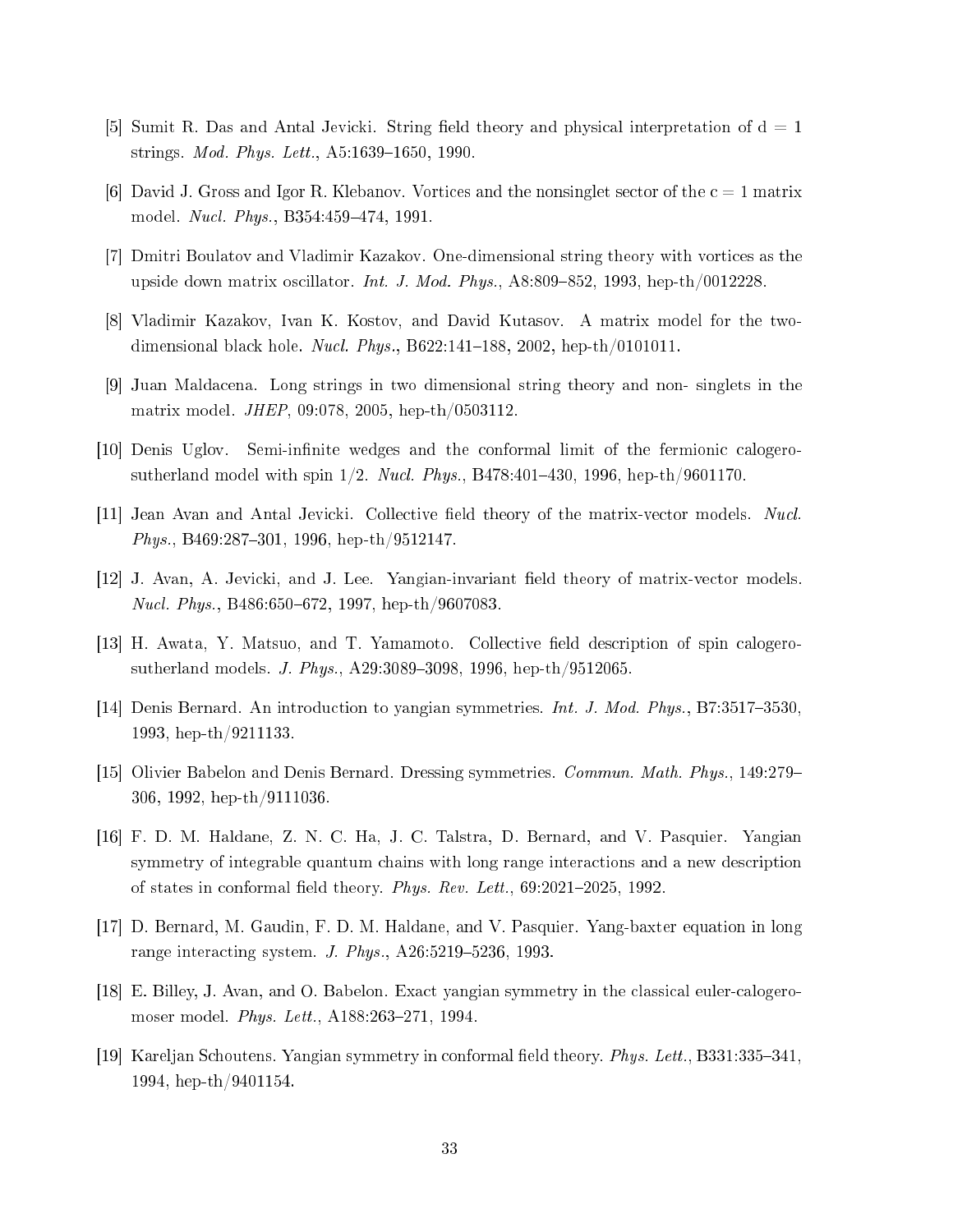- <span id="page-33-1"></span><span id="page-33-0"></span>[20] G. Marchesini and E. Onofri. Planar limit for  $su(n)$  symmetric quantum dynamical systems. J. Math. Phys., 21:1103, 1980.
- <span id="page-33-2"></span> $[21]$  Z N C Ha and F D M Haldane. On models with inverse-square exchange. Phys. Rev. B46:9359-9368, 1992, cond-mat/9204017.
- <span id="page-33-3"></span>[22] Ian Affleck. Mesons in the large n collective field method. Nucl. Phys., B185:346, 1981.
- <span id="page-33-4"></span>[23] Chung-I Tan and Xi-te Zheng. Gauge invariant treatment of qcd in two-dimensions in the large n limit. Phys. Rev., D26:2827, 1982.
- <span id="page-33-5"></span>[24] I. Andric, A. Jevicki, and H. Levine. On the large n limit in sympletic matrix models. Nucl. Phys., B215:307, 1983.
- <span id="page-33-6"></span>[25] J. Gibbons and T. Hermsen. A generalisation of the calogero-moser system. *Physica*. D11:337-348, 1984.
- <span id="page-33-7"></span>[26] S. Wojciechowski. An integrable marriage of the euler equations with the calogero-moser system. Phys. Lett., A111:101-103, 1985.
- <span id="page-33-8"></span>[27] Alexios P. Polychronakos. Exchange operator formalism for integrable systems of particles. *Phys. Rev. Lett.*,  $69:703-705$ ,  $1992$ , hep-th/9202057.
- <span id="page-33-9"></span>[28] Atish Dabholkar. Fermions and nonperturbative supersymmetry breaking in the onedimensional superstring. Nucl. Phys.,  $B368:293-310$ , 1992.
- <span id="page-33-10"></span>[29] Gabriele Ferretti. The untruncated marinari-parisi superstring. J. Math. Phys.,  $35:4469-$ 4476, 1994, hep-th/9310002.
- <span id="page-33-11"></span>[30] Gabriele Ferretti and S. G. Rajeev. Universal dirac-yang-mills theory. *Phys. Lett.*, B244:265– 269, 1990.
- <span id="page-33-12"></span>[31] Joseph A. Minahan. Matrix models and one-dimensional open string theory. Int. J. Mod. Phys., A8:3599-3614, 1993, hep-th/9204013.
- <span id="page-33-13"></span>[32] Joseph A. Minahan and Alexios P. Polychronakos. Integrable systems for particles with internal degrees of freedom. Phys. Lett., B302:265-270, 1993, hep-th/9206046.
- <span id="page-33-14"></span>[33] Antal Jevicki and Joao P. Rodrigues. Supersymmetric collective field theory. Phys. Lett., B268:53-58, 1991.
- <span id="page-33-15"></span>[34] Joao P. Rodrigues and Andre J. van Tonder. Marinari-parisi and supersymmetric collective field theory. Int. J. Mod. Phys.,  $A8:2517-2550$ , 1993, hep-th/9204061.
- [35] I. Andric, V. Bardek, and L. Jonke. Collective field excitations in the calogero model. *Fizika*. B4:93-110, 1995, hep-th/9409191.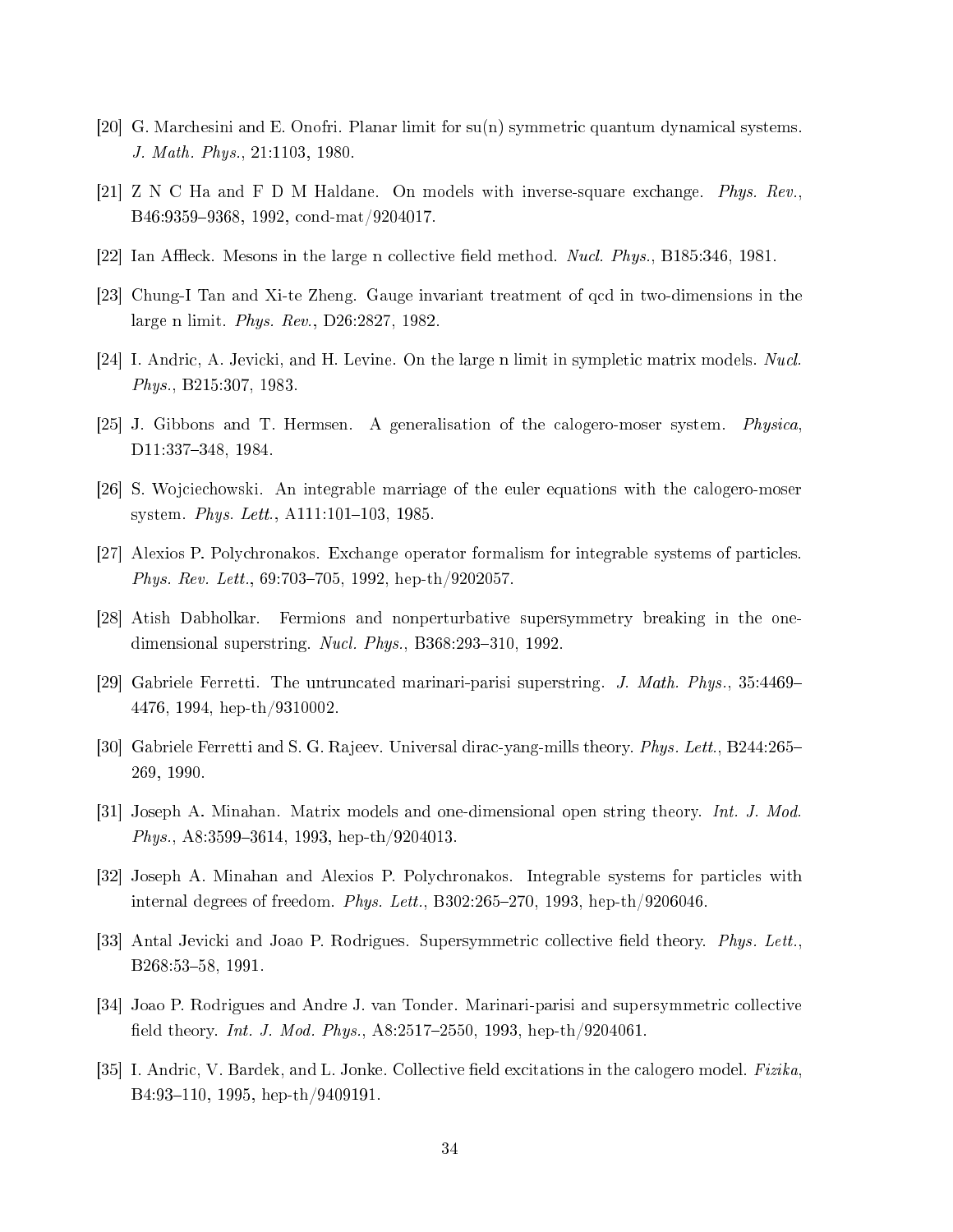- <span id="page-34-1"></span><span id="page-34-0"></span>[36] I. Andric, V. Bardek, and L. Jonke. Multi-vortex solution in the sutherland model. J. Phys., A30:717-724, 1997, hep-th/9605196.
- [37] Ivan Andric, Velimir Bardek, and Larisa Jonke. Quantum fluctuations of the chernsimons theory and dynamical dimensional reduction. *Phys. Rev.*, D59:107702, 1999, hepth/9811109.
- <span id="page-34-3"></span><span id="page-34-2"></span>[38] Diptiman Sen and R. K. Bhaduri. Applications of the collective field theory for the calogerosutherland model. Annals Phys., 260:203-223, 1997, cond-mat/9702152.
- <span id="page-34-4"></span>[39] L. Feher and B. G. Pusztai. Spin calogero models obtained from dynamical r-matrices and geodesic motion. *Nucl. Phys.*, B734:304-325, 2006, math-ph/0507062.
- <span id="page-34-5"></span>[40] L. Feher and B. G. Pusztai. Spin calogero models associated with riemannian symmetric spaces of negative curvature. Nucl. Phys., B751:436-458, 2006, math-ph/0604073.
- <span id="page-34-6"></span>[41] F. Calogero. Exactly solvable one-dimensional many body problems. Nuovo Cim. Lett. 13:411, 1975.
- <span id="page-34-7"></span>[42] J. Moser. Three integrable hamiltonian systems connected with isospectral deformations. Adv. Math.,  $16:197-220$ ,  $1975$ .
- [43] Masafumi Fukuma, Hikaru Kawai, and Ryuichi Nakayama. Infinite dimensional grassmannian structure of two- dimensional quantum gravity. Commun. Math. Phys., 143:371-404, 1992.
- <span id="page-34-8"></span>[44] Antal Jevicki. Matrix models, open strings and quantization of membranes. 1996, hepth/9607187. Talk given at Summer 96 Theory Institute: Topi
s in Non-Abelian Duality, Argonne, IL, 27 Jun - 12 Jul 1996.
- <span id="page-34-10"></span><span id="page-34-9"></span>[45] Jean Avan and Antal Jevicki. Quantum integrability and exact eigenstates of the collective string field theory. Phys. Lett.,  $B272:17-24$ , 1991.
- <span id="page-34-11"></span>[46] Alexios P. Polychronakos. Physics and mathematics of calogero particles. 2006, hepth/0607033.
- [47] Michael R. Douglas. Conformal field theory techniques in large n yang-mills theory. 1993, hep-th/9311130. Presented at Cargese Workshop on Strings, Conformal Models and Topologi
al Field Theories, Cargese, Fran
e, May 12-26, 1993.
- <span id="page-34-13"></span><span id="page-34-12"></span>[48] D Senechal. An introduction to bosonization. 1999, cond-mat/9908262.
- [49] Joshua Feinberg. Quantized normal matrices: Some exact results and collective field formulation. *Nucl. Phys.*, B705:403-436, 2005, hep-th/0408002.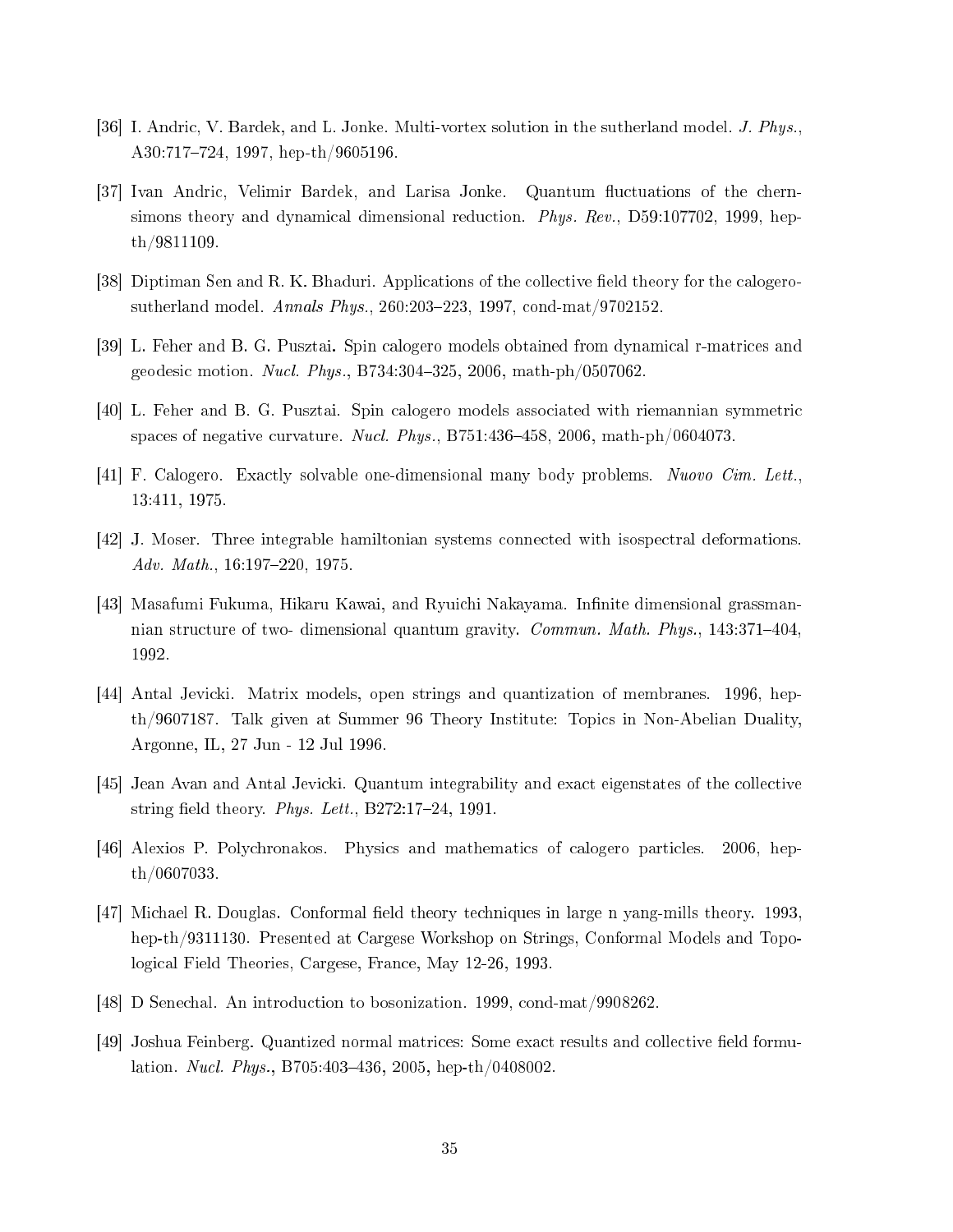- <span id="page-35-1"></span><span id="page-35-0"></span>[50] Velimir Bardek and Danijel Jurman. 2d calogero model in the collective-field approach. Phys. Lett., A334:98-108, 2005, hep-th/0403194.
- <span id="page-35-2"></span>[51] A. Jevicki and B. Sakita. The quantum collective field method and its application to the planar limit. Nu
l. Phys., B165:511, 1980.
- <span id="page-35-3"></span>[52] A. Jevicki and B. Sakita. Collective field approach to the large n limit: Euclidean field theories. Nu
l. Phys., B185:89, 1981.
- <span id="page-35-4"></span>[53] Antal Jevicki. Nonperturbative collective field theory. Nucl. Phys., B376:75-98, 1992.
- [54] Alexander G. Abanov and Paul B. Wiegmann. Quantum hydrodynamics, quantum benjamin-ono equation, and calogero model. *Phys. Rev. Lett.*, 95:076402, 2005, condmat/0504041.
- <span id="page-35-6"></span><span id="page-35-5"></span>[55] Aristomenis Donos, Antal Jevicki, and Joao P. Rodrigues. Matrix model maps in ads/cft. Phys. Rev., D72:125009, 2005, hep-th/0507124.
- <span id="page-35-7"></span>[56] Lukasz Fidkowski. Solving the eigenvalue problem arising from the adjoint sector of the c  $= 1$  matrix model. 2005, hep-th/0506132.
- <span id="page-35-8"></span>[57] Tadashi Takayanagi and Nicolaos Toumbas. A matrix model dual of type 0b string theory in two dimensions. JHEP, 07:064, 2003, hep-th/0307083.
- <span id="page-35-9"></span>[58] M. R. Douglas et al. A new hat for the  $c = 1$  matrix model. 2003, hep-th/0307195. n \*Shifman, M. (ed.) et al.: From fields to strings, vol.  $3*$  1758-1827.
- <span id="page-35-10"></span>[59] Joanna L. Karczmarek and Andrew Strominger. Matrix cosmology. *JHEP*, 04:055, 2004. hep-th/0309138.
- <span id="page-35-11"></span>[60] John McGreevy, Sameer Murthy, and Herman L. Verlinde. Two-dimensional superstrings and the supersymmetri matrix model. JHEP, 04:015, 2004, hep-th/0308105.
- <span id="page-35-12"></span>[61] Sumit R. Das, Joshua L. Davis, Finn Larsen, and Partha Mukhopadhyay. Particle production in matrix osmology. Phys. Rev., D70:044017, 2004, hep-th/0403275.
- <span id="page-35-13"></span>[62] Joshua L. Davis, Leopoldo A. Pando Zayas, and Diana Vaman. On black hole thermodynami
s of 2-d type 0a. JHEP, 03:007, 2004, hep-th/0402152.
- <span id="page-35-14"></span>[63] Leopoldo A. Pando Zayas and Diana Vaman. Condensing momentum modes in 2-d 0a string theory with flux. 2005, hep-th/0507061.
- <span id="page-35-15"></span>[64] Jean Avan and Antal Jevicki. Interacting theory of collective and topological fields in twodimensions. *Nucl. Phys.*, B397:672-704, 1993, hep-th/9209036
- [65] Yasuyuki Hatsuda and Yutaka Matsuo. Symmetry and integrability of non-singlet sectors in matrix quantum me
hani
s. 2006, hep-th/0607052.